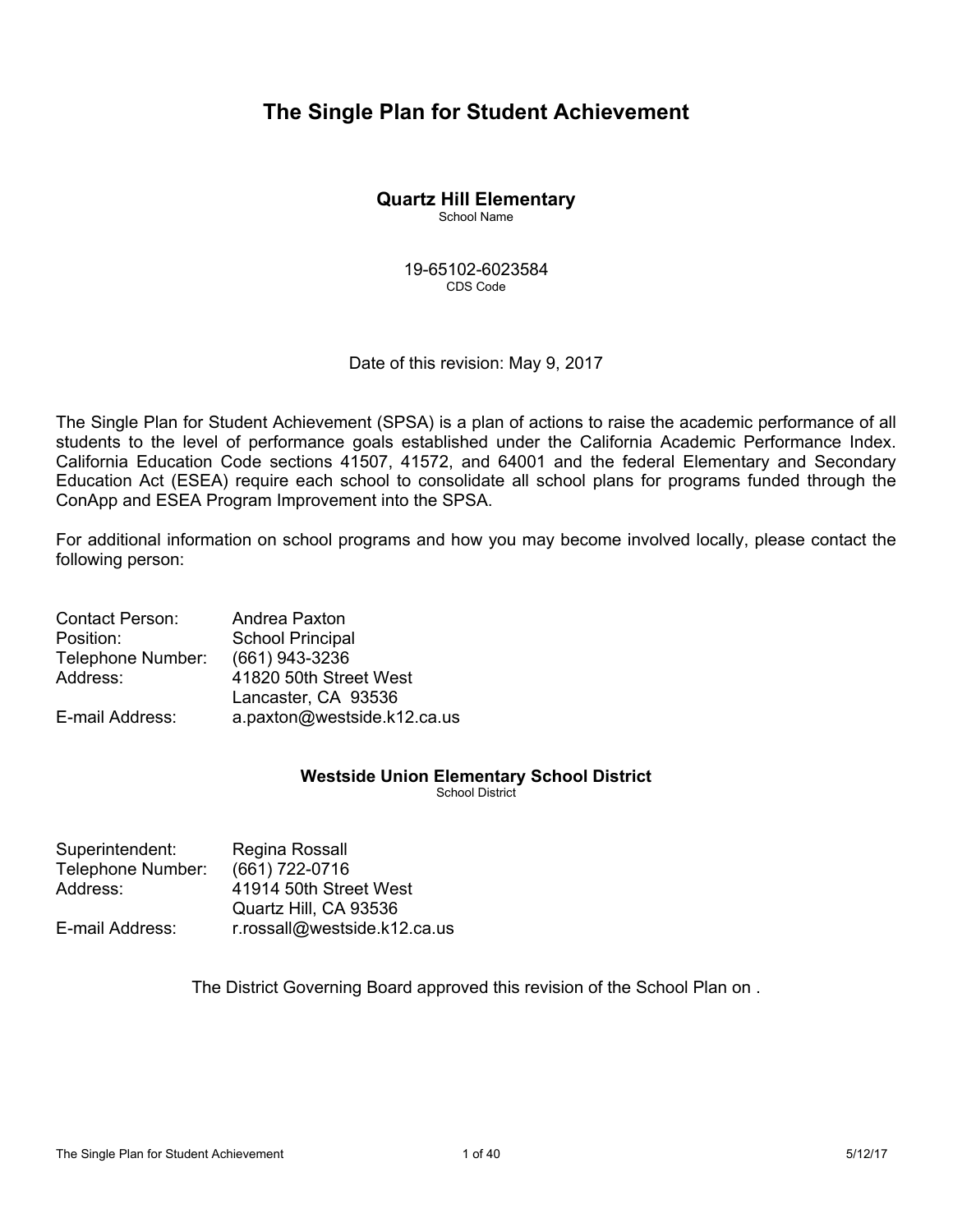# **II. School Vision and Mission**

#### Mission Statement

The mission of Quartz Hill Elementary School is to create a safe environment where students are encouraged to reach their full academic, emotional, social and physical potential. Students are actively engaged in learning, while receiving the support of parents, teachers and community members, to achieve this academic responsibility and respect for one another and their education.

### Vision

The vision of Quartz Hill Elementary School is for all students to know their standards-based learning objectives and be actively engaged in that learning while using academic language. Students will know their present levels of performance, make reasonable goals for growth, and take responsibility for that growth. Parents and teachers will be teaming with them to reach this level of academic maturity.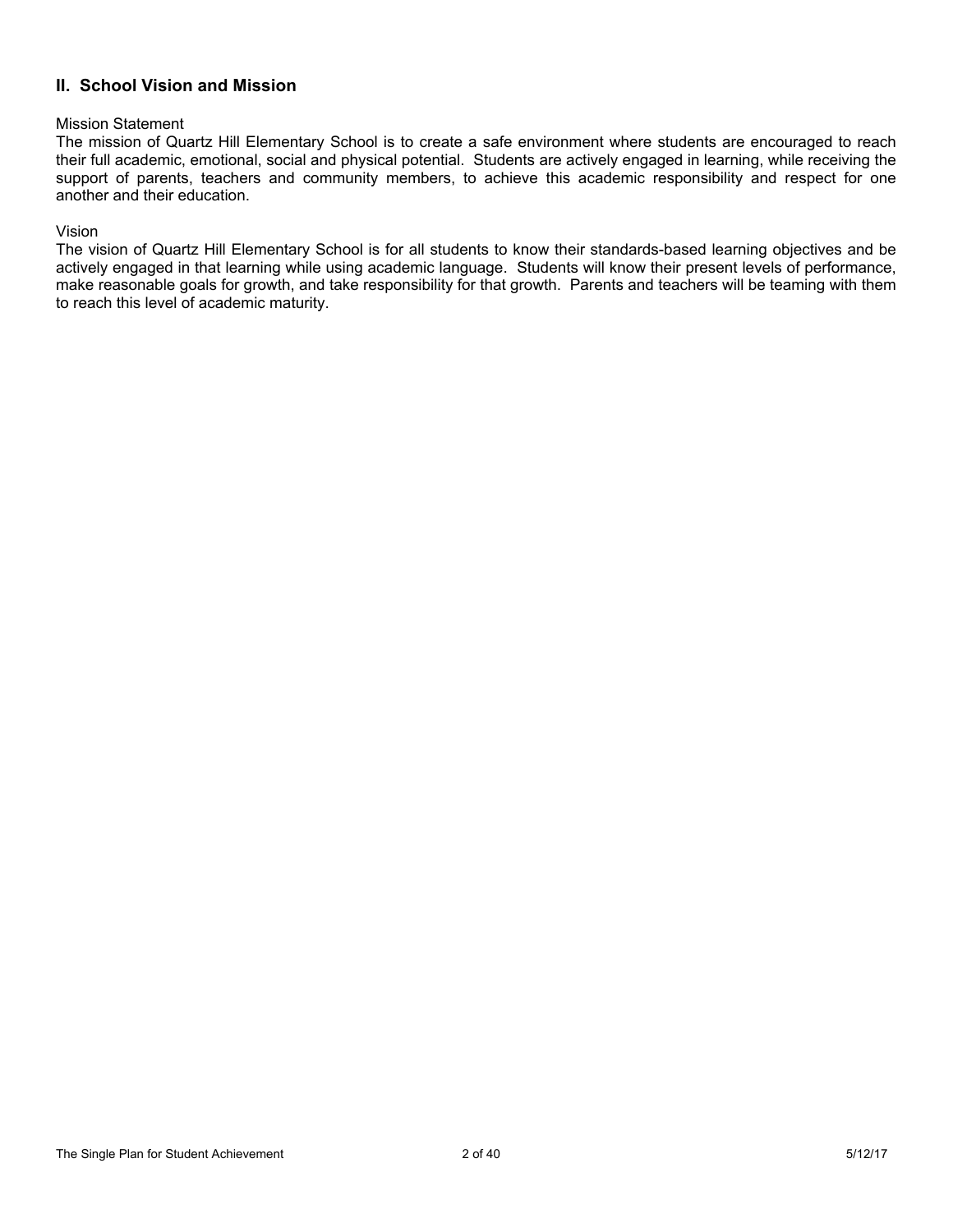## **III. School Profile**

Quartz Hill Elementary School is one of twelve schools in the Westside Union School District located on the Westside portion of the Antelope Valley. The staff, parents, and students of the school are committed to a highly structured standards-based educational experience. In addition to academic excellence, the school strives to develop good character in all students by teaching and modeling what it means to be trustworthy, responsible, fair, honest, and compassionate.

The school currently serves approximately 900 students in pre-school through sixth grade. Quartz Hill Elementary is a walking school. Buses only transport students with special needs. A state-funded Special Education preschool is housed on the Quartz Hill Elementary Campus. The population of Quartz Hill students are composed of 52% socioeconomically disadvantaged, 10% English Learners, and 2% foster youth.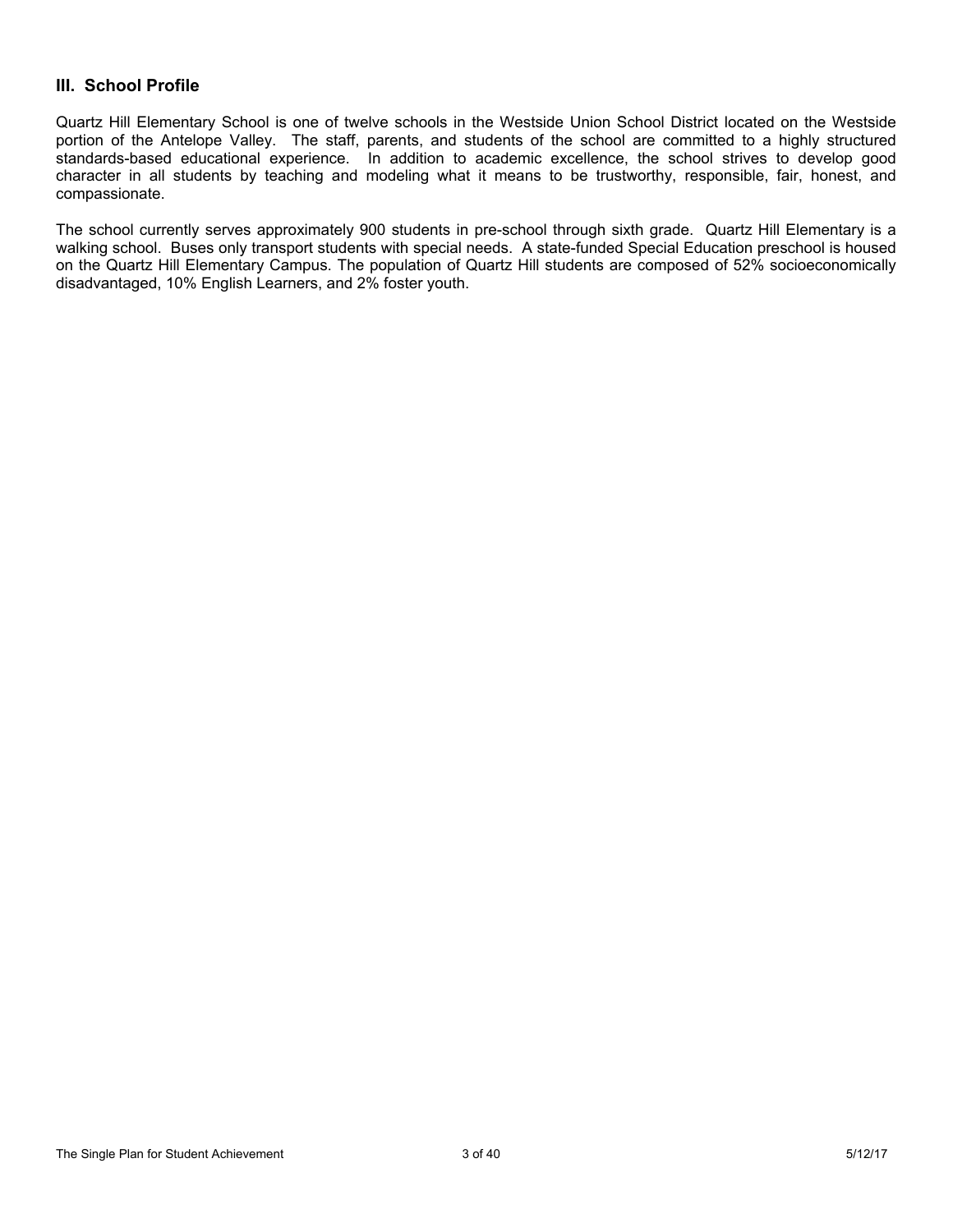## **IV. Comprehensive Needs Assessment Components**

## **A. Data Analysis (See Appendix A)**

## **B. Analysis of Current Instructional Program (See Appendix B)**

# **V. Description of Barriers and Related School Goals**

### ANALYSIS OF CURRENT EDUCATIONAL PRACTICE

The following statements characterize educational practice at this school:

1. Alignment of curriculum, instruction and materials to content and performance standards:

Math, Language Arts, Reading, Science, and History curriculum, instruction and materials are directly aligned to district and state content and performance standards.

2. Availability of standards-based instructional materials appropriate to all student groups: District provides textbooks and curriculum that is standards-based.

3. Alignment of staff development to standards, assessed student performance and professional needs:

Staff members have the opportunity to attend staff development to address the alignment of standards, assessed student performance, and professional needs.

BTSA provides support and instruction for beginning teachers. School site meeting time is used to analyze specific site and grade level issues. Administrative training is offered to administrators and teachers to provide help in interpreting STAR results and using those results to plan instruction.

4. Services provided by the regular program to enable Underperforming students to meet standards:

At Quartz Hill Elementary, our school site council is very supportive of the programs we offer to underperforming students. With our Title I funding, we support a part-time Reading Specialist and two part-time support personnel. This particular program serves many students and has proven to be an excellent expenditure. Our school embraced a leveled reading program during the 2005-06 school year. Every day, students in grades 1-6 receive direct reading instruction at their reading level.

5. Services provided by categorical funds to enable Underperforming students to meet standards:

Services provided by categorical funding to enable underperforming students to meet the standards include: use of the district psychologist to provide data which drives the school's testing analysis for improvement, aide time for direct assistance to underperforming students, Title I Reading Specialist to assess students and provide services as needed.

6. Use of state and local assessments to modify instruction and improve student achievement:

Assessment data is the driving force in generating instruction in all classrooms. All teachers are involved in looking at assessment data and developing an improvement plan. Expenditures are all related to improving student achievement based on findings in data. Teachers regularly examine student work samples at grade level meetings to ensure that students are mastering grade level standards.

7. Number and percentage of teachers in academic areas experiencing low student performance: Since all classes are sorted by an equal amount of low, medium, and high students, all teachers have experience with low or under-performing students.

8. Family, school, district and community resources available to assist these students:

Low performing students are provided assistance in a variety of ways. Parent-teacher conferences provide recommendations for parents to further their children's academic success and behavioral concerns in the classroom.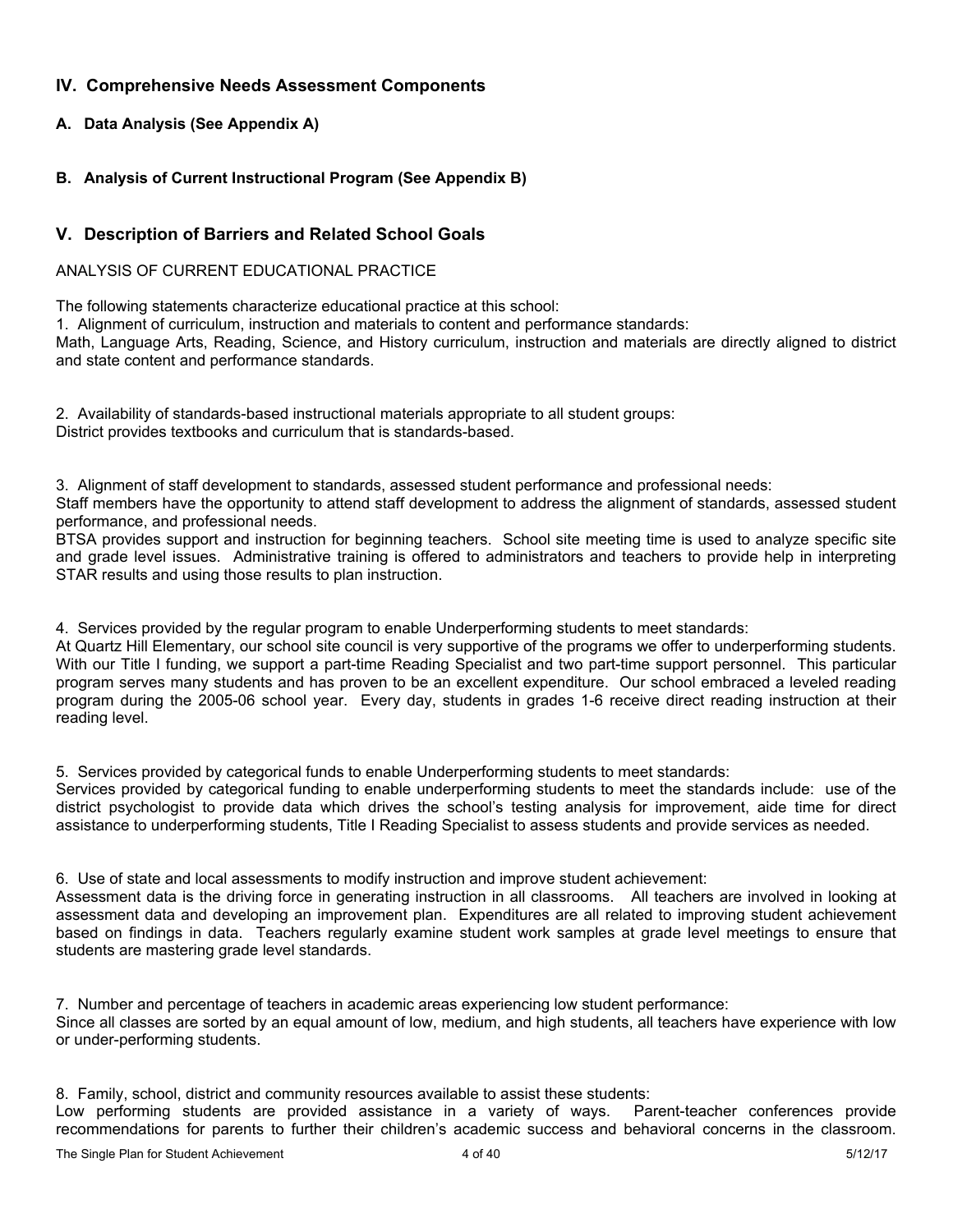Homework may be modified to address students' needs. Parent volunteers work one-on-one or with small groups to assist students experiencing difficulties. The school provides helpful information to parents in the monthly school newsletter. The student handbook and first day packet provide parents information on available programs for at-risk students. Grade level meetings are held monthly to discuss strategies to assist low performing students. The district provides information at parent meetings, including the District Advisory Committee, for parents to access help for their children in school. Principals are provided information in the form of sharing, flyers, and training at Principal's meetings and administrative sessions. W.A.V.E., Westside's educational foundation, provides grant monies for schools and teachers to supplement the programs provided at each school. An after-school program, YMCA, provides time and assistance for students to complete homework prior to being picked up by a parent. Community organizations such as the Boy and Girl Scouts and sports groups provide outlets for students who may need the modeling provided by appropriate organizations in the community.

### 9. School, district and community barriers to improvements in student achievement:

Like all schools and districts, there are barriers to improvements in student achievement. In our community, one of the challenges our schools face is the commuting time for many of our parents. Many of the parents commute long distances to jobs in the Los Angeles area. This means that they are gone for long periods of the day and have only a little time left over to participate in the education of their children and to volunteer in the schools. There is also a portion of our schools' population who face economic barriers. For some of the schools that have a country population, there are some of the students who do not have the normal amenities such as running water and electricity. In the schools within the city limits, there are also those who face the typical issues surrounding poverty. One of our schools also draws part of its population from a local shelter for battered women. This means that there are bigger concerns on their mind than the educational process. Also, this lends itself to a great deal of transience.

10. Limitations of the current program to enable Underperforming students to meet standards:

- The effectiveness of the current instructional program would be enhanced by:
- On-going staff development in the areas of
- Knowledge of the state-adopted frameworks and content standards
- Use of assessment data to guide and inform instruction
- Differentiation of instruction, particularly for ELL, special needs and at-risk students
- Inclusion of special needs students into the general education environment
- Vertical articulation of curriculum from one grade level to the next
- Well-developed parent education program that familiarizes parents with the content standards, STAR program and requirement of NCLB and ways that they can support the instructional program
- Effective use of technology to support the instructional program and to facilitate the analysis of assessment data
- Increased time to provide remediation for those students determined to be at-risk
- Universal Access
- ELD
- Maximizing instructional time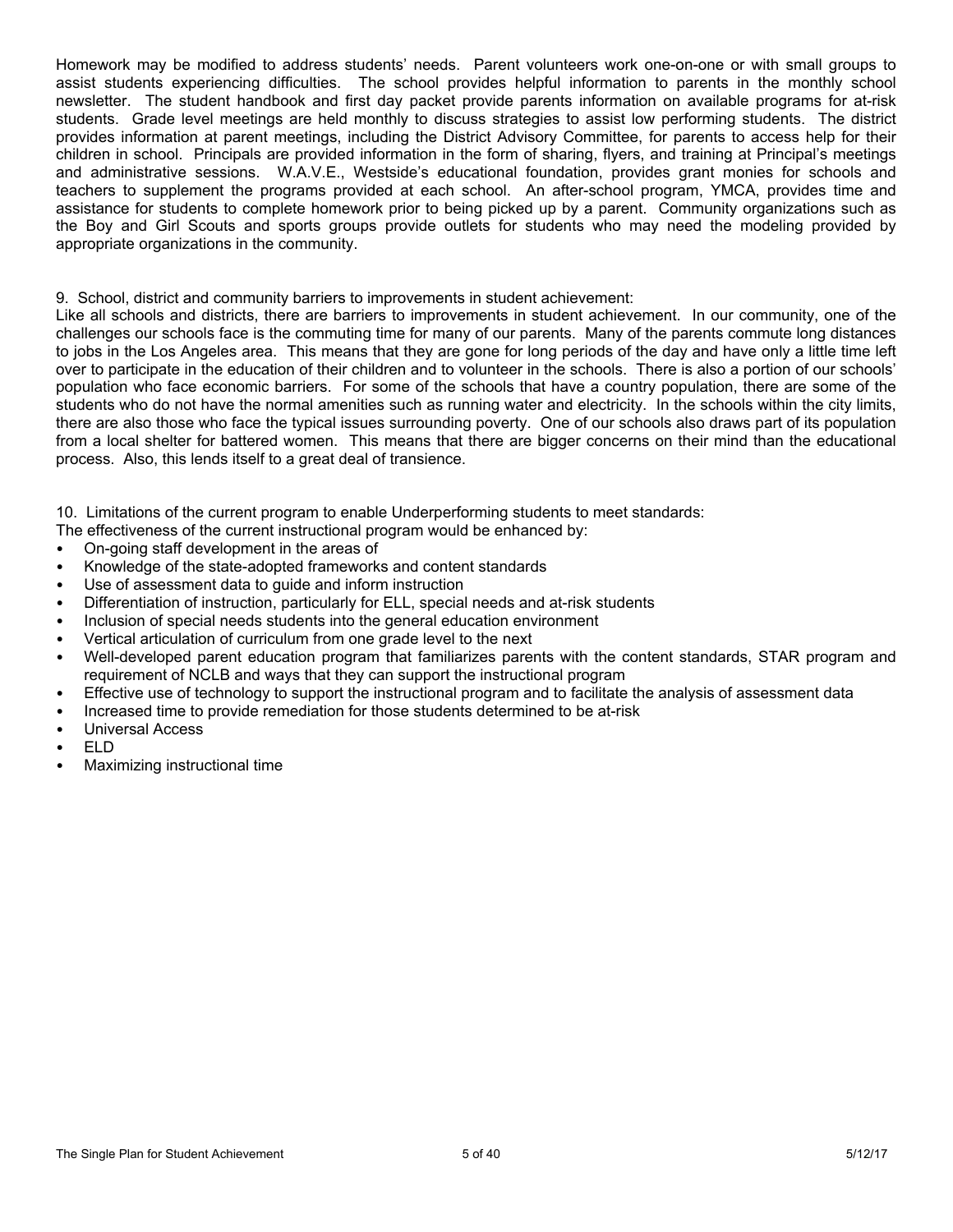## **VI. Planned Improvements in Student Performance**

The school site council has analyzed the academic performance of all student groups and has considered the effectiveness of key elements of the instructional program for students failing to meet API and AYP growth targets. As a result, it has adopted the following school goals, related actions, and expenditures to raise the academic performance of student groups not meeting state standards:

#### **SCHOOL GOAL #1**

### **(Based on conclusions from Analysis of Program Components and Student Data pages)**

Language Arts

Goal #1 for Improving Student Achievement: By the conclusion of the 2016-17 school year, District and State assessment scores will meet the required levels for all students in all subgroups. Students in all grades will work to perform to meet standards or better on District performance assessments and state assessment.

| Student groups and grade levels to participate in this goal:<br>l All                                                      | Anticipated annual performance growth for each group:<br>All student groups will meet proficiency targets on SBAC, District and site<br>l assessments.                               |
|----------------------------------------------------------------------------------------------------------------------------|--------------------------------------------------------------------------------------------------------------------------------------------------------------------------------------|
| Means of evaluating progress toward this goal:<br>District common assessments, state assessment, and classroom assessments | Group data to be collected to measure academic gains:<br>State and district testing of contents standards. district assessments, CAPA, state<br>assessment, Performance assessments. |

| <b>SCHOOL GOAL #1</b>                                                                                                                                                                                                                                                                                                                                                                                                                                                                                                                                                                                                                                                                                                                                         |                                             |                                                                                                                     |                                                                     |                                                                        |
|---------------------------------------------------------------------------------------------------------------------------------------------------------------------------------------------------------------------------------------------------------------------------------------------------------------------------------------------------------------------------------------------------------------------------------------------------------------------------------------------------------------------------------------------------------------------------------------------------------------------------------------------------------------------------------------------------------------------------------------------------------------|---------------------------------------------|---------------------------------------------------------------------------------------------------------------------|---------------------------------------------------------------------|------------------------------------------------------------------------|
| Actions to be Taken to Reach This Goal<br>Consider all appropriate dimensions (e.g., Teaching and Learning, Staffing and Professional<br>Development)                                                                                                                                                                                                                                                                                                                                                                                                                                                                                                                                                                                                         | <b>Start Date</b><br><b>Completion Date</b> | <b>Proposed</b><br><b>Expenditures</b>                                                                              | <b>Estimated</b><br>Cost                                            | <b>Funding</b><br><b>Source</b>                                        |
| Provide a standards-based aligned curriculum in all classrooms.<br>1. All instructional materials align with the standards<br>2. Implement Professional Learning Community (PLC) and provide time to review standards,<br>pacing plans, and benchmarks.<br>3. Use of year-long pacing plans.<br>4. Regular analysis of student work to ensure progress toward mastery of content standards.<br>5. Purchase and duplicate needed materials/supplies, equipment and technology.<br>LEAP 1.1a p.21, 3.1e p.44, p.17                                                                                                                                                                                                                                              | 2016-17                                     | 1. District<br>2. Staff salaries<br>3. Staff salaries<br>4. Staff salaries<br>5. Technology, release<br>time/subs,  | 1. No cost<br>2. No cost<br>3. No cost<br>4. No cost<br>5.30,000.00 | 1. N/A<br>2. N/A<br>3. N/A<br>4. N/A<br>5. URGF,<br>Supplemental grant |
| Improvement of instructional strategies and materials/alignment with content standards:<br>1. School and district will provide, as appropriate, professional development. Teachers will<br>attend site and district grade level meetings to review student performance and share ideas.<br>Provide school business substitutes as required.<br>2. Fully implement the district adopted core curriculum to align lesson plans with content<br>standards.<br>3. Investigate technologies that increase student engagement. Continue providing time in the<br>computer lab.<br>4. Provide differentiated instruction using research-based best practices.<br>5. Attend training and utilize TESS and AVID methods.<br>LEAP 1.4a p.22, p.17, 1.5d p.22, 3.4a p.46 | 2016-17                                     | . Staff development<br>2. District support<br>3. Technology support<br>4. Staff development<br>5. Staff development | 1. TBD<br>2. No cost<br>3. No cost<br>4. No cost<br>5. TBD          | 1. TBD<br>2. N/A<br>3. N/A<br>4. N/A<br>5. District                    |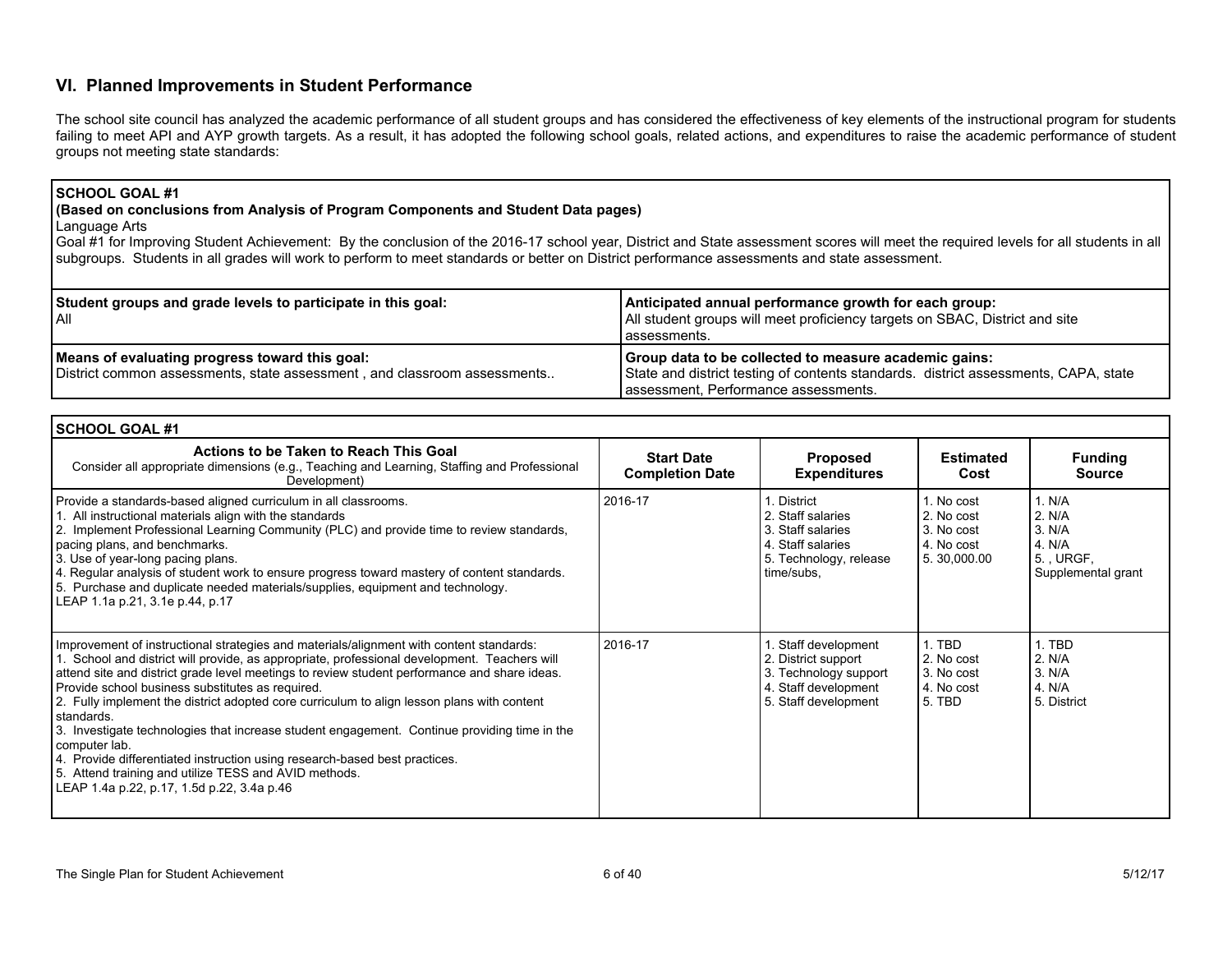| <b>SCHOOL GOAL #1</b>                                                                                                                                                                                                                                                                                                                                                                                                                                                                                                                                                                                                                                                                                                                                                                                                                                                                                                                 |                                             |                                                                                                                                           |                                                                                 |                                                                                                               |
|---------------------------------------------------------------------------------------------------------------------------------------------------------------------------------------------------------------------------------------------------------------------------------------------------------------------------------------------------------------------------------------------------------------------------------------------------------------------------------------------------------------------------------------------------------------------------------------------------------------------------------------------------------------------------------------------------------------------------------------------------------------------------------------------------------------------------------------------------------------------------------------------------------------------------------------|---------------------------------------------|-------------------------------------------------------------------------------------------------------------------------------------------|---------------------------------------------------------------------------------|---------------------------------------------------------------------------------------------------------------|
| Actions to be Taken to Reach This Goal<br>Consider all appropriate dimensions (e.g., Teaching and Learning, Staffing and Professional<br>Development)                                                                                                                                                                                                                                                                                                                                                                                                                                                                                                                                                                                                                                                                                                                                                                                 | <b>Start Date</b><br><b>Completion Date</b> | <b>Proposed</b><br><b>Expenditures</b>                                                                                                    | <b>Estimated</b><br>Cost                                                        | <b>Funding</b><br><b>Source</b>                                                                               |
| Extended learning time:<br>1. Focus on research-based instructional strategies to develop an RTI model.<br>2. Enrichment, such as VEX Robotics, Dancing Feet, and after-school enrichment classes, will<br>be available for all students.<br>3. EL direct instruction for ELL students.<br>4. Offer targeted instruction such as after-school tutoring when possible.<br>LEAP 3.4 b-c p.47, 1.5e p.23, 1.3b p.22                                                                                                                                                                                                                                                                                                                                                                                                                                                                                                                      | 2016-17                                     | 1. Staff development<br>2. Teacher salaries<br>3. No cost<br>4. TBD                                                                       | 1. No cost<br>2. TBD<br>3. No cost<br>4. TBD                                    | 1. N/A<br>2. TBD<br>3. N/A<br>4. TBD                                                                          |
| Increased educational opportunity and access to technology:<br>1. Effectively integrate UA into ELA.<br>2. Purchase supplemental curricular materials to support the EL, GATE, SDC, and RSP students<br>when funds are available.<br>3. Utilize AVID and TESS strategies in classrooms and provide additional training for teachers to<br>increase access to technology and lesson effectiveness.<br>4. Purchase technology to increase student access to technology through the acquisition of<br>Chromebooks and Virtual Reality glasses to enable students to attend virtual field trips.<br>LEAP 1.5e p.23, 3.7a-b p.49                                                                                                                                                                                                                                                                                                           | 2016-17                                     | 1. No cost<br>2. TBD<br>3. TBD<br>4. Technology                                                                                           | 1 N/A<br>2. TBD<br>3. TBD<br>4.35,000                                           | 1. N/A<br>2. TBD<br>3. TBD<br>4. Title I                                                                      |
| Staff development and professional collaboration aligned with standards-based instructional<br>materials:<br>1. Release time for teachers to collaborate and examine data for planning interventions as<br>necessary.<br>2. Support new teachers as they participate in programs such as BTSA, especially as they focus<br>on standards-based instruction.<br>3. Attend district-sponsored conferences and workshops that focus on using standards-based<br>materials and utilizing technology such as the Internet, and provide release time for teachers to<br>observe other teachers.<br>4. Attend district-sponsored conferences and workshops that strengthen standards-based<br>reading and writing programs.<br>5. Provide training for Instructional Aide II's to more effectively work with targeted populations.<br>6. Provide professional development to increase student use of technology.<br>LEAP 3.1b p.43, 1.7a p.24 | 2016-17                                     | 1. Sub salaries<br>2. Staff Development<br>3. Conferences, Sub time<br>4. Staff development<br>5. Staff development<br>6. Conference fees | 1.16,000<br>2. District<br>3. District<br>4. District<br>5. District<br>6.5,400 | 1. Title I<br>2. District<br>3. District, Title I,<br><b>UGRF</b><br>4. District<br>5. District<br>6. Title 1 |
| Involvement of staff, parents and community including notification procedures, parent outreach,<br>and interpretation of student assessment results to parents:<br>1. Standard quides offered to parents at the beginning of the year.<br>2. E-mail and PowerSchool may be utilized for communication between teachers and parents.<br>3. Encourage parental and community involvement in PTA; parent-teacher conferences; Back-<br>To-School Night.<br>4. Maintain a School Site Council for the purpose of reviewing data and making site plans.<br>5. Teachers will discuss the reading program and assessment results at their teacher-parent<br>conferences.<br>6. PowerSchool - Teachers will regularly update PowerSchool and communicate with parents on<br>how to access PowerSchool.<br>LEAP 3.1a.1, b1-2, c1, d p.39, 1.6a-f p.23                                                                                          | 2016-17                                     | 1. None<br>2. Technology support<br>3. None<br>4. None<br>5. Staff salaries<br>6. Technology support                                      | 1. No cost<br>2. TBD<br>3. No cost<br>4. No cost<br>5. TBD<br>6. TBD            | 1. N/A<br>2. District<br>3. N/A<br>4. N/A<br>5. District<br>6. District                                       |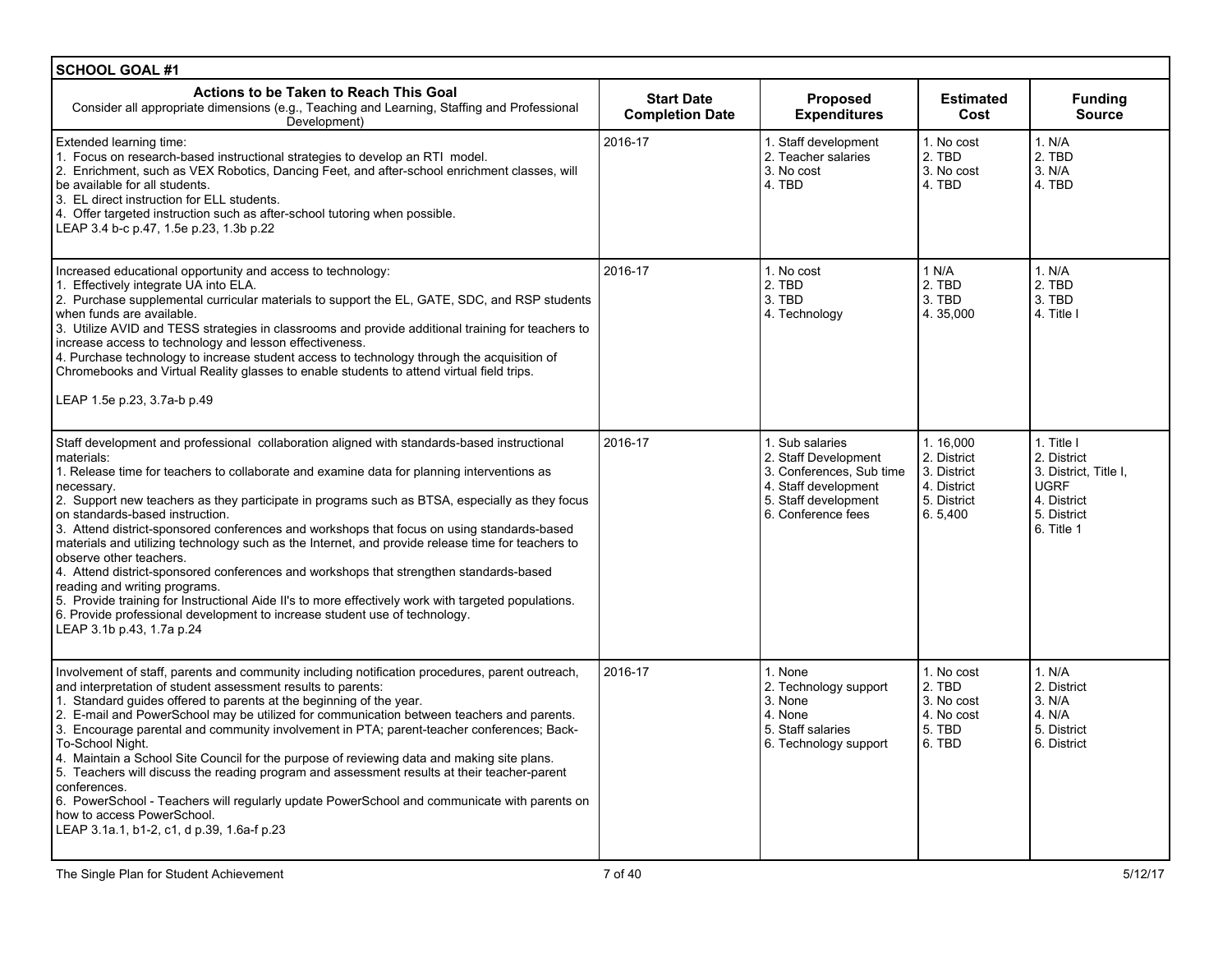| <b>SCHOOL GOAL #1</b>                                                                                                                                                                                                                                                                                                                                                                                                                                                                                                                                                                                                                                                                                        |                                             |                                                                                                       |                                                            |                                                          |
|--------------------------------------------------------------------------------------------------------------------------------------------------------------------------------------------------------------------------------------------------------------------------------------------------------------------------------------------------------------------------------------------------------------------------------------------------------------------------------------------------------------------------------------------------------------------------------------------------------------------------------------------------------------------------------------------------------------|---------------------------------------------|-------------------------------------------------------------------------------------------------------|------------------------------------------------------------|----------------------------------------------------------|
| Actions to be Taken to Reach This Goal<br>Consider all appropriate dimensions (e.g., Teaching and Learning, Staffing and Professional<br>Development)                                                                                                                                                                                                                                                                                                                                                                                                                                                                                                                                                        | <b>Start Date</b><br><b>Completion Date</b> | Proposed<br><b>Expenditures</b>                                                                       | <b>Estimated</b><br>Cost                                   | <b>Funding</b><br><b>Source</b>                          |
| Auxiliary services for students and parents: (including transition from preschool, elementary and<br>middle school)<br>1. 6th graders are visited by middle school administrators and there is a parent orientation night.<br>2. Kindergarten informational meeting (Roundup) is offered.<br>3. Back to School night.<br>4. Teachers and parents are able to communicate via e-mail. Parents can be notified concerning<br>various school information.<br>5. School will use School Messenger to inform parents of school events.<br>LEAP 1.9d-e p.24                                                                                                                                                        | 2016-17                                     | 1. Middle School<br>personnel<br>2. Duplicating<br>3. Duplicating<br>4. Technology support<br>5. None | 1. No cost<br>2. TBD<br>3. TBD<br>4. No cost<br>5. No cost | 1. N/A<br>2. PTA<br>3. PTA<br>4. District<br>5. District |
| Monitoring program effectiveness:<br>1. Systematic, on-going analysis of student's work and Illuminate reports to assess student<br>mastery of content standards. Re-teaching occurs as needed.<br>2. Monitor adherence to instructional time and full implementation of core instructional program.<br>LEAP 1.8a-c p.24, 3.7c-d p.49, 1.2.a p.21                                                                                                                                                                                                                                                                                                                                                            | 2016-17                                     | 1. Staff salaries<br>2. None                                                                          | 1. TBD<br>2. N/A                                           | <b>District</b><br>2. N/A                                |
| Targeting services and programs to lowest performing groups (RSP students receive reading<br>instruction from the RSP teacher and assistants during reading exchange program):<br>1. Students in the lowest performing group will be offered tutoring outside of the normal school<br>day.<br>2. Develop and maintain recording system of variety of scores including EL level, Title 1, Speech,<br>RSP indications.<br>3. Implement a pyramid of intervention based on the RTI model.<br>4. Hire support staff to assist teachers in providing targeted interventions to struggling readers.<br>5. Implement "push-in" inclusion for providing services for students with disabilities.<br>LEAP 1.9b-c p.30 | 2016-17                                     | 1. District<br>2. None<br>3. None<br>4. Salaries<br>5. None                                           | 1. District<br>2. N/A<br>3. N/A<br>4. \$20,109<br>5. N/A   | 1. District<br>2. N/A<br>3. N/A<br>4. Title I<br>5. N/A  |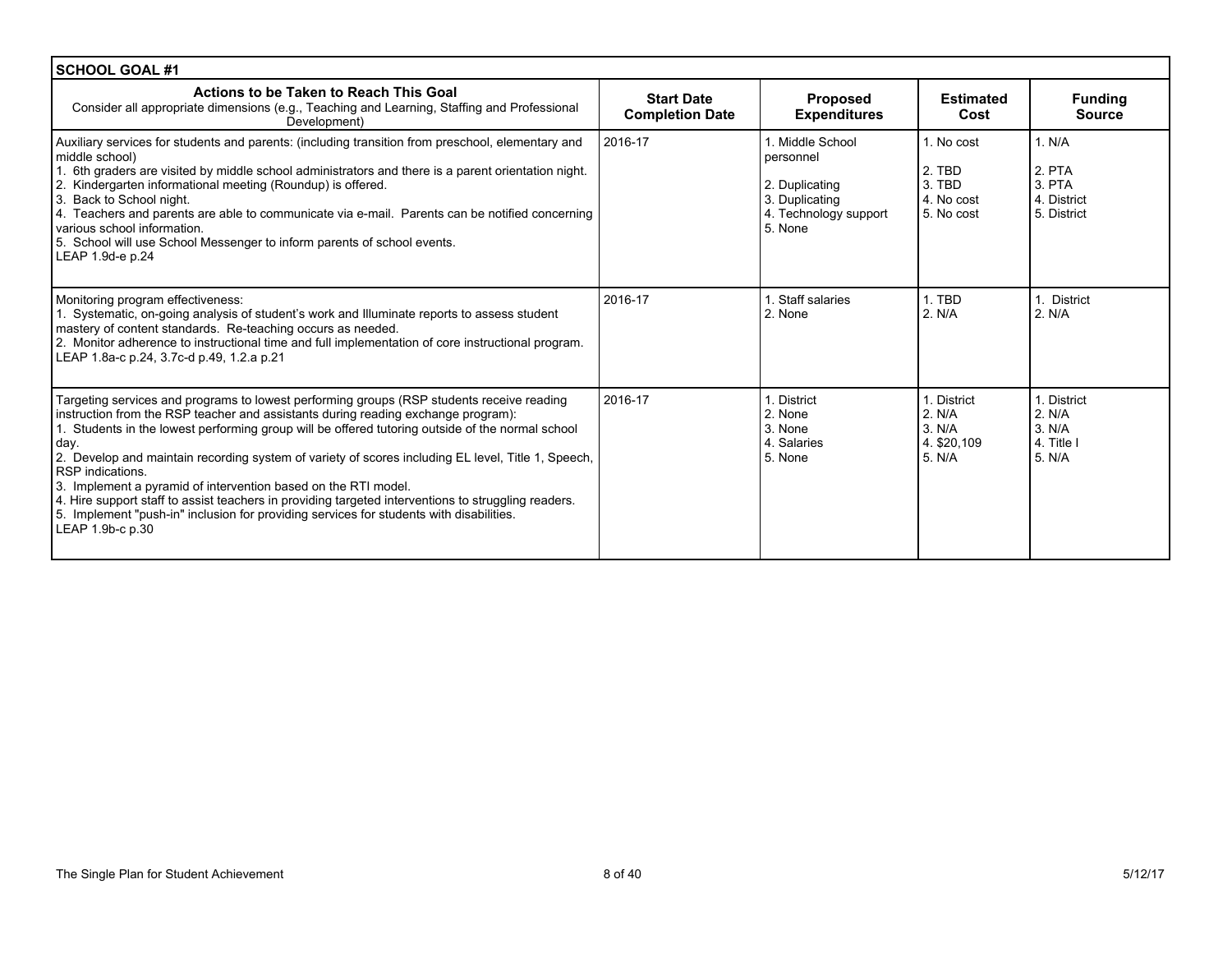# **VI. Planned Improvements in Student Performance (continued)**

## **SCHOOL GOAL #2**

### **(Based on conclusions from Analysis of Program Components and Student Data pages)**

Mathematics

By the conclusion of the 2016-17 school year, District and State assessment scores will meet the required levels for all students in all subgroups. Students in all grades will work to perform at proficient or better on District performance assessments.

| Student groups and grade levels to participate in this goal:<br>l All students               | Anticipated annual performance growth for each group:<br>All student groups will meet proficiency targets on SBAC, District and site<br>l assessments.                                       |
|----------------------------------------------------------------------------------------------|----------------------------------------------------------------------------------------------------------------------------------------------------------------------------------------------|
| Means of evaluating progress toward this goal:<br>District benchmarks, classroom assessments | Group data to be collected to measure academic gains:<br>State and district testing of contents standards. Benchmark data. State Science<br>assessment, CAPA, SBAC, Performance assessments. |

| <b>SCHOOL GOAL #2</b>                                                                                                                                                                                                                                                                                                                                                                                                                                                                                                                                                                                                                                                    |                                             |                                                                                        |                                                |                                                                                                   |
|--------------------------------------------------------------------------------------------------------------------------------------------------------------------------------------------------------------------------------------------------------------------------------------------------------------------------------------------------------------------------------------------------------------------------------------------------------------------------------------------------------------------------------------------------------------------------------------------------------------------------------------------------------------------------|---------------------------------------------|----------------------------------------------------------------------------------------|------------------------------------------------|---------------------------------------------------------------------------------------------------|
| Actions to be Taken to Reach This Goal<br>Consider all appropriate dimensions (e.g., Teaching and Learning, Staffing and Professional<br>Development)                                                                                                                                                                                                                                                                                                                                                                                                                                                                                                                    | <b>Start Date</b><br><b>Completion Date</b> | Proposed<br><b>Expenditures</b>                                                        | <b>Estimated</b><br>Cost                       | <b>Funding</b><br><b>Source</b>                                                                   |
| Alignment of instruction with content standards:<br>1. Teachers will have state curriculum standards and Common Core State Standards with which<br>lessons are aligned.<br>2. Principals will receive training on standards and how to coach, supervise, and evaluate<br>teachers according to their ability to teach the standards.<br>3. Fully implement standards-based district-adopted curriculum.<br>4. Monitor full implementation.<br>LEAP 1.1a, 1.2a p.26                                                                                                                                                                                                       | 2016-17                                     | 1. TBD<br>2. TBD<br>3. None<br>4. None                                                 | 1. TBD<br>2. TBD<br>3. N/A<br>4. N/A           | 1. District<br>2. District, UGRF<br>3. N/A<br>4. N/A                                              |
| Improvement of instructional strategies and materials:<br>1. Grade levels will review student work samples during grade-level meetings to ensure that<br>goals are being met.<br>2. Teacher lesson plans need to make explicit reference to the standards being taught.<br>3. Use and availability of manipulatives to ensure understanding on a concrete level before<br>moving to abstract concepts.<br>4. Increase student engagement through use of technology. Continue to utilize Accelerated<br>Math, Front Row Math, and other math programs and graphic organizers as appropriate.<br>5. Attend training and utilize TESS and AVID methods.<br>LEAP 1.4a-c p.27 | 2016-17                                     | 1. N/A<br>2. N/A<br>3. Supply or replacement<br>of manipulatives.<br>4. None<br>5. TBD | 1. N/A<br>2. N/A<br>3. TBD<br>4. TBD<br>5. TBD | 1. N/A<br>2. N/A<br>3. TBD<br>4. See Goal 1, page 7<br>5. District Title I,<br>Supplemental Grant |
| Extended learning time:<br>1. Integrate UA into Mathematics.<br>2. Implement an RTI pyramid of intervention for Math.<br>3. Offer targeted instruction at tutoring if possible.<br>LEAP 1.5c p.28, 1.9b p.30, 2.3.b p.27                                                                                                                                                                                                                                                                                                                                                                                                                                                 | 2016-17                                     | 1. None<br>2. None<br>3. TBD                                                           | 1. N/A<br>2. N/A<br>3. TBD                     | 1. N/A<br>2. N/A<br>3. District                                                                   |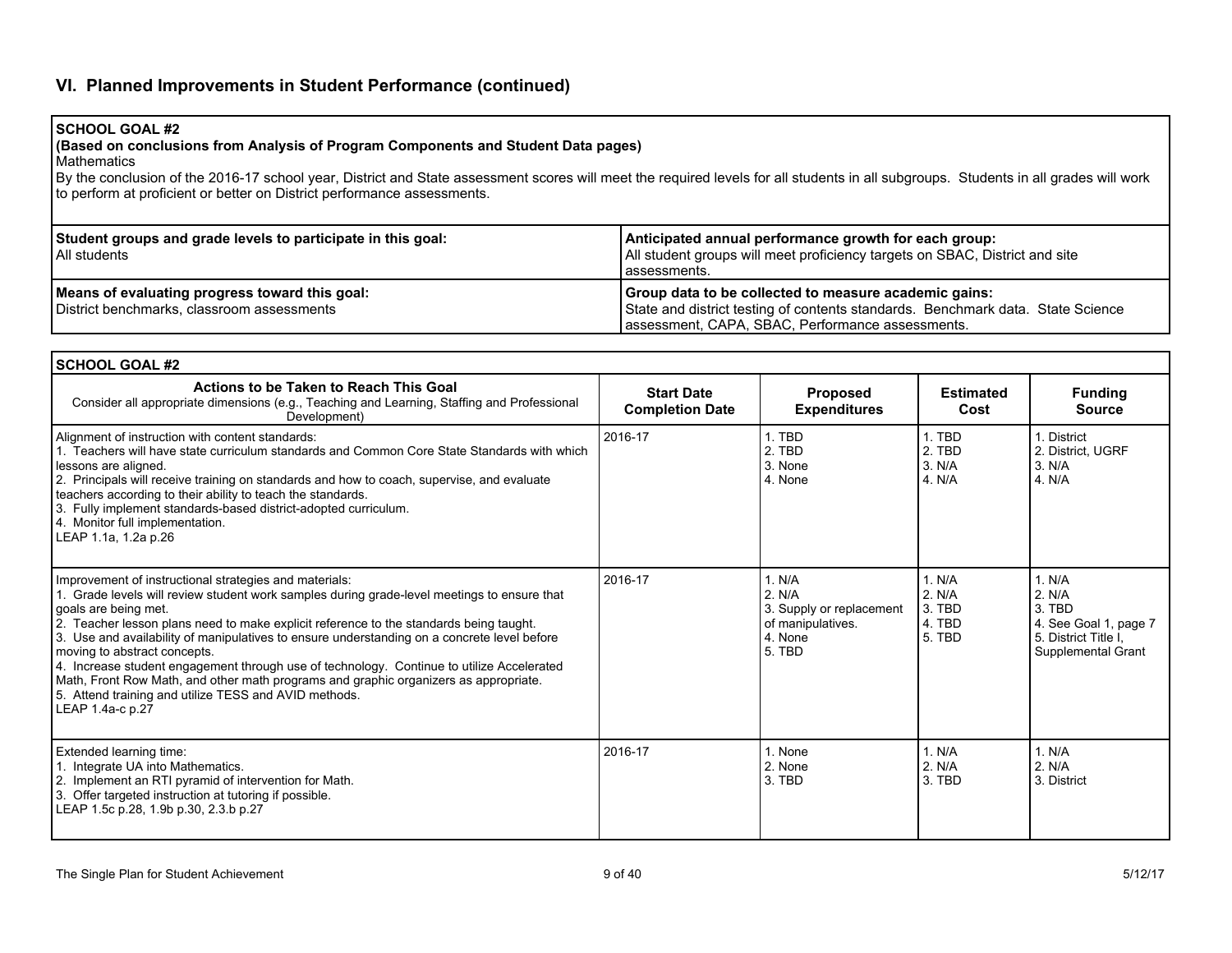| <b>SCHOOL GOAL #2</b>                                                                                                                                                                                                                                                                                                                                                                                                                                                                                                                                                                                                                                                                                                                                                                                                                                                                                                                                          |                                             |                                                                                             |                                                          |                                                                |
|----------------------------------------------------------------------------------------------------------------------------------------------------------------------------------------------------------------------------------------------------------------------------------------------------------------------------------------------------------------------------------------------------------------------------------------------------------------------------------------------------------------------------------------------------------------------------------------------------------------------------------------------------------------------------------------------------------------------------------------------------------------------------------------------------------------------------------------------------------------------------------------------------------------------------------------------------------------|---------------------------------------------|---------------------------------------------------------------------------------------------|----------------------------------------------------------|----------------------------------------------------------------|
| Actions to be Taken to Reach This Goal<br>Consider all appropriate dimensions (e.g., Teaching and Learning, Staffing and Professional<br>Development)                                                                                                                                                                                                                                                                                                                                                                                                                                                                                                                                                                                                                                                                                                                                                                                                          | <b>Start Date</b><br><b>Completion Date</b> | <b>Proposed</b><br><b>Expenditures</b>                                                      | <b>Estimated</b><br>Cost                                 | <b>Funding</b><br><b>Source</b>                                |
| Increased educational opportunity:<br>1. Students have the opportunity to participate in VEX Robotics and/or after-school enrichment<br>classes as available.<br>2. Support student academic content standards in math with computer assisted software in the<br>classroom and in the computer lab at each site.<br>3. Utilize AVID and TESS strategies in classrooms.<br>LEAP 2.4a p.27                                                                                                                                                                                                                                                                                                                                                                                                                                                                                                                                                                       | 2016-17                                     | 1. Science supplies<br>2. TBD<br>3. See Goal 1. Increased<br>Educational Opportunity,<br>#4 | 1. TBD<br>2. TBD<br>3. TBD                               | 1. TBD<br>2. TBD<br>3. TBD                                     |
| Staff development and professional collaboration:<br>1. Teachers attend conferences to remain current with new strategies for implementation of<br>Common Core State Standards and present information at grade-level meetings.<br>2. Teachers will participate in a research-based math assessment system that has a focus of<br>instruction driven by assessment.<br>3. Provide professional development to instructional aides to maximize their ability to assist RSP<br>and SDC students to access core math standards.<br>LEAP 1.5b p.27, 1.7a p.29                                                                                                                                                                                                                                                                                                                                                                                                      | As Needed                                   | 1. Conference fees<br>2. TBD<br>3. TBD                                                      | 1.5,400<br>2. TBD<br>3. TBD                              | 1. Title I<br>2. TBD<br>3. TBD                                 |
| Involvement of staff, parents and community: (including interpretation of student assessment<br>results to parents)<br>1. Parents of students qualified to be Title I are informed at beginning of the year conferences<br>and enter into a Home-School Compact between parent, student, and teacher to help the student<br>meet success.<br>2. District Advisory meets once a month.<br>3. School Site Council meets to monitor implementation of school plan/budget.<br>4. Parents are invited to help write the school plan.<br>5. Each school will maintain a Site Council with staff, parent, and community representatives.<br>Each Council receives reports on overall student assessment results in reading, and<br>communicates the results to the entire school community. Site Councils also contribute input on<br>how to improve school math programs.<br>6. Results of assessments will be communicated through PowerSchool.<br>LEAP 1.6a-e p.28 | 2016-17                                     | 1. Duplicating<br>2. None<br>3. None<br>4. Duplicating<br>5. None<br>6. None                | 1. TBD<br>2. N/A<br>3. N/A<br>4. TBD<br>5. N/A<br>6. N/A | 1. N/A<br>2. N/A<br>3. N/A<br>4. Gen. Fund<br>5. N/A<br>6. N/A |
| Auxiliary services for students and parents: (including transition from preschool, elementary and<br>middle school)<br>1. Parents and sixth graders are invited to Middle School Information Night prior to promotion.<br>LEAP 2.5 p.31                                                                                                                                                                                                                                                                                                                                                                                                                                                                                                                                                                                                                                                                                                                        | 2016-17                                     | 1. Middle school personnel   1. N/A                                                         |                                                          | 1. District                                                    |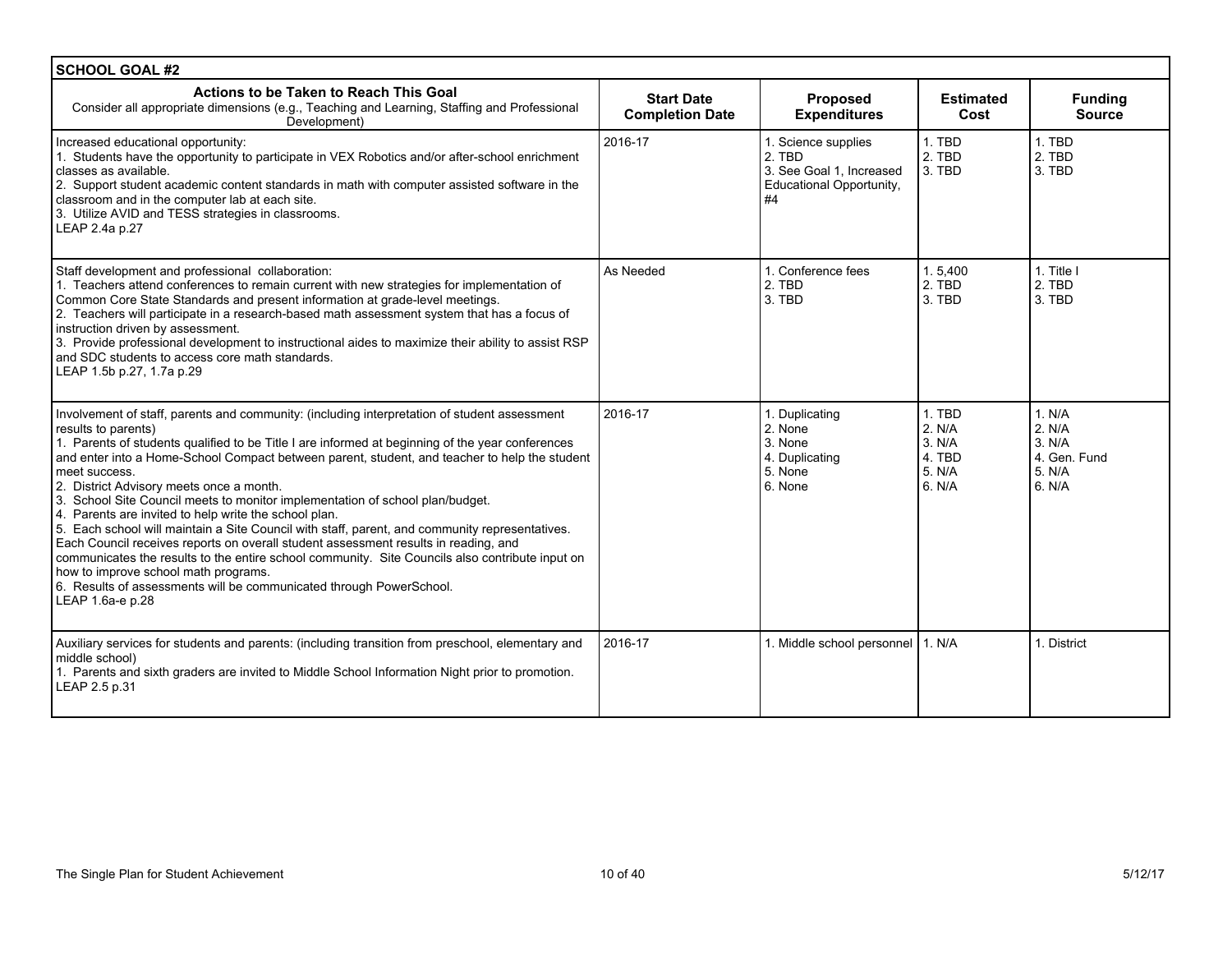| <b>ISCHOOL GOAL #2</b>                                                                                                                                                                                                                                                                                                                                                                                                                                                                                                                                                                                                        |                                             |                                                       |                                                |                                                     |
|-------------------------------------------------------------------------------------------------------------------------------------------------------------------------------------------------------------------------------------------------------------------------------------------------------------------------------------------------------------------------------------------------------------------------------------------------------------------------------------------------------------------------------------------------------------------------------------------------------------------------------|---------------------------------------------|-------------------------------------------------------|------------------------------------------------|-----------------------------------------------------|
| Actions to be Taken to Reach This Goal<br>Consider all appropriate dimensions (e.g., Teaching and Learning, Staffing and Professional<br>Development)                                                                                                                                                                                                                                                                                                                                                                                                                                                                         | <b>Start Date</b><br><b>Completion Date</b> | <b>Proposed</b><br><b>Expenditures</b>                | <b>Estimated</b><br>Cost                       | <b>Funding</b><br><b>Source</b>                     |
| Monitoring program implementation and results:<br>1. Staff will do benchmark test score analysis.<br>2. Each site will have a Single Plan for Student Achievement, and the principal and Site Council<br>have the responsibility for monitoring progress and making needed revisions.<br>3. Classroom teachers will requiarly assess students' mastery of standards by examining student<br>work; re-teaching occurs as needed.<br>4. Monitor classrooms to insure full implementation of core instructional program and pacing<br>guides.<br>5. Monitor classrooms to insure adherence to instructional time.<br>LEAP 2, 4.4 | 2016-17                                     | 1. None<br>2. None<br>3. None<br>l 4. None<br>5. None | 1. N/A<br>2. N/A<br>3. N/A<br>4. N/A<br>5. N/A | 1. N/A<br>2. N/A<br>l 3. N/A<br>14. N/A<br>l 5. N/A |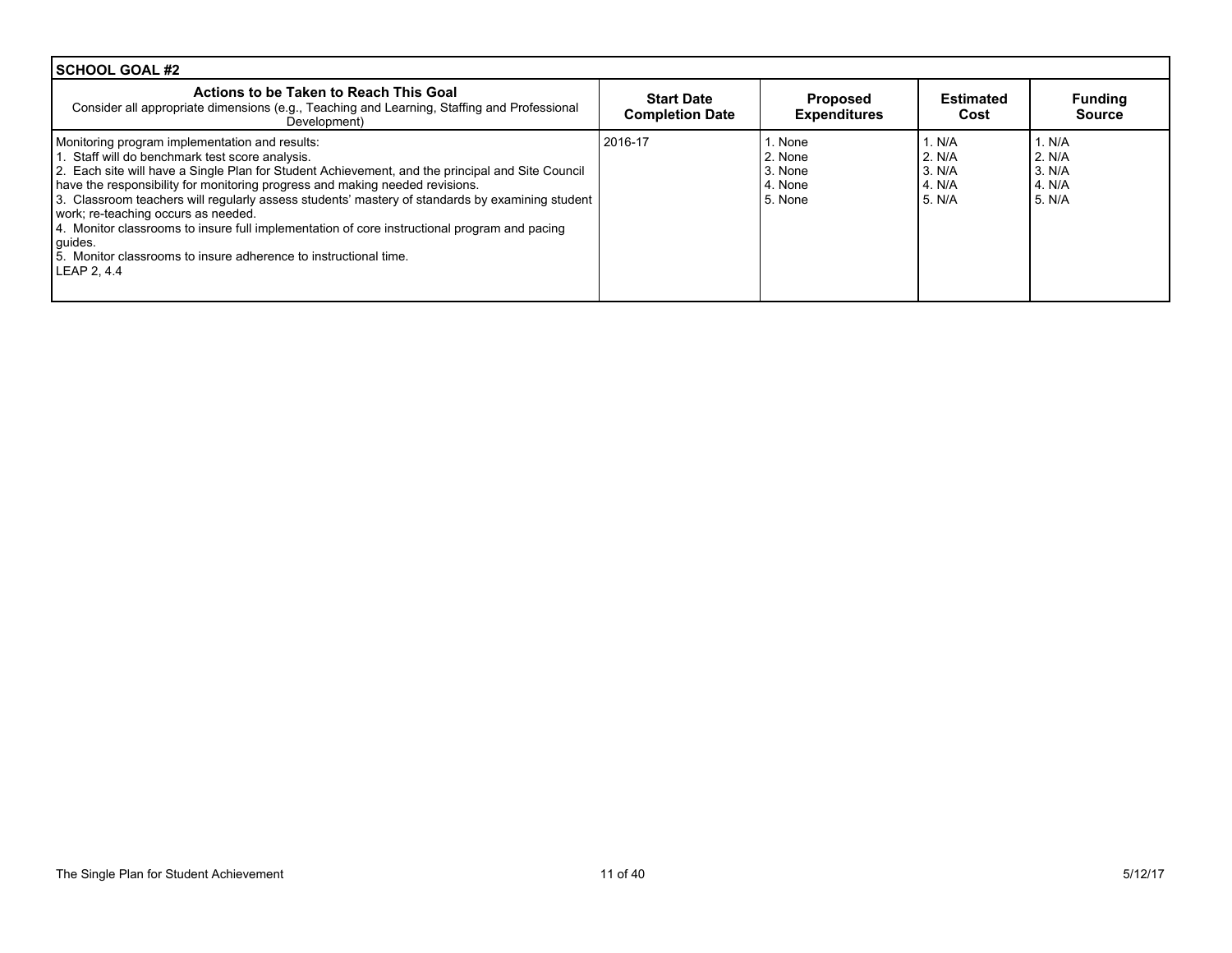# **VI Planned Improvements in Student Performance (continued)**

## **SCHOOL GOAL #3**

### **(Based on conclusions from Analysis of Program Components and Student Data pages)**

Staff Development

Goal #3 for Improving Student Achievement: Teachers will be trained in TESS and CCSS strategies so that all students will be exposed to a well-balanced curricular program that addresses the content standards and promotes student achievement. Specific focus to access core curriculum will be given to ELL students, students with disabilities, low socioeconomic students and other students not meeting proficiency goals.

| Student groups and grade levels to participate in this goal:                                                                                  | Anticipated annual performance growth for each group:                                                                                                                     |
|-----------------------------------------------------------------------------------------------------------------------------------------------|---------------------------------------------------------------------------------------------------------------------------------------------------------------------------|
| I All enrolled students.                                                                                                                      | Students will master content standards for their grade level.                                                                                                             |
| Means of evaluating progress toward this goal:<br>  End of the year test results, to include district benchmarks and grade-level assessments. | Group data to be collected to measure academic gains:<br>State testing of content standards, benchmarks, and report cards. CAPA, SBAC<br>scores, performance assessments. |

| <b>SCHOOL GOAL #3</b>                                                                                                                                                                                                                                                                                                                                                                                                                                                                                                                                                                                                                                                                                                                                                                                                                                                                                                                        |                                             |                                                                       |                                                  |                                                                   |
|----------------------------------------------------------------------------------------------------------------------------------------------------------------------------------------------------------------------------------------------------------------------------------------------------------------------------------------------------------------------------------------------------------------------------------------------------------------------------------------------------------------------------------------------------------------------------------------------------------------------------------------------------------------------------------------------------------------------------------------------------------------------------------------------------------------------------------------------------------------------------------------------------------------------------------------------|---------------------------------------------|-----------------------------------------------------------------------|--------------------------------------------------|-------------------------------------------------------------------|
| Actions to be Taken to Reach This Goal<br>Consider all appropriate dimensions (e.g., Teaching and Learning, Staffing and Professional<br>Development)                                                                                                                                                                                                                                                                                                                                                                                                                                                                                                                                                                                                                                                                                                                                                                                        | <b>Start Date</b><br><b>Completion Date</b> | <b>Proposed</b><br><b>Expenditures</b>                                | <b>Estimated</b><br>Cost                         | <b>Funding</b><br><b>Source</b>                                   |
| Alignment of instruction with content standards:<br>How the professional development activities are aligned with the State's challenging academic<br>content standards and student academic achievement standards, State assessments, and the<br>curricula and programs tied to the standards.<br>1. Use the PLC model to address the needs of staff, students, and parents relating to the<br>California standards and Common Core State Standards and 21st century learning skills for the<br>teaching profession.<br>2. District grade level meetings will be held to align instruction with district-provided educational<br>materials based on the standards and Data Director reports.<br>LEAP 3.9a-b p.50, 3.6 p.48                                                                                                                                                                                                                   | 2016-17                                     | 1. N/A<br>2. TBD                                                      | 1. N/A<br>2. TBD                                 | 1. N/A<br>2. District                                             |
| Improvement of instructional strategies and materials:<br>How the activities will be based on a review of scientifically based research and an explanation of<br>why the activities are expected to improve student academic achievement;<br>How the activities will have a substantial, measurable, and positive impact on student academic<br>achievement and how the activities will be used as a part of a broader strategy to eliminate the<br>achievement gap that separates low-income and minority students from other students.<br>1. Teachers will be trained in best practices for classroom teaching.<br>2. AVID and TESS strategies to be implemented as appropriate.<br>3. Teachers will be trained in the use of Fast Forward and Reading Assistant.<br>4. Teachers will be trained in writing and reading strategies.<br>5. Teachers will be trained in the implementation of technology in the classroom.<br>LEAP 3.9a p.50 | 2016-17                                     | District staff<br>development<br>2. TBD<br>3. TBD<br>4. TBD<br>5. TBD | 1. TBD<br>2. TBD<br>3. TBD<br>4. TBD<br>5.10,000 | 1. District<br>2. TBD<br>3. District<br>4. District<br>5. Title I |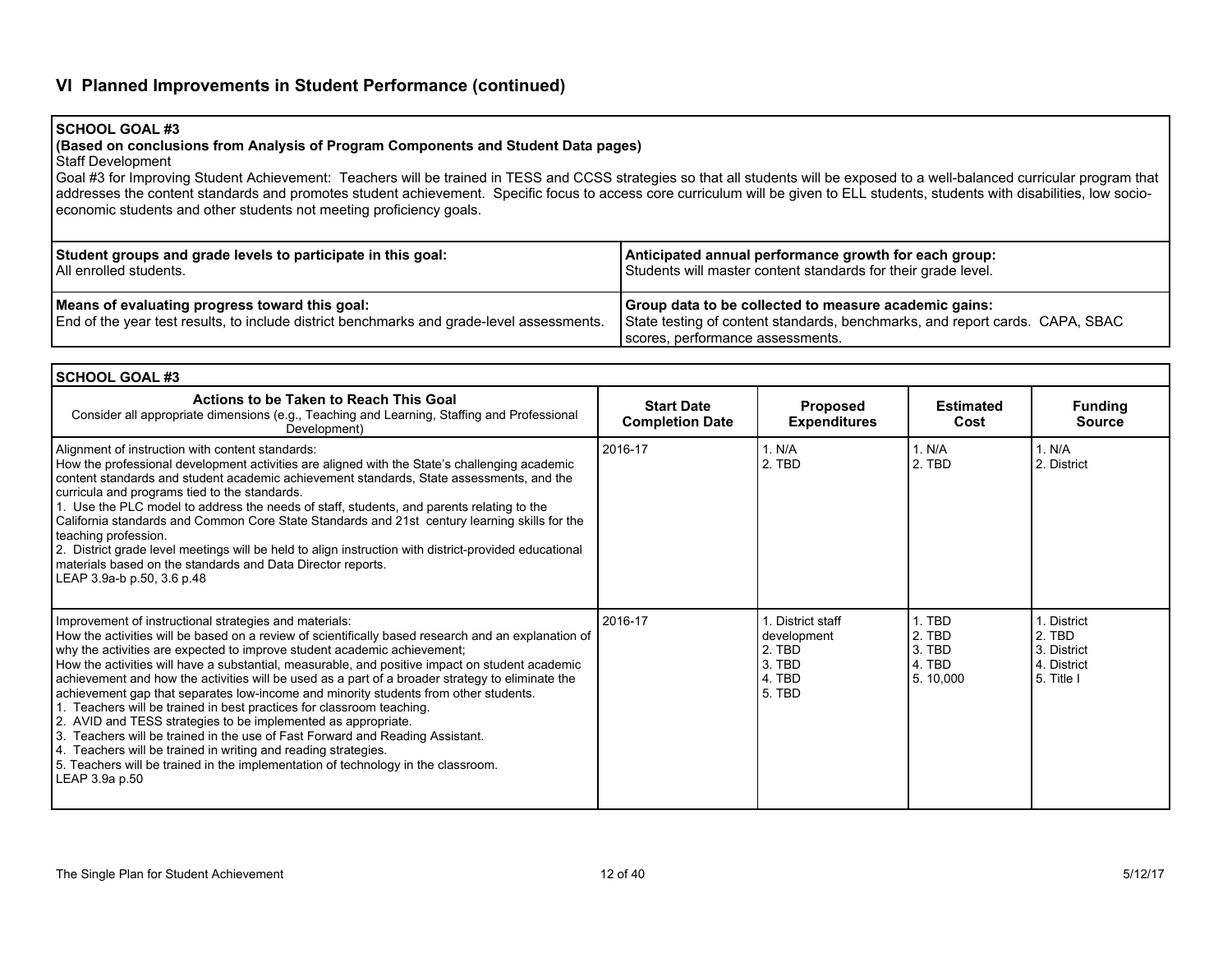| <b>SCHOOL GOAL #3</b>                                                                                                                                                                                                                                                                                                                                                                                                                                                                                                                                                                                                                                                                                                                                                                                                              |                                             |                                                                      |                            |                                      |
|------------------------------------------------------------------------------------------------------------------------------------------------------------------------------------------------------------------------------------------------------------------------------------------------------------------------------------------------------------------------------------------------------------------------------------------------------------------------------------------------------------------------------------------------------------------------------------------------------------------------------------------------------------------------------------------------------------------------------------------------------------------------------------------------------------------------------------|---------------------------------------------|----------------------------------------------------------------------|----------------------------|--------------------------------------|
| Actions to be Taken to Reach This Goal<br>Consider all appropriate dimensions (e.g., Teaching and Learning, Staffing and Professional<br>Development)                                                                                                                                                                                                                                                                                                                                                                                                                                                                                                                                                                                                                                                                              | <b>Start Date</b><br><b>Completion Date</b> | Proposed<br><b>Expenditures</b>                                      | <b>Estimated</b><br>Cost   | <b>Funding</b><br><b>Source</b>      |
| Extended learning time:<br>1. BTSA will continue to train beginning teachers in the practice.                                                                                                                                                                                                                                                                                                                                                                                                                                                                                                                                                                                                                                                                                                                                      | 2016-17                                     | 1. Stipend                                                           | 1. TBD                     | 1. District                          |
| Increased educational opportunity:<br>How the LEA will coordinate the professional development activities authorized under Title II, Part<br>A. Subpart 2 with professional development activities provided through other Federal, State, and<br>local programs; The professional development activities that will be made available to teachers<br>and principals and how the LEA will ensure that professional development (which may include<br>teacher mentoring) needs of teachers and principals will be met.<br>1. The District will work with our school to develop staff development opportunities for all<br>teachers.<br>2. Internet and other educational technology to enhance teaching will be available.<br>LEAP 3.5a p.47                                                                                          | 2016-17                                     | 1. District Inservice<br>Coordinator salary<br>2. Technology support | 1. TBD<br>2. TBD           | 1. District<br>2. District           |
| Staff development and professional collaboration:<br>How the LEA will coordinate the professional development activities authorized under Title II, Part<br>A, Subpart 2 with professional development activities provided through other Federal, State, and<br>local programs; The professional development activities that will be made available to teachers<br>and principals and how the LEA will ensure that professional development (which may include<br>teacher mentoring) needs of teachers and principals will be met.<br>1. Teachers will have the opportunity to observe other teachers.<br>2. District grade level meetings will be planned to share ideas among teachers.<br>3. Communication will take place between grade levels to ensure that students are prepared for<br>the next grade.<br>LEAP 3.3b-d p.46 | 2016-17                                     | 1. Substitute pay (PAR)<br>2. District support<br>3. No cost         | 1. TBD<br>2. TBD<br>3. N/A | 1. District<br>2. District<br>3. N/A |
| Involvement of staff, parents and community: (including interpretation of student assessment<br>results to parents)<br>How the LEA, teachers, paraprofessionals, principals, other relevant school personnel, and<br>parents have collaborated in the planning of professional development activities and in the<br>preparation of the LEA Plan.<br>1. Parents will be informed of various certifications held by staff.<br>2. Parents will be notified of their child's Fast ForWord scores as well as ways to improve.<br>3. Parents will be informed through use of PowerSchool.<br>LEAP 1.1.a1 p.39, 1.6a-e p.28                                                                                                                                                                                                               | 2016-17                                     | 1. None<br>2. None<br>3. None                                        | 1. N/A<br>2. N/A<br>3. N/A | 1. N/A<br>2. N/A<br>3. N/A           |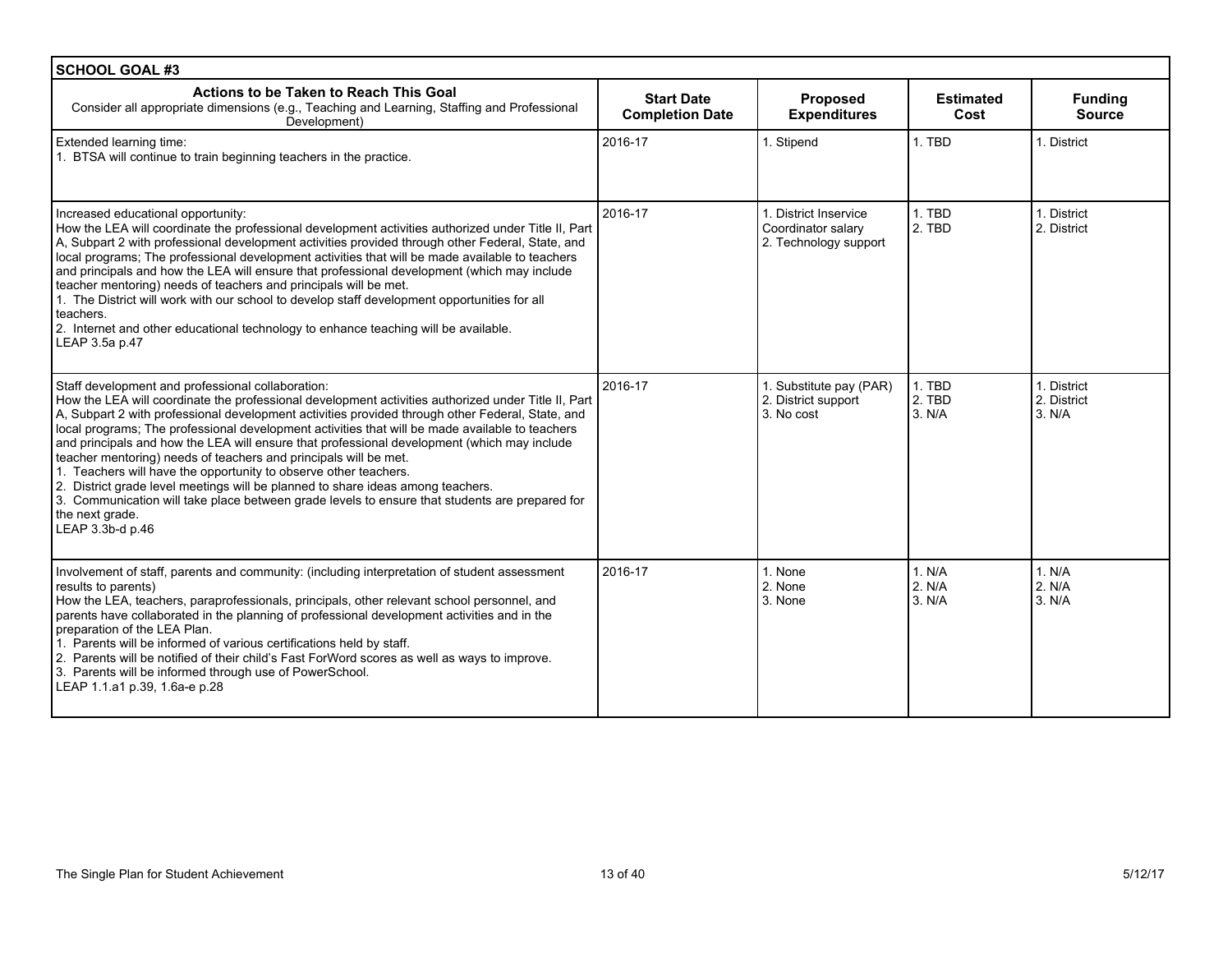| l SCHOOL GOAL #3                                                                                                                                                                                                                                                                                                                                                                                                                                                                                                                                                                                                                                                |                                             |                                        |                            |                                 |
|-----------------------------------------------------------------------------------------------------------------------------------------------------------------------------------------------------------------------------------------------------------------------------------------------------------------------------------------------------------------------------------------------------------------------------------------------------------------------------------------------------------------------------------------------------------------------------------------------------------------------------------------------------------------|---------------------------------------------|----------------------------------------|----------------------------|---------------------------------|
| Actions to be Taken to Reach This Goal<br>Consider all appropriate dimensions (e.g., Teaching and Learning, Staffing and Professional<br>Development)                                                                                                                                                                                                                                                                                                                                                                                                                                                                                                           | <b>Start Date</b><br><b>Completion Date</b> | <b>Proposed</b><br><b>Expenditures</b> | Estimated<br>Cost          | <b>Funding</b><br><b>Source</b> |
| Monitoring program implementation and results:<br>How the professional development activities are aligned with the State's challenging academic<br>content standards and student academic achievement standards. State assessments, and the<br>curricula and programs tied to the standards.<br>1. Encourage teachers to share new strategies learned at conferences with the rest of the staff.<br>2. Staff will do a self-evaluation of the effectiveness of the standards-based program in their<br>classroom.<br>3. Teachers, principals, and paraprofessionals will participate in a needs assessment to help<br>implement the LEAP plan.<br>LEAP 3.8 p.49 | 2016-17                                     | Conference fees<br>2. None<br>3. None  | 1. TBD<br>2. N/A<br>3. N/A | 1. TBD<br>2. N/A<br>l 3. N/A    |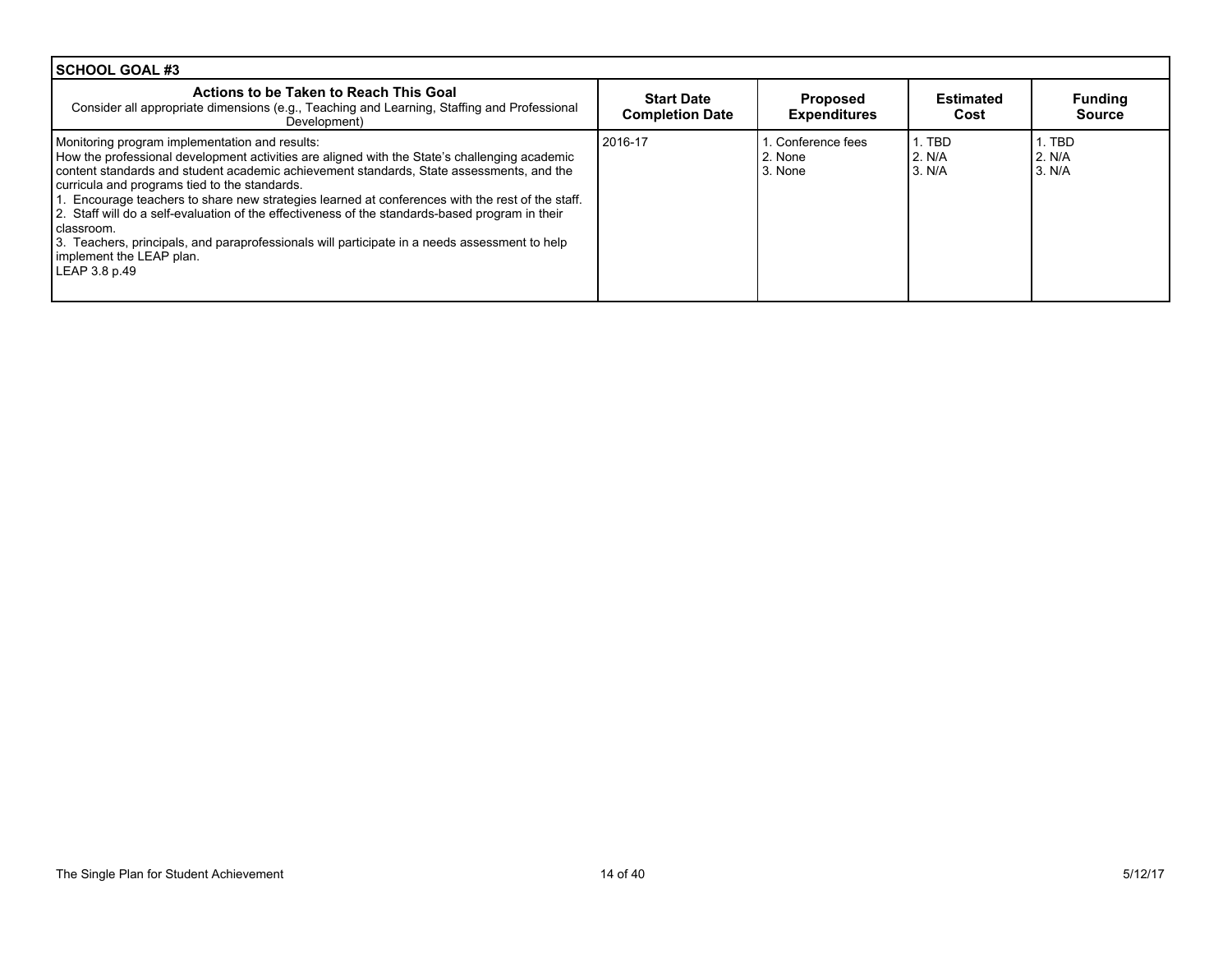# **VI Planned Improvements in Student Performance (continued)**

## **SCHOOL GOAL #4**

**(Based on conclusions from Analysis of Program Components and Student Data pages)**

Safe Schools

Goal #4 for Improving Student Achievement: Quartz Hill students will be educated in a safe and nurturing environment that is conducive to learning.

| Student groups and grade levels to participate in this goal:<br>l All enrolled students | Anticipated annual performance growth for each group:<br>Increase in attendance rates, decrease in tardy/truancy rates, decreased office<br>referrals and suspension rates. |
|-----------------------------------------------------------------------------------------|-----------------------------------------------------------------------------------------------------------------------------------------------------------------------------|
| Means of evaluating progress toward this goal:                                          | Group data to be collected to measure academic gains:                                                                                                                       |
| California Healthy Kids, Suspension Log.                                                | Attendance records, discipline records, CHKS results.                                                                                                                       |

| <b>SCHOOL GOAL #4</b>                                                                                                                                                                                                                                                                                                                                                                                                                                             |                                             |                                         |                                      |                                           |
|-------------------------------------------------------------------------------------------------------------------------------------------------------------------------------------------------------------------------------------------------------------------------------------------------------------------------------------------------------------------------------------------------------------------------------------------------------------------|---------------------------------------------|-----------------------------------------|--------------------------------------|-------------------------------------------|
| Actions to be Taken to Reach This Goal<br>Consider all appropriate dimensions (e.g., Teaching and Learning, Staffing and Professional<br>Development)                                                                                                                                                                                                                                                                                                             | <b>Start Date</b><br><b>Completion Date</b> | <b>Proposed</b><br><b>Expenditures</b>  | <b>Estimated</b><br>Cost             | <b>Funding</b><br><b>Source</b>           |
| Alignment of instruction with content standards:<br>Environments Conducive to Learning (Strengths & Needs);<br>Science Based Programs [4115 (a)(1)(C)]<br>1. Math and Language Arts lessons will have posted objectives that are reflective of grade level<br>standards.<br>LEAP 4.7 p.51                                                                                                                                                                         | 2016-17                                     | 1. N/A                                  | 1. N/A                               | 1. N/A                                    |
| Improvement of instructional strategies and materials:<br>Prevention Program Performance Indicators [4115(a)(1)(B)]; Research Based Activities<br>[4115(a)(1)(C)]<br>Boys Town curriculum and training.<br>2. Monthly Safety Drills<br>Earthquake<br>∣•<br>Fire<br>I۰<br>Lock-Down<br>∣•<br>3. Role playing of making good and safe choices<br>4. Bullying policy will continue.<br>School dress code will be maintained.<br>$\bullet$<br>LEAP 4.2, 4.6, 4.7 p.51 | 2016-17                                     | 1. TBD<br>2. None<br>3. None<br>4. None | 1. TBD<br>2. N/A<br>3. N/A<br>4. N/A | 1. District<br>2. N/A<br>3. N/A<br>4. N/A |
| Extended learning time:<br>Promising or Favorable Programs [4115(a)(3)]<br>1. Assemblies<br>a. Safety/Discipline Assemblies (K-6) re: bullying, friendship, etc.<br>2. Reinforcement of sportsmanship on playground, in the classroom, and at P.E.<br>LEAP 4.5, 4.7 p.51                                                                                                                                                                                          | 2015-16                                     | 1. TBD<br>2. None                       | 1. TBD<br>2. N/A                     | 1. PTA<br>2. N/A                          |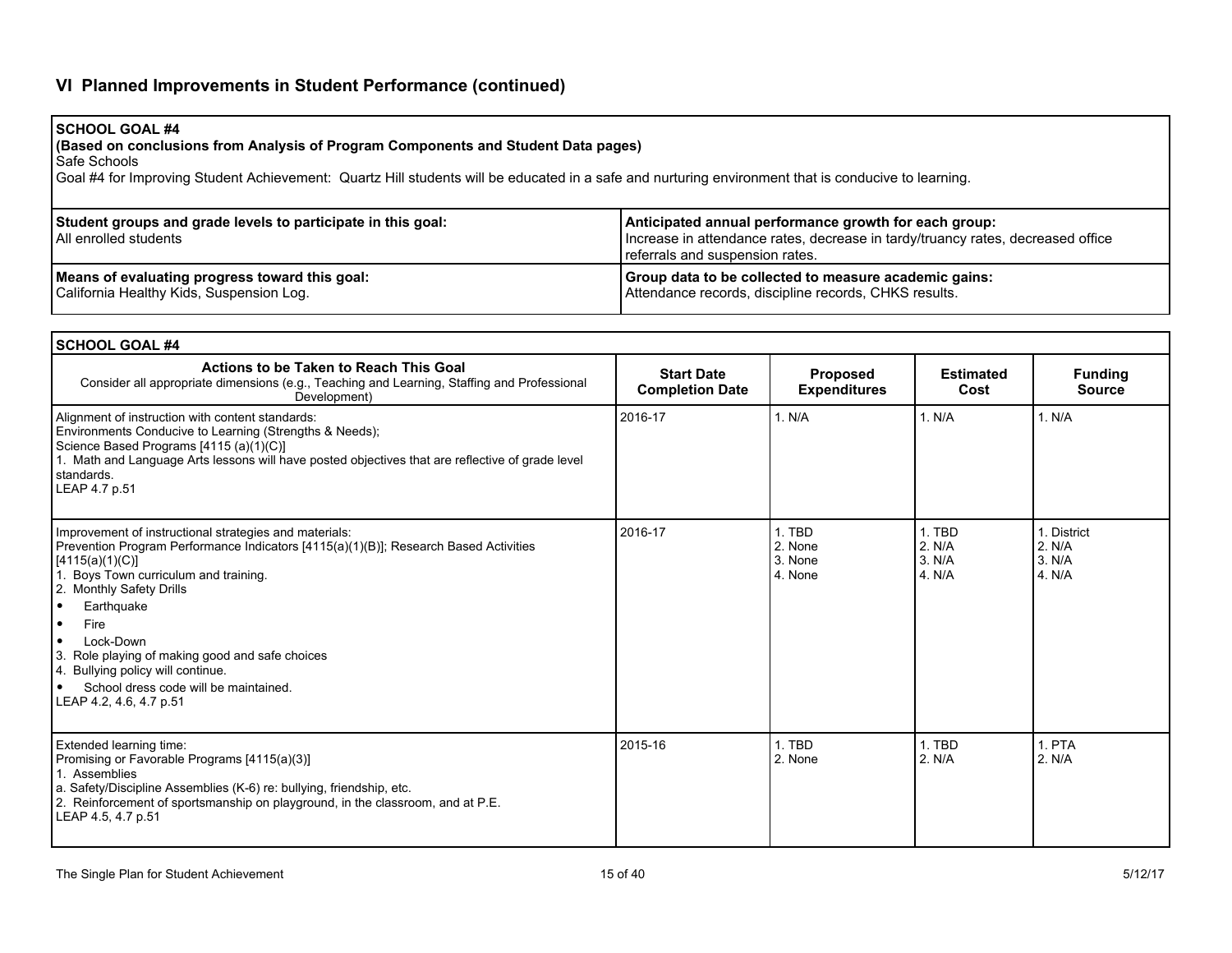| <b>SCHOOL GOAL #4</b>                                                                                                                                                                                                                                                                                                                                                                                                                                                                                                                                                                                                 |                                             |                                                                                                                                                            |                                                                                                         |                                                                                                                                                                                                             |
|-----------------------------------------------------------------------------------------------------------------------------------------------------------------------------------------------------------------------------------------------------------------------------------------------------------------------------------------------------------------------------------------------------------------------------------------------------------------------------------------------------------------------------------------------------------------------------------------------------------------------|---------------------------------------------|------------------------------------------------------------------------------------------------------------------------------------------------------------|---------------------------------------------------------------------------------------------------------|-------------------------------------------------------------------------------------------------------------------------------------------------------------------------------------------------------------|
| <b>Actions to be Taken to Reach This Goal</b><br>Consider all appropriate dimensions (e.g., Teaching and Learning, Staffing and Professional<br>Development)                                                                                                                                                                                                                                                                                                                                                                                                                                                          | <b>Start Date</b><br><b>Completion Date</b> | Proposed<br><b>Expenditures</b>                                                                                                                            | <b>Estimated</b><br>Cost                                                                                | <b>Funding</b><br><b>Source</b>                                                                                                                                                                             |
| Increased educational opportunity:<br>Environments Conducive to Learning (Activities);<br>Science Based Programs [4115(a)(1)(C);<br>Promising or Favorable Programs [4115(a)(3)]<br>1. Incentives for Perfect Attendance and Character Traits<br>2. Band<br>3. Showstoppers<br>a. Performing Arts<br>4. Student of the Month<br>a. Recognized good behavior<br>5. Honors Awards<br>a. Recognize academic accomplishment<br>6. Semester Awards<br>7. Science Fair<br>8. Gold Slip/Treasure Box<br>9. Dancing Feet<br>10. VEX Robotics<br>11. Matheletes<br>LEAP 4.7 p.51                                               | 2015-16                                     | 1. Incentives<br>2. Salary<br>3. None<br>4. None<br>5. Awards<br>6. Awards/ incentives<br>7. Duplicating, ribbons<br>8. Prizes<br>9. TBD<br><b>10. TBD</b> | 1. TBD<br>2. District<br>3. None<br>4. TBD<br>5. TBD<br>6. TBD<br>7. TBD<br>8. TBD<br>9. TBD<br>10. TBD | 1. TBD, PTA,<br>2. District<br>3. N/A<br>4. PTA<br><b>5. PTA</b><br>6. PTA<br>7. PTA<br>8. PTA<br>9. WAVE, District.<br><b>Other Grants</b><br>10. WAVE, District,<br><b>Other Grants</b><br>11. WAVE Grant |
| Staff development and professional collaboration:<br>Coordination of All Programs [4115(d)(2)(A)]<br>1. Inservice for staff members.<br>2. Staff Meetings<br>a. Teachers – safety concerns at monthly meetings and GLC meetings<br>b. Assistants – safety concerns at monthly meetings<br>c. Office Staff - safety concerns at monthly meetings<br>3. Published news<br>a. Weekly bulletins<br>b. Memos<br>c. PowerSchool<br>4. After-School Dismissal<br>a. Teachers help students into cars.<br>b. Teachers supervise pickup area.<br>c. Crossing guard monitors students at crosswalks.<br>LEAP 4.2, 4.6, 4.8 p.51 | 2015-16                                     | 1. Staff development<br>2. Duplicating<br>3. Duplicating<br>4. None                                                                                        | 1. TBD<br>2. TBD<br>3. TBD<br>4. N/A                                                                    | 1. TBD<br>2. N/A<br>3. General fund<br>4. N/A                                                                                                                                                               |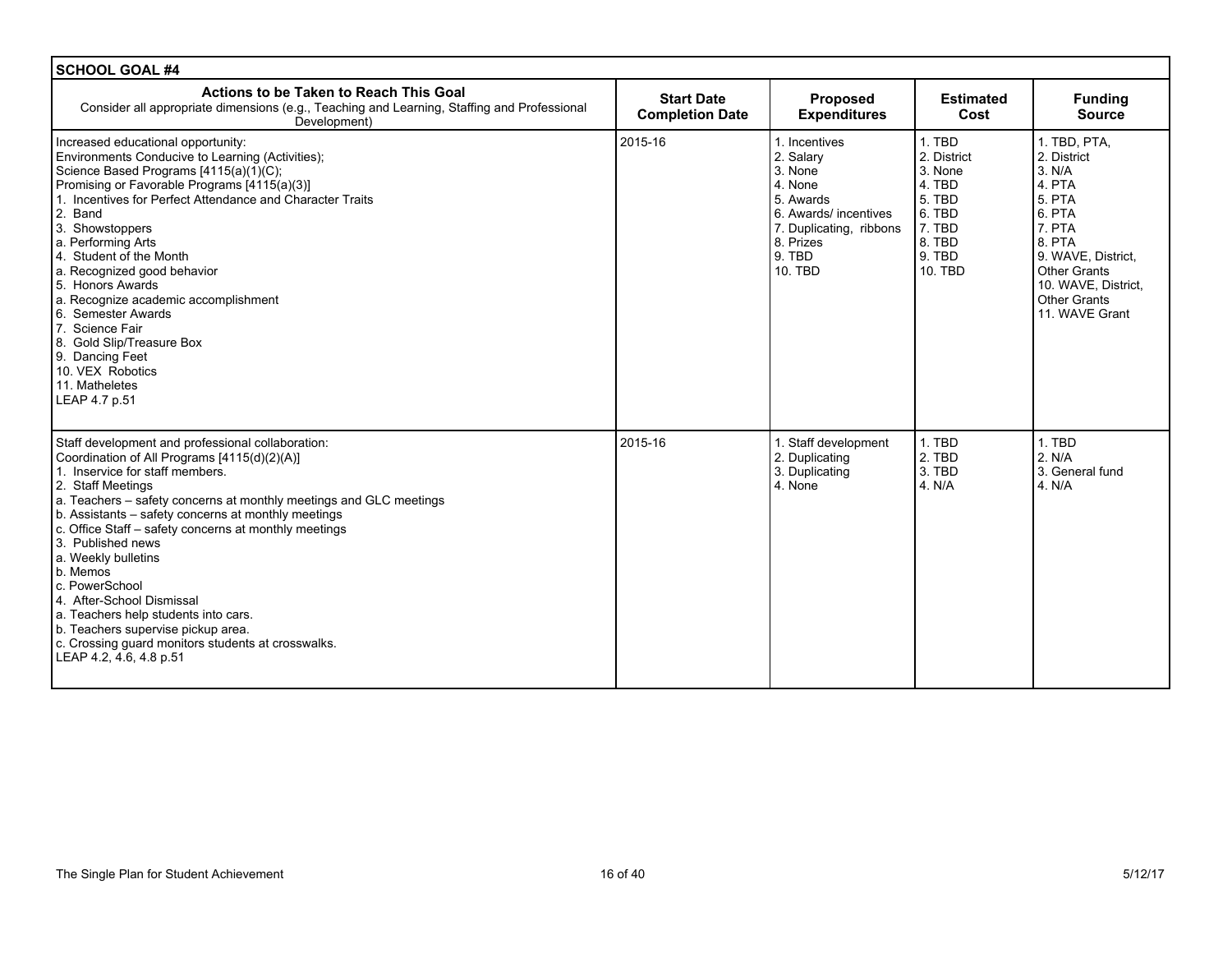| <b>SCHOOL GOAL #4</b>                                                                                                                                                                                                                                                                                                                                                                                                                             |                                             |                                                                        |                                                          |                                                                        |
|---------------------------------------------------------------------------------------------------------------------------------------------------------------------------------------------------------------------------------------------------------------------------------------------------------------------------------------------------------------------------------------------------------------------------------------------------|---------------------------------------------|------------------------------------------------------------------------|----------------------------------------------------------|------------------------------------------------------------------------|
| Actions to be Taken to Reach This Goal<br>Consider all appropriate dimensions (e.g., Teaching and Learning, Staffing and Professional<br>Development)                                                                                                                                                                                                                                                                                             | <b>Start Date</b><br><b>Completion Date</b> | <b>Proposed</b><br><b>Expenditures</b>                                 | <b>Estimated</b><br>Cost                                 | <b>Funding</b><br><b>Source</b>                                        |
| Involvement of staff, parents and community: (including interpretation of student assessment results<br>to parents)<br>Coordination of All Programs [4114(d)(2)(A)];<br>Parent Involvement [4115(a)(1)(e)]<br>1. CHKS given<br>2. Student Handbook with parent signature<br>3. Red Ribbon Week<br>4. School Site Council – public forum to voice concerns<br>5. Monthly Safety Meeting<br>6. Parent Involvement Policy<br>LEAP 4.1, 4.3, 4.4 p.51 | 2015-16                                     | 1. N/A<br>2. Duplicating<br>3. TBD<br>4. None<br>5. None<br>6. None    | 1. N/A<br>2. TBD<br>3. TBD<br>4. N/A<br>5. N/A<br>6. N/A | 1. N/A<br>2. General fund<br>$3.$ PTA<br>$4$ , N/A<br>5. N/A<br>6. N/A |
| Auxiliary services for students and parents: (including transition from preschool, elementary and<br>middle school)<br>1. PTA Activities<br>a. "Welcome Back" Social<br>b. Family Nights<br>2. Kindergarten Roundup/Informational Meeting<br>3. Promotion Orientation<br>LEAP 4.7 p.51                                                                                                                                                            | 2015-16                                     | 1. Program expenses<br>2. Duplicating<br>3. Middle school<br>principal | 1. TBD<br>2. TBD<br>3. N/A                               | 1. PTA<br>2. PTA. URGF<br>3. District                                  |
| Monitoring program implementation and results:<br>1. Attendance records<br>a. Student Attendance and Review Board (SARB)<br>2. Discipline Records<br>LEAP 4.5 p.51                                                                                                                                                                                                                                                                                | 2015-16                                     | 1. None<br>2. None                                                     | 1. N/A<br>2. N/A                                         | 1. N/A<br>2. N/A                                                       |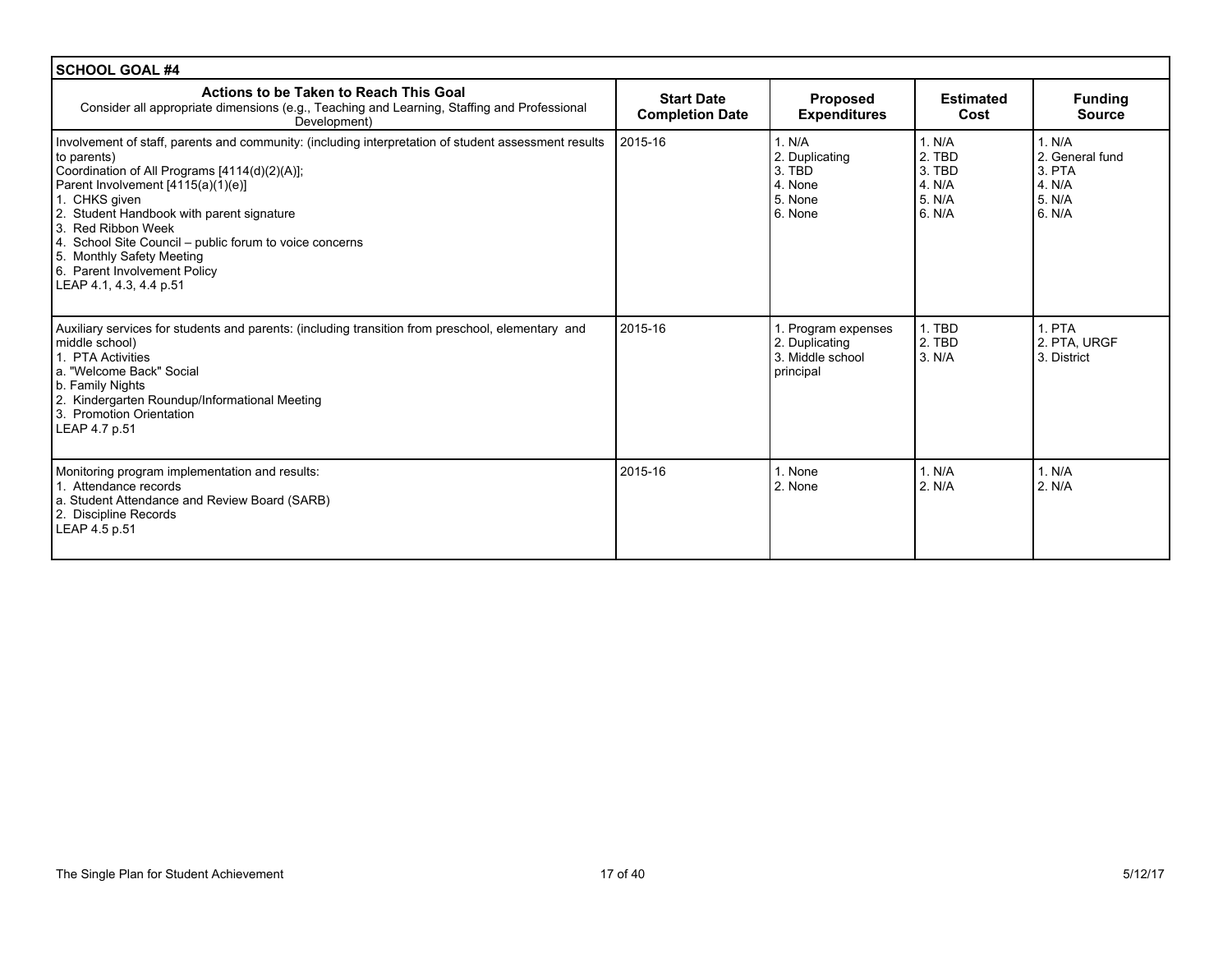# **VI Planned Improvements in Student Performance (continued)**

**(Based on conclusions from Analysis of Program Components and Student Data pages)**

| <b>ATTENDANCE</b><br>Goal #5 for Improving Student Achievement: By June of the 2016-2017 school year, Quartz Hill students will demonstrate an improvement in the ADA rate, improving by .25%<br>over the average for the 2013-2014 school year.                                                            |                                                                              |                                                            |                               |                                 |  |  |  |
|-------------------------------------------------------------------------------------------------------------------------------------------------------------------------------------------------------------------------------------------------------------------------------------------------------------|------------------------------------------------------------------------------|------------------------------------------------------------|-------------------------------|---------------------------------|--|--|--|
| Student groups and grade levels to participate in this goal:<br>All students.                                                                                                                                                                                                                               | Anticipated annual performance growth for each group:<br>.25% school-wide.   |                                                            |                               |                                 |  |  |  |
| Means of evaluating progress toward this goal:<br>Attendance reports.                                                                                                                                                                                                                                       | Group data to be collected to measure academic gains:<br>Attendance records. |                                                            |                               |                                 |  |  |  |
| <b>SCHOOL GOAL #5</b>                                                                                                                                                                                                                                                                                       |                                                                              |                                                            |                               |                                 |  |  |  |
| Actions to be Taken to Reach This Goal<br>Consider all appropriate dimensions (e.g., Teaching and Learning, Staffing and Professional<br>Development)                                                                                                                                                       | <b>Start Date</b><br><b>Completion Date</b>                                  | Proposed<br><b>Expenditures</b>                            | <b>Estimated</b><br>Cost      | <b>Funding</b><br><b>Source</b> |  |  |  |
| Alignment of instruction with content standards:<br>N/A                                                                                                                                                                                                                                                     | 2016-17                                                                      | N/A                                                        | N/A                           | N/A                             |  |  |  |
| Improvement of instructional strategies and materials:<br>1. Good attendance will be recognized and reinforced school-wide.<br>2. Use dialer system, internet posting, and general information to increase parent communication<br>regarding attendance.<br>3. Use of A2A program.<br>LEAP Addendum 1, 3, 4 | 2016-17                                                                      | 1. N/A<br>2. N/A<br>3. Paper costs                         | 1. N/A<br>2. N/A<br>3. Varies | 1. N/A<br>2. N/A<br>3. URGF     |  |  |  |
| Increased educational opportunity:<br>1. Consistent attendance will be reinforced through attendance awards recognition.<br>2. Frequency of tardies will decrease due to positive rewards and daily use of the dialer alert system.<br>LEAP Addendum 1, 3, 4, 7                                             | 2016-17                                                                      | 1. Awards and<br>incentives<br>2. Awards and<br>incentives | 1. TBD<br>2. TBD              | 1. PTA, UGRF<br>2. PTA, UGRF    |  |  |  |
| Staff development and professional collaboration:<br>1. Training provided for parents and school staff on educational benefits and legal responsibilities of<br>attendance.                                                                                                                                 | 2016-17                                                                      | 1. Consultant's fees<br>and supplies                       | 1. \$1297                     | 1. Title I                      |  |  |  |
| <b>Extended Learning:</b><br>1. Students will work on academic responsibilities related to good attendance during detention.                                                                                                                                                                                | 2016-17                                                                      | 1. N/A                                                     | 1. N/A                        | 1. N/A                          |  |  |  |

**SCHOOL GOAL #5**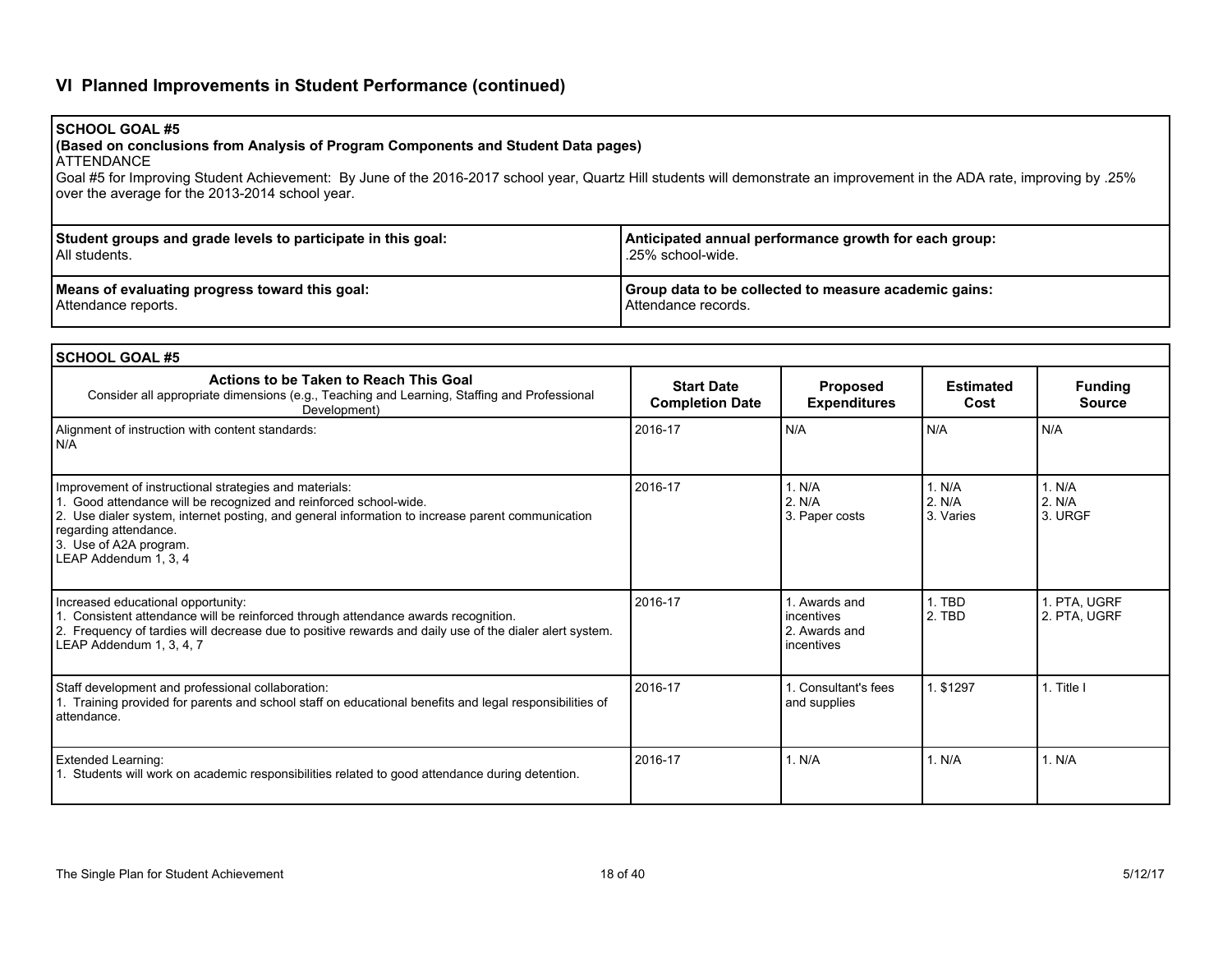# **Appendix A - School and Student Performance Data**

### **CAASPP Results (All Students)**

#### **English Language Arts/Literacy**

| <b>Overall Participation for All Students</b> |                        |         |                      |         |                           |         |                               |         |  |  |  |
|-----------------------------------------------|------------------------|---------|----------------------|---------|---------------------------|---------|-------------------------------|---------|--|--|--|
| <b>Grade Level</b>                            | # of Students Enrolled |         | # of Students Tested |         | # of Students with Scores |         | % of Enrolled Students Tested |         |  |  |  |
|                                               | 2014-15                | 2015-16 | 2014-15              | 2015-16 | 2014-15                   | 2015-16 | 2014-15                       | 2015-16 |  |  |  |
| Grade 3                                       | 125                    |         | 121                  |         | 121                       |         | 96.8                          |         |  |  |  |
| Grade 4                                       | 119                    |         | 117                  |         | 116                       |         | 98.3                          |         |  |  |  |
| Grade 5                                       | 114                    |         | 111                  |         | 111                       |         | 97.4                          |         |  |  |  |
| Grade 6                                       | 131                    |         | 128                  |         | 128                       |         | 97.7                          |         |  |  |  |
| <b>All Grades</b>                             | 489                    |         | 477                  |         | 476                       |         | 97.5                          |         |  |  |  |

\* The "% of Enrolled Students Tested" showing in this table is not the same as "Participation Rate" for federal accountability purposes.

| <b>Overall Achievement for All Students</b> |         |                         |                     |         |                |         |                       |         |                    |         |  |  |  |
|---------------------------------------------|---------|-------------------------|---------------------|---------|----------------|---------|-----------------------|---------|--------------------|---------|--|--|--|
| <b>Grade Level</b>                          |         | <b>Mean Scale Score</b> | % Standard Exceeded |         | % Standard Met |         | % Standard Nearly Met |         | % Standard Not Met |         |  |  |  |
|                                             | 2014-15 | 2015-16                 | 2014-15             | 2015-16 | 2014-15        | 2015-16 | 2014-15               | 2015-16 | 2014-15            | 2015-16 |  |  |  |
| Grade 3                                     | 2399.0  |                         | 13                  |         | 17             |         | 34                    |         | 36                 |         |  |  |  |
| Grade 4                                     | 2462.8  |                         | 22                  |         | 17             |         | 32                    |         | 27                 |         |  |  |  |
| Grade 5                                     | 2483.7  |                         | 13                  |         | 26             |         | 27                    |         | 34                 |         |  |  |  |
| Grade 6                                     | 2516.7  |                         | 13                  |         | 29             |         | 34                    |         | 25                 |         |  |  |  |
| <b>All Grades</b>                           | N/A     | N/A                     | 15                  |         | 22             |         | 32                    |         | 30                 |         |  |  |  |

| <b>Reading</b><br>Demonstrating understanding of literary and non-fictional texts |         |                  |                       |         |                  |         |  |  |  |  |
|-----------------------------------------------------------------------------------|---------|------------------|-----------------------|---------|------------------|---------|--|--|--|--|
|                                                                                   |         | % Above Standard | % At or Near Standard |         | % Below Standard |         |  |  |  |  |
| <b>Grade Level</b>                                                                | 2014-15 | 2015-16          | 2014-15               | 2015-16 | 2014-15          | 2015-16 |  |  |  |  |
| Grade 3                                                                           | 9       |                  | 46                    |         | 45               |         |  |  |  |  |
| Grade 4                                                                           | 22      |                  | 44                    |         | 34               |         |  |  |  |  |
| Grade 5                                                                           | 18      |                  | 38                    |         | 44               |         |  |  |  |  |
| Grade 6                                                                           | 16      |                  | 52                    |         | 31               |         |  |  |  |  |
| <b>All Grades</b>                                                                 | 16      |                  | 45                    |         | 38               |         |  |  |  |  |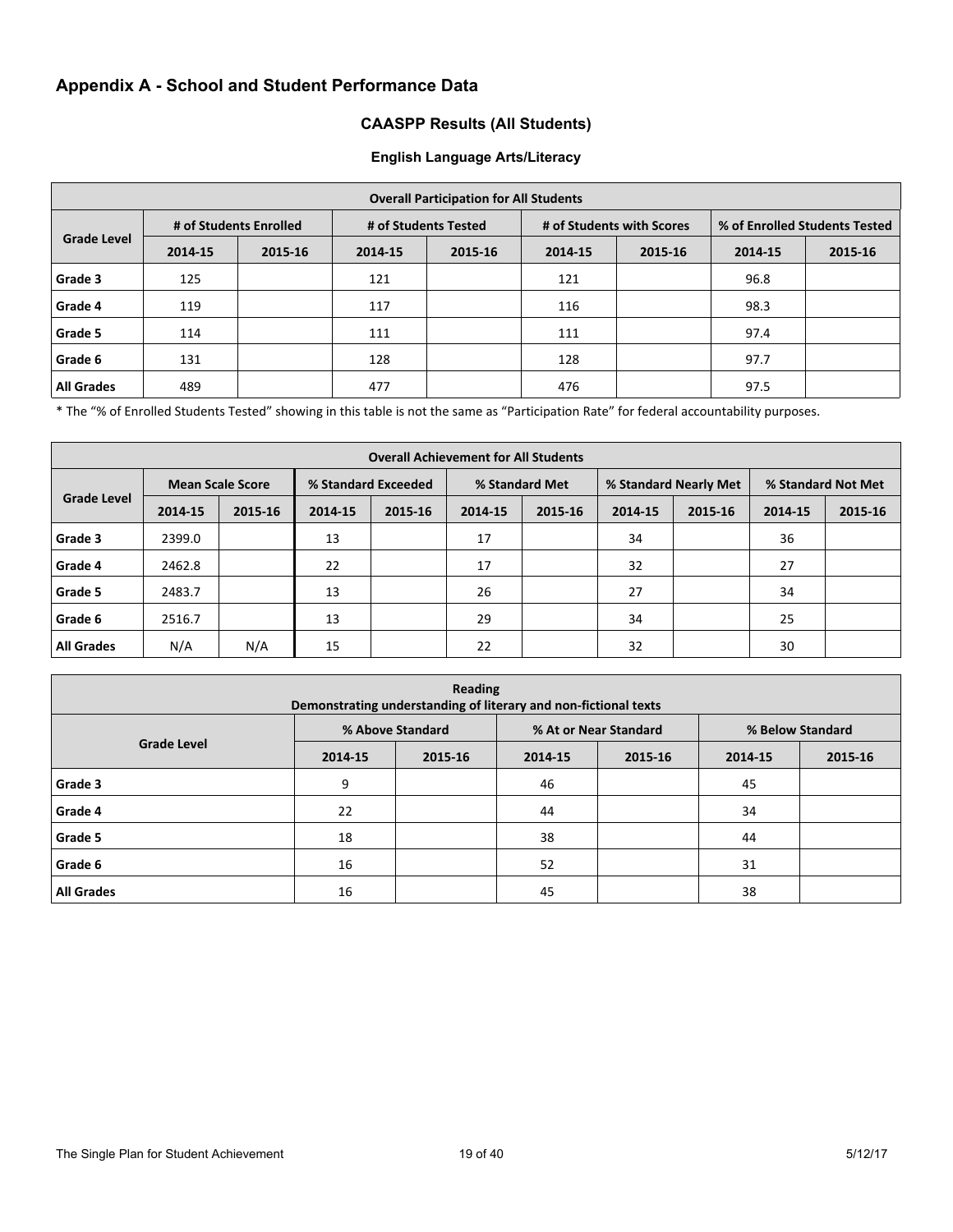| <b>Writing</b><br>Producing clear and purposeful writing |         |                  |                       |         |                  |         |  |  |  |  |  |
|----------------------------------------------------------|---------|------------------|-----------------------|---------|------------------|---------|--|--|--|--|--|
|                                                          |         | % Above Standard | % At or Near Standard |         | % Below Standard |         |  |  |  |  |  |
| <b>Grade Level</b>                                       | 2014-15 | 2015-16          | 2014-15               | 2015-16 | 2014-15          | 2015-16 |  |  |  |  |  |
| Grade 3                                                  | 12      |                  | 50                    |         | 36               |         |  |  |  |  |  |
| Grade 4                                                  | 21      |                  | 51                    |         | 28               |         |  |  |  |  |  |
| Grade 5                                                  | 16      |                  | 50                    |         | 34               |         |  |  |  |  |  |
| Grade 6                                                  | 15      |                  | 55                    |         | 29               |         |  |  |  |  |  |
| <b>All Grades</b>                                        | 16      |                  | 52                    |         | 32               |         |  |  |  |  |  |

| Listening<br>Demonstrating effective communication skills |         |                  |                       |         |                  |         |  |  |  |  |  |
|-----------------------------------------------------------|---------|------------------|-----------------------|---------|------------------|---------|--|--|--|--|--|
|                                                           |         | % Above Standard | % At or Near Standard |         | % Below Standard |         |  |  |  |  |  |
| <b>Grade Level</b>                                        | 2014-15 | 2015-16          | 2014-15               | 2015-16 | 2014-15          | 2015-16 |  |  |  |  |  |
| Grade 3                                                   |         |                  | 80                    |         | 12               |         |  |  |  |  |  |
| Grade 4                                                   | 14      |                  | 73                    |         | 13               |         |  |  |  |  |  |
| Grade 5                                                   | 13      |                  | 68                    |         | 19               |         |  |  |  |  |  |
| Grade 6                                                   | 13      |                  | 70                    |         | 16               |         |  |  |  |  |  |
| <b>All Grades</b>                                         | 12      |                  | 73                    |         | 15               |         |  |  |  |  |  |

| <b>Research/Inquiry</b><br>Investigating, analyzing, and presenting information |         |                  |         |                       |                  |         |  |  |  |  |
|---------------------------------------------------------------------------------|---------|------------------|---------|-----------------------|------------------|---------|--|--|--|--|
|                                                                                 |         | % Above Standard |         | % At or Near Standard | % Below Standard |         |  |  |  |  |
| <b>Grade Level</b>                                                              | 2014-15 | 2015-16          | 2014-15 | 2015-16               | 2014-15          | 2015-16 |  |  |  |  |
| Grade 3                                                                         | 13      |                  | 56      |                       | 31               |         |  |  |  |  |
| Grade 4                                                                         | 22      |                  | 59      |                       | 18               |         |  |  |  |  |
| Grade 5                                                                         | 27      |                  | 53      |                       | 20               |         |  |  |  |  |
| Grade 6                                                                         | 19      |                  | 67      |                       | 14               |         |  |  |  |  |
| <b>All Grades</b>                                                               | 20      |                  | 59      |                       | 21               |         |  |  |  |  |

#### **Conclusions based on this data:**

1.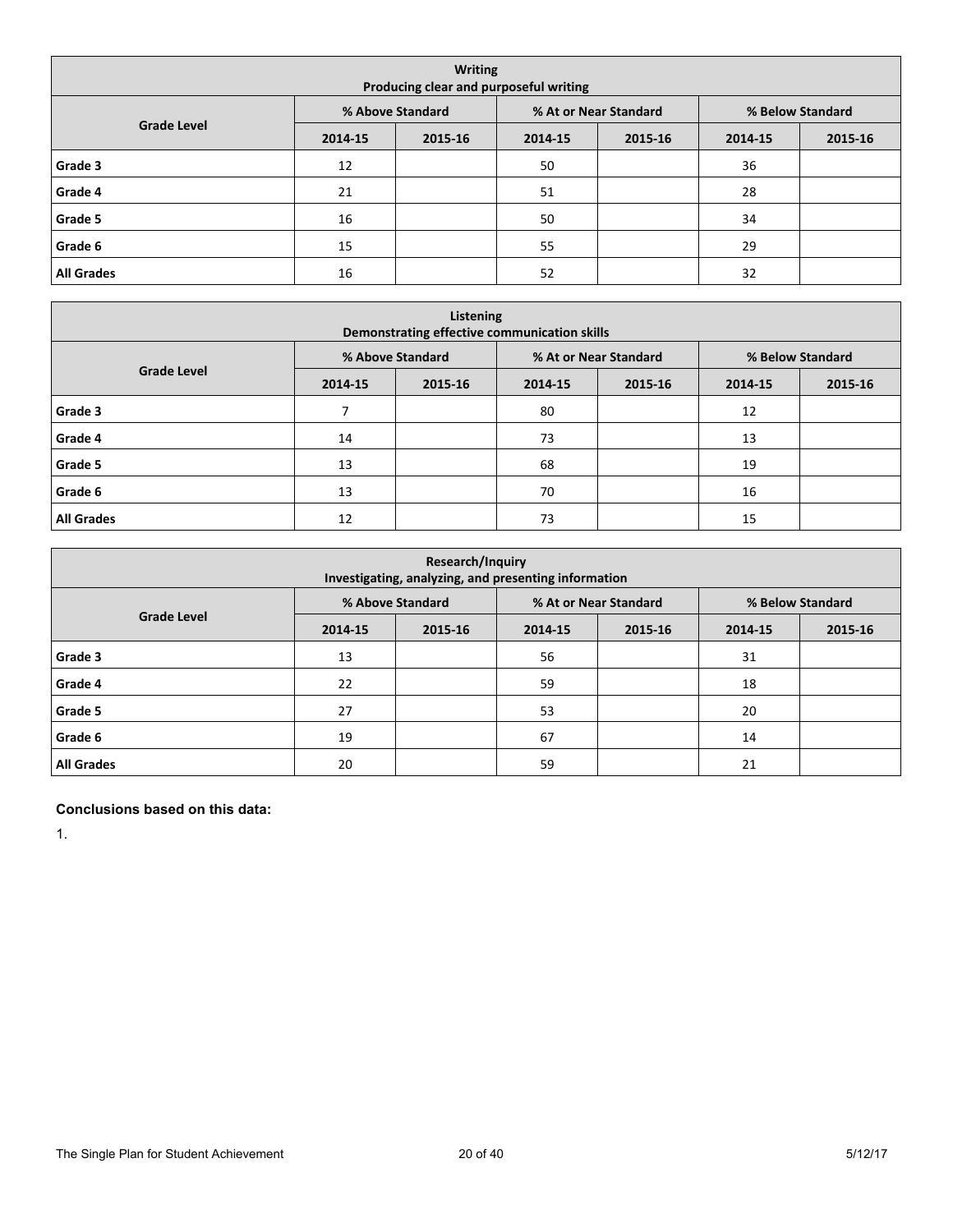# **CAASPP Results (All Students)**

#### **Mathematics**

| <b>Overall Participation for All Students</b> |                        |         |                      |         |                           |         |                               |         |  |  |
|-----------------------------------------------|------------------------|---------|----------------------|---------|---------------------------|---------|-------------------------------|---------|--|--|
|                                               | # of Students Enrolled |         | # of Students Tested |         | # of Students with Scores |         | % of Enrolled Students Tested |         |  |  |
| <b>Grade Level</b>                            | 2014-15                | 2015-16 | 2014-15              | 2015-16 | 2014-15                   | 2015-16 | 2014-15                       | 2015-16 |  |  |
| Grade 3                                       | 125                    |         | 121                  |         | 120                       |         | 96.8                          |         |  |  |
| Grade 4                                       | 119                    |         | 116                  |         | 114                       |         | 97.5                          |         |  |  |
| Grade 5                                       | 114                    |         | 111                  |         | 110                       |         | 97.4                          |         |  |  |
| Grade 6                                       | 131                    |         | 127                  |         | 127                       |         | 96.9                          |         |  |  |
| <b>All Grades</b>                             | 489                    |         | 475                  |         | 471                       |         | 97.1                          |         |  |  |

\* The "% of Enrolled Students Tested" showing in this table is not the same as "Participation Rate" for federal accountability purposes.

|                    | <b>Overall Achievement for All Students</b> |         |                     |         |                |         |         |                       |                    |         |  |  |
|--------------------|---------------------------------------------|---------|---------------------|---------|----------------|---------|---------|-----------------------|--------------------|---------|--|--|
|                    | <b>Mean Scale Score</b>                     |         | % Standard Exceeded |         | % Standard Met |         |         | % Standard Nearly Met | % Standard Not Met |         |  |  |
| <b>Grade Level</b> | 2014-15                                     | 2015-16 | 2014-15             | 2015-16 | 2014-15        | 2015-16 | 2014-15 | 2015-16               | 2014-15            | 2015-16 |  |  |
| Grade 3            | 2412.1                                      |         | 6                   |         | 31             |         | 36      |                       | 27                 |         |  |  |
| Grade 4            | 2468.4                                      |         | 9                   |         | 27             |         | 51      |                       | 12                 |         |  |  |
| Grade 5            | 2453.6                                      |         | 4                   |         | 8              |         | 33      |                       | 54                 |         |  |  |
| Grade 6            | 2515.3                                      |         | 10                  |         | 20             |         | 41      |                       | 28                 |         |  |  |
| <b>All Grades</b>  | N/A                                         | N/A     |                     |         | 22             |         | 40      |                       | 30                 |         |  |  |

| <b>Concepts &amp; Procedures</b><br>Applying mathematical concepts and procedures |         |                  |         |                       |                  |         |  |  |  |  |
|-----------------------------------------------------------------------------------|---------|------------------|---------|-----------------------|------------------|---------|--|--|--|--|
|                                                                                   |         | % Above Standard |         | % At or Near Standard | % Below Standard |         |  |  |  |  |
| <b>Grade Level</b>                                                                | 2014-15 | 2015-16          | 2014-15 | 2015-16               | 2014-15          | 2015-16 |  |  |  |  |
| Grade 3                                                                           | 17      |                  | 47      |                       | 36               |         |  |  |  |  |
| Grade 4                                                                           | 15      |                  | 57      |                       | 27               |         |  |  |  |  |
| Grade 5                                                                           | 5       |                  | 26      |                       | 68               |         |  |  |  |  |
| Grade 6                                                                           | 22      |                  | 37      |                       | 40               |         |  |  |  |  |
| <b>All Grades</b>                                                                 | 15      |                  | 42      |                       | 42               |         |  |  |  |  |

| <b>Problem Solving &amp; Modeling/Data Analysis</b><br>Using appropriate tools and strategies to solve real world and mathematical problems |         |                  |         |                       |                  |         |  |  |  |  |
|---------------------------------------------------------------------------------------------------------------------------------------------|---------|------------------|---------|-----------------------|------------------|---------|--|--|--|--|
|                                                                                                                                             |         | % Above Standard |         | % At or Near Standard | % Below Standard |         |  |  |  |  |
| <b>Grade Level</b>                                                                                                                          | 2014-15 | 2015-16          | 2014-15 | 2015-16               | 2014-15          | 2015-16 |  |  |  |  |
| Grade 3                                                                                                                                     | 14      |                  | 52      |                       | 34               |         |  |  |  |  |
| Grade 4                                                                                                                                     | 17      |                  | 51      |                       | 32               |         |  |  |  |  |
| Grade 5                                                                                                                                     |         |                  | 42      |                       | 54               |         |  |  |  |  |
| Grade 6                                                                                                                                     | 11      |                  | 53      |                       | 36               |         |  |  |  |  |
| <b>All Grades</b>                                                                                                                           | 12      |                  | 49      |                       | 39               |         |  |  |  |  |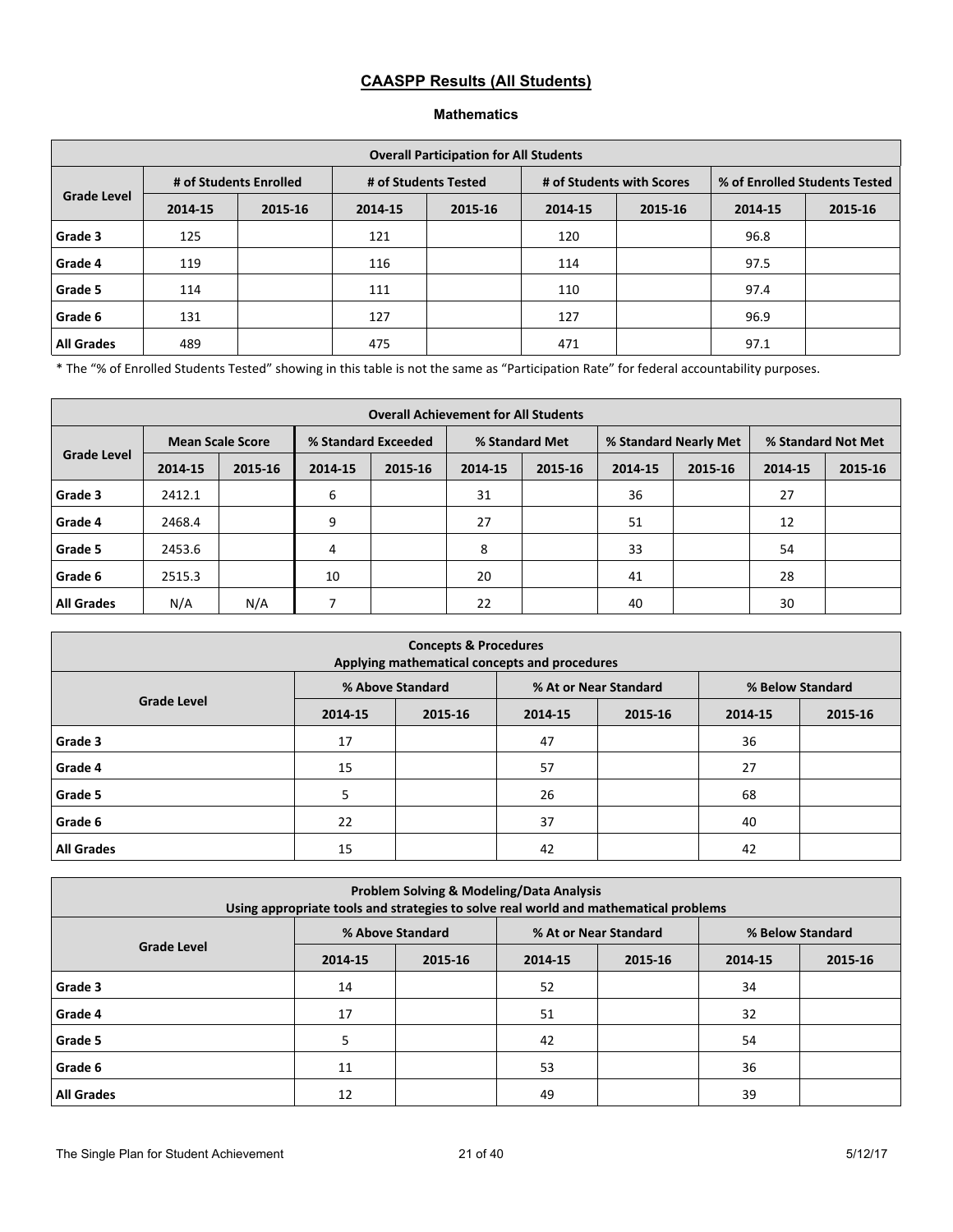| <b>Communicating Reasoning</b><br>Demonstrating ability to support mathematical conclusions |         |                  |         |                       |                  |         |  |  |  |  |
|---------------------------------------------------------------------------------------------|---------|------------------|---------|-----------------------|------------------|---------|--|--|--|--|
|                                                                                             |         | % Above Standard |         | % At or Near Standard | % Below Standard |         |  |  |  |  |
| <b>Grade Level</b>                                                                          | 2014-15 | 2015-16          | 2014-15 | 2015-16               | 2014-15          | 2015-16 |  |  |  |  |
| Grade 3                                                                                     | 8       |                  | 63      |                       | 28               |         |  |  |  |  |
| Grade 4                                                                                     | 15      |                  | 59      |                       | 25               |         |  |  |  |  |
| Grade 5                                                                                     | 2       |                  | 47      |                       | 51               |         |  |  |  |  |
| Grade 6                                                                                     | 13      |                  | 56      |                       | 31               |         |  |  |  |  |
| <b>All Grades</b>                                                                           | 9       |                  | 56      |                       | 34               |         |  |  |  |  |

**Conclusions based on this data:**

1.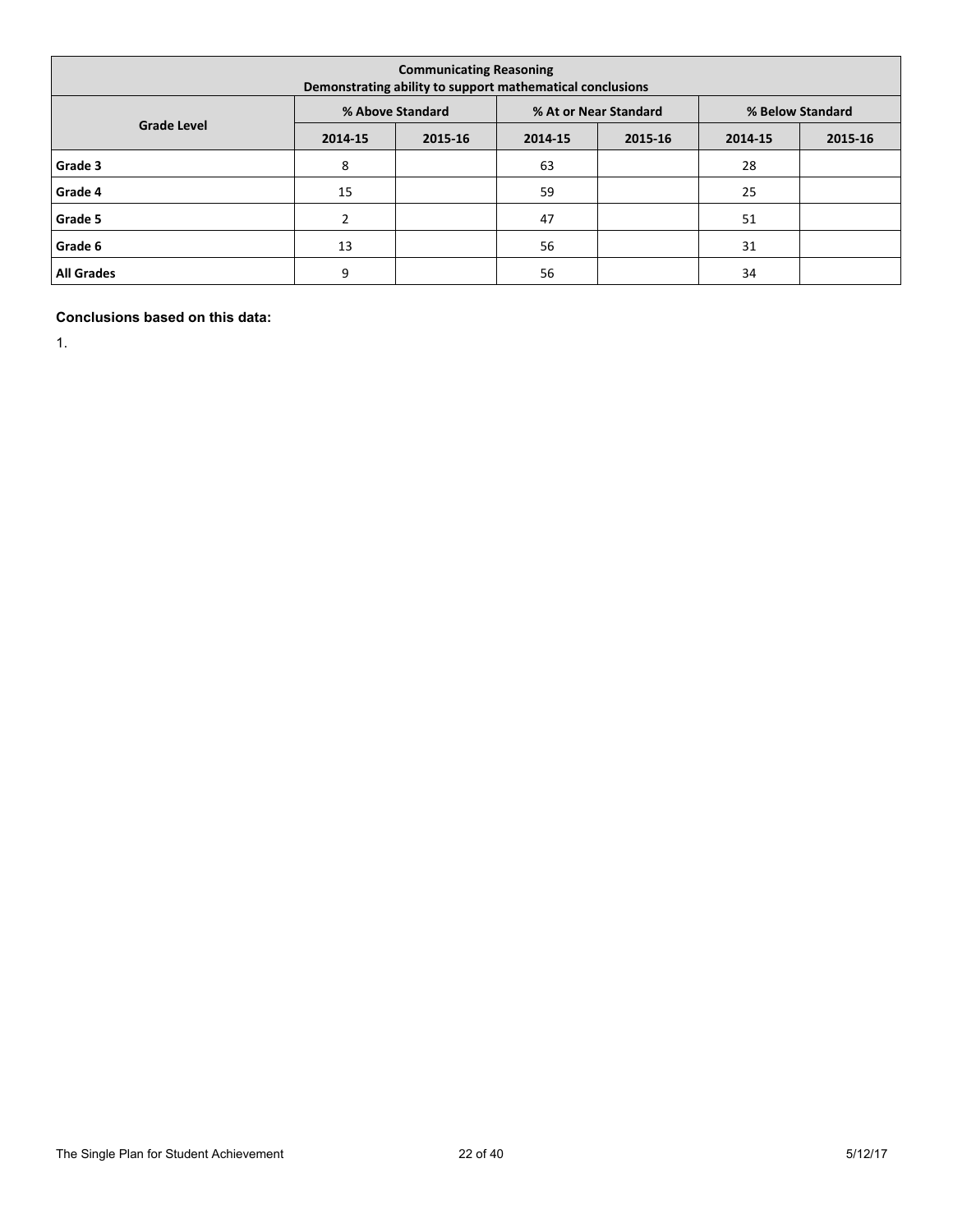# **Appendix A - School and Student Performance Data**

### **CST Academic Performance by Grade Level for All Students**

#### **Performance Data by Grade Level English-Language Arts % At or Above Proficient % Basic % Below Basic % Far Below Basic Grade Level 2013-14 2014-15 2015-16 2013-14 2014-15 2015-16 2013-14 2014-15 2015-16 2013-14 2014-15 2015-16**

### **All Students English-Language Arts**

### **All Students Mathematics**

| Grade |                          | <b>Performance Data by Grade Level</b><br><b>Mathematics</b> |  |                                                                                                 |  |         |  |               |  |                   |  |  |  |
|-------|--------------------------|--------------------------------------------------------------|--|-------------------------------------------------------------------------------------------------|--|---------|--|---------------|--|-------------------|--|--|--|
| Level | % At or Above Proficient |                                                              |  |                                                                                                 |  | % Basic |  | % Below Basic |  | % Far Below Basic |  |  |  |
|       |                          |                                                              |  | 2013-14 2014-15 2015-16 2013-14 2014-15 2015-16 2013-14 2014-15 2015-16 2013-14 2014-15 2015-16 |  |         |  |               |  |                   |  |  |  |

| Grade | <b>Performance Data by Grade Level</b><br><b>General Mathematics (Grades 6 &amp; 7 Standards)</b> |  |                                                                                                 |         |  |  |               |  |  |                   |  |  |
|-------|---------------------------------------------------------------------------------------------------|--|-------------------------------------------------------------------------------------------------|---------|--|--|---------------|--|--|-------------------|--|--|
| Level | % At or Above Proficient                                                                          |  |                                                                                                 | % Basic |  |  | % Below Basic |  |  | % Far Below Basic |  |  |
|       |                                                                                                   |  | 2013-14 2014-15 2015-16 2013-14 2014-15 2015-16 2013-14 2014-15 2015-16 2013-14 2014-15 2015-16 |         |  |  |               |  |  |                   |  |  |

| Grade |                          |  |  |                                                                                                 |  | Algebra I | <b>Performance Data by Grade Level</b> |  |               |  |  |                   |
|-------|--------------------------|--|--|-------------------------------------------------------------------------------------------------|--|-----------|----------------------------------------|--|---------------|--|--|-------------------|
| Level | % At or Above Proficient |  |  |                                                                                                 |  | % Basic   |                                        |  | % Below Basic |  |  | % Far Below Basic |
|       |                          |  |  | 2013-14 2014-15 2015-16 2013-14 2014-15 2015-16 2013-14 2014-15 2015-16 2013-14 2014-15 2015-16 |  |           |                                        |  |               |  |  |                   |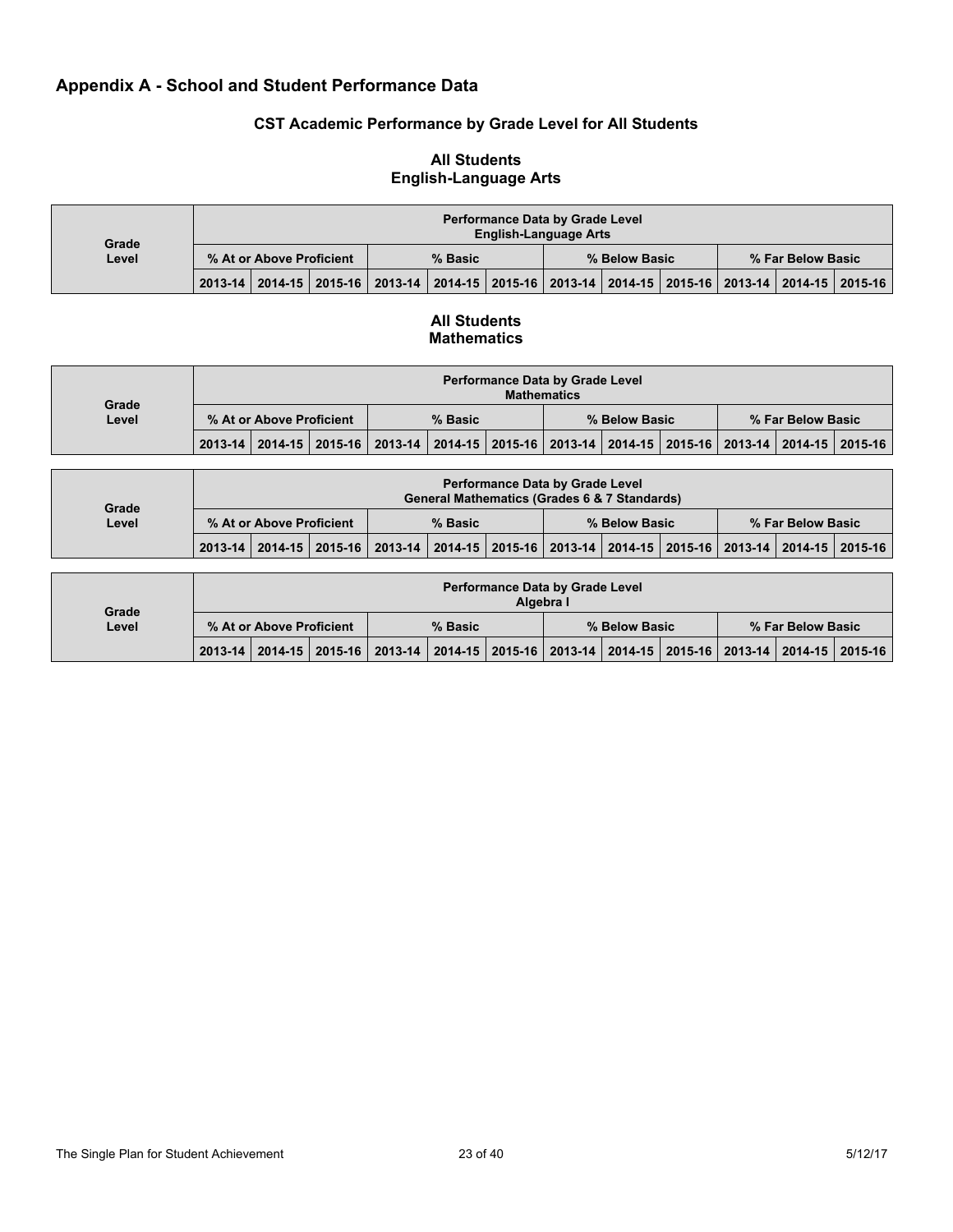| Grade | <b>Performance Data by Grade Level</b><br>Geometry |  |                                                                                                 |  |  |               |  |  |  |                   |  |  |
|-------|----------------------------------------------------|--|-------------------------------------------------------------------------------------------------|--|--|---------------|--|--|--|-------------------|--|--|
| Level | % At or Above Proficient                           |  | % Basic                                                                                         |  |  | % Below Basic |  |  |  | % Far Below Basic |  |  |
|       |                                                    |  | 2013-14 2014-15 2015-16 2013-14 2014-15 2015-16 2013-14 2014-15 2015-16 2013-14 2014-15 2015-16 |  |  |               |  |  |  |                   |  |  |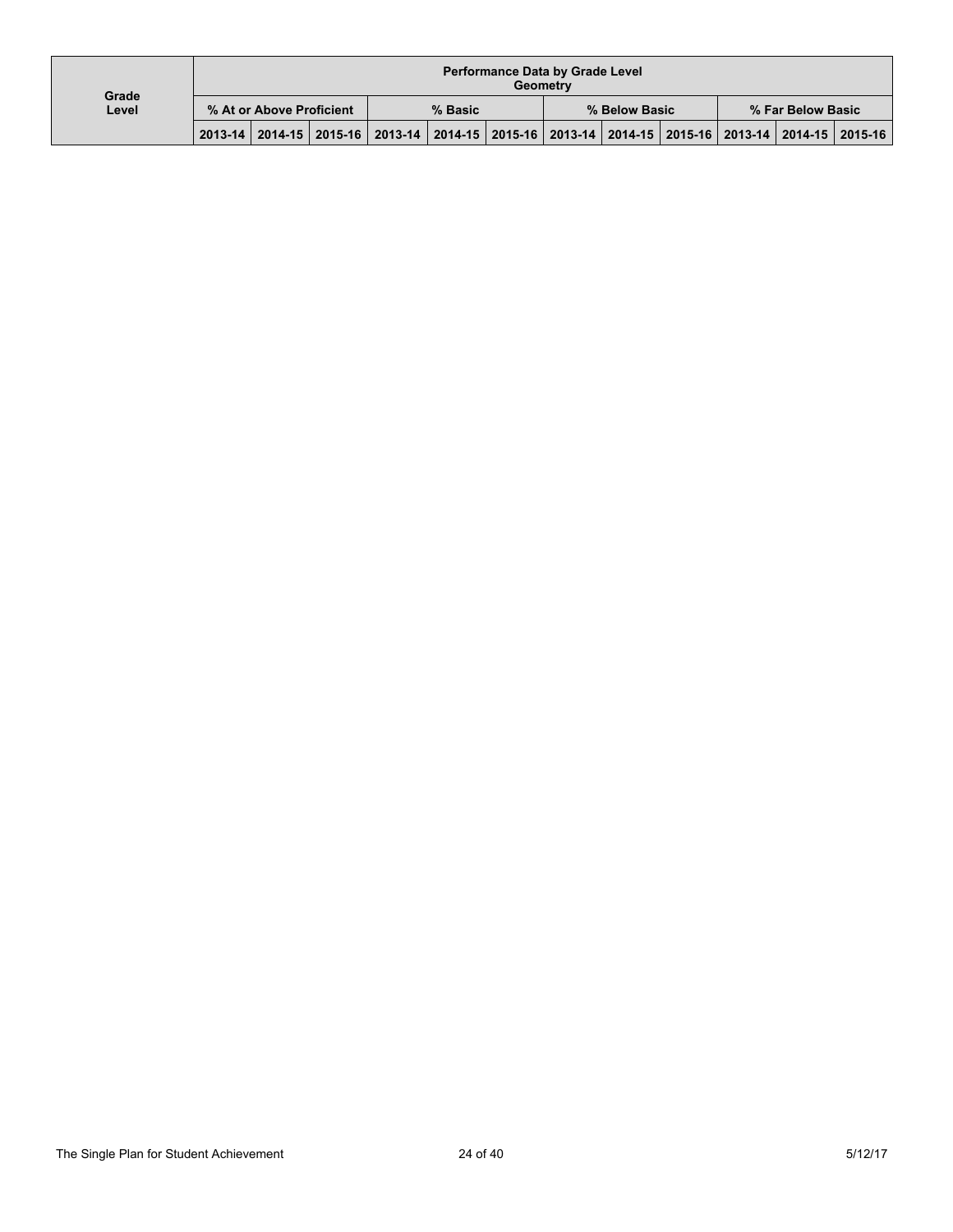# **Appendix A - School and Student Performance Data (continued)**

# **Title III Accountability (District Data)**

|                                     | <b>Annual Growth</b> |         |         |  |  |  |  |  |  |
|-------------------------------------|----------------------|---------|---------|--|--|--|--|--|--|
| AMAO 1                              | 2013-14              | 2014-15 | 2015-16 |  |  |  |  |  |  |
| <b>Number of Annual Testers</b>     | 583                  | 557     | 554     |  |  |  |  |  |  |
| <b>Percent with Prior Year Data</b> | 100.0                | 99.6    | 99.8    |  |  |  |  |  |  |
| Number in Cohort                    | 583                  | 555     | 553     |  |  |  |  |  |  |
| Number Met                          | 345                  | 340     | 354     |  |  |  |  |  |  |
| <b>Percent Met</b>                  | 59.2                 | 61.3    | 64      |  |  |  |  |  |  |
| <b>NCLB</b> Target                  | 59.0                 | 60.5    | 62.0%   |  |  |  |  |  |  |
| <b>Met Target</b>                   | Yes                  | Yes     | N/A     |  |  |  |  |  |  |

|                         |                          |                                |             | <b>Attaining English Proficiency</b> |             |                                |  |  |
|-------------------------|--------------------------|--------------------------------|-------------|--------------------------------------|-------------|--------------------------------|--|--|
|                         |                          | 2013-14                        |             | 2014-15                              | 2015-16     |                                |  |  |
| AMAO <sub>2</sub>       |                          | <b>Years of EL instruction</b> |             | <b>Years of EL instruction</b>       |             | <b>Years of EL instruction</b> |  |  |
|                         | Less Than 5              | 5 Or More                      | Less Than 5 | 5 Or More                            | Less Than 5 | 5 Or More                      |  |  |
| <b>Number in Cohort</b> | 470                      | 203                            | 427         | 196                                  | 466         | 202                            |  |  |
| <b>Number Met</b>       | 153                      | 112                            | 133         | 104                                  | 150         | 124                            |  |  |
| <b>Percent Met</b>      | 32.6                     | 55.2                           | 31.1        | 53.1                                 | 32.2        | 61.4                           |  |  |
| <b>NCLB Target</b>      | 22.8                     | 49.0                           | 24.2        | 50.9                                 | 25.4%       | 52.8%                          |  |  |
| <b>Met Target</b>       | <b>Yes</b><br><b>Yes</b> |                                | <b>Yes</b>  | Yes                                  | N/A         | N/A                            |  |  |

|                                 | Adequate Yearly Progress for English Learner Subgroup at the LEA Level |         |         |  |  |  |  |  |
|---------------------------------|------------------------------------------------------------------------|---------|---------|--|--|--|--|--|
| AMAO <sub>3</sub>               | 2013-14                                                                | 2014-15 | 2015-16 |  |  |  |  |  |
| <b>English-Language Arts</b>    |                                                                        |         |         |  |  |  |  |  |
| Met Participation Rate          | Yes                                                                    | 99      |         |  |  |  |  |  |
| Met Percent Proficient or Above | No                                                                     | N/A     |         |  |  |  |  |  |
| <b>Mathematics</b>              |                                                                        |         |         |  |  |  |  |  |
| Met Participation Rate          | Yes                                                                    | 98      |         |  |  |  |  |  |
| Met Percent Proficient or Above | No                                                                     | N/A     |         |  |  |  |  |  |
| <b>Met Target for AMAO 3</b>    | No                                                                     |         | N/A     |  |  |  |  |  |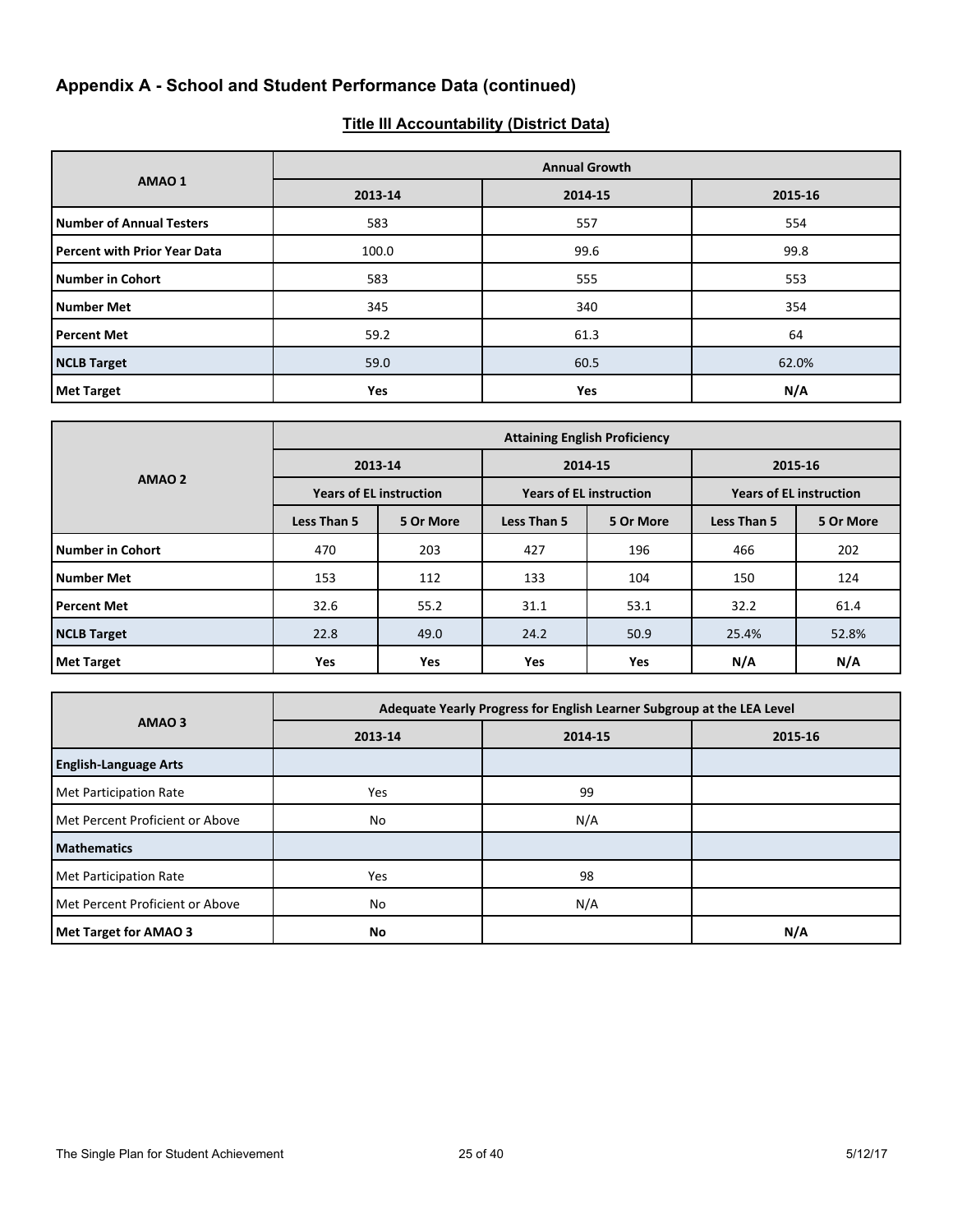# **Appendix A - School and Student Performance Data (continued)**

|              | Percent of Students by Proficiency Level on CELDT Annual Assessment |       |                       |           |              |           |                           |       |           |                  |       |           |           |       |           |
|--------------|---------------------------------------------------------------------|-------|-----------------------|-----------|--------------|-----------|---------------------------|-------|-----------|------------------|-------|-----------|-----------|-------|-----------|
| Grade        | <b>Advanced</b>                                                     |       | <b>Early Advanced</b> |           | Intermediate |           | <b>Early Intermediate</b> |       |           | <b>Beginning</b> |       |           |           |       |           |
|              | $13 - 14$                                                           | 14-15 | $15 - 16$             | $13 - 14$ | 14-15        | $15 - 16$ | $13 - 14$                 | 14-15 | $15 - 16$ | $13 - 14$        | 14-15 | $15 - 16$ | $13 - 14$ | 14-15 | $15 - 16$ |
| К            |                                                                     |       |                       |           |              |           |                           | $***$ |           |                  |       |           | ***       | $***$ |           |
| 1            | 18                                                                  | 9     | 7                     | 29        | 18           | 53        | 29                        | 45    | 33        | 12               | 18    | 7         | 12        | 9     |           |
| $\mathbf{2}$ |                                                                     |       |                       | 17        | 57           | 50        | 67                        | 21    | 25        |                  | 14    | 25        | 17        | 7     |           |
| 3            | 13                                                                  | 13    |                       | 44        | 13           | 43        | 31                        | 50    | 43        | 6                | 25    | 7         | 6         |       | 7         |
| 4            | 9                                                                   | 9     | 9                     | 36        | 27           | 27        | 55                        | 36    | 55        |                  | 9     |           |           | 18    | 9         |
| 5            |                                                                     | 17    |                       | 60        | 17           | 25        | 20                        | 50    | 38        | 20               | 8     | 13        |           | 8     | 25        |
| 6            |                                                                     | 75    | 10                    | 33        |              | 50        | 33                        | 25    | 30        | 11               |       |           | 22        |       | 10        |
| <b>Total</b> | 9                                                                   | 13    | 4                     | 35        | 25           | 43        | 37                        | 38    | 37        | 8                | 13    | 9         | 11        | 11    | 7         |

# **California English Language Development (CELDT) Data**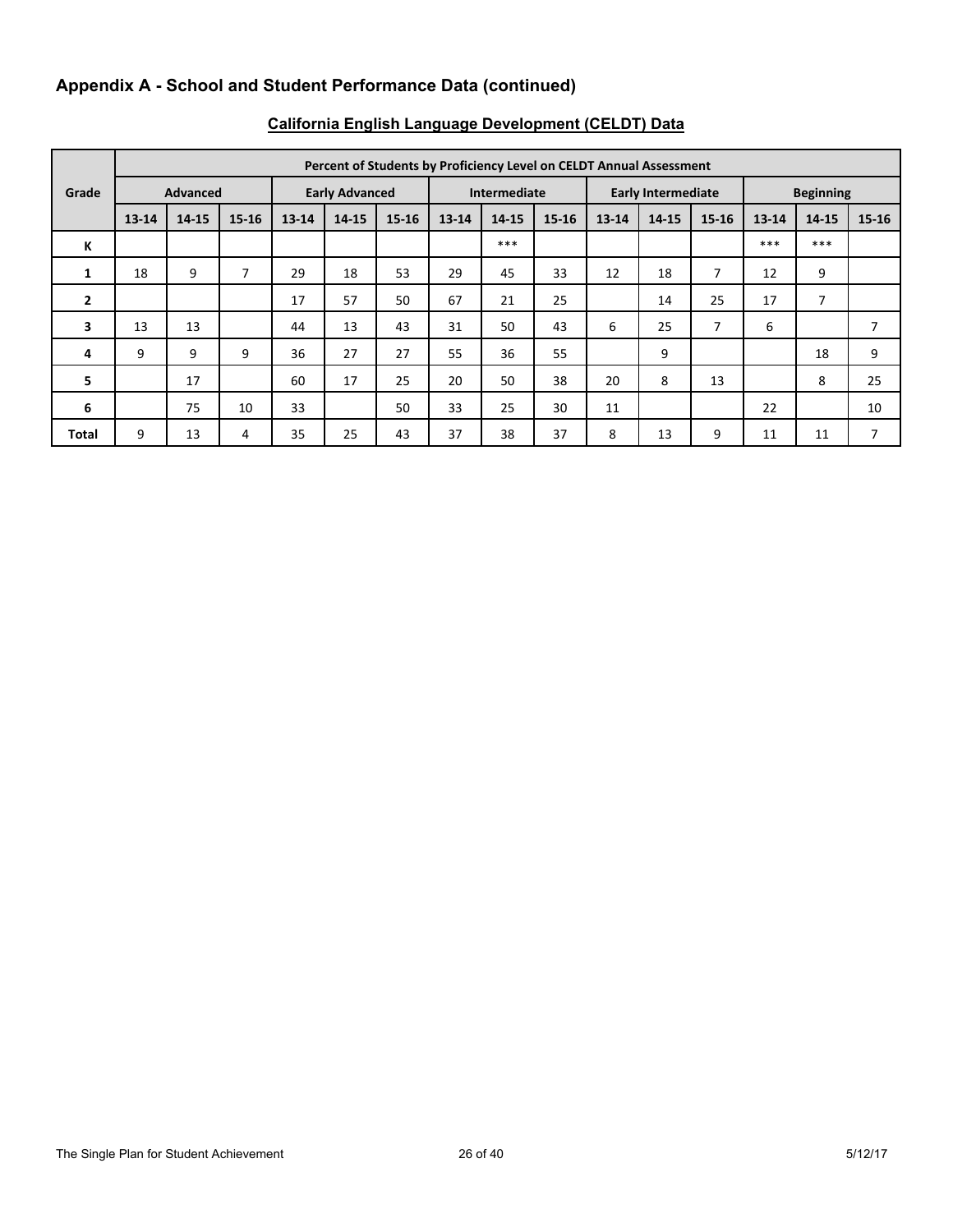# **Appendix B - Analysis of Current Instructional Program**

This section lists statements about the instructional program adapted from NCLB, Title I, Part A and the related California Essential Program Components (EPC). To analyze these statements, the school site council will need information from a variety of sources (e.g., Survey Results, Library Plan, Master Plan, SARC).

Discussion of each of these statements should result in succinct and focused findings based on verifiable facts. Avoid vague or general descriptions. Each successive school plan should examine the status of these findings and note progress made. Special consideration was given to any practices, policies, or procedures found to be noncompliant through ongoing monitoring of categorical programs.

#### Standards, Assessment, and Accountability

- 1. Use of state and local assessments to modify instruction and improve student achievement (NCLB)
- 2. Use of data to monitor student progress on curriculum-embedded assessments and modify instruction (EPC)

### Staffing and Professional Development

- 3. Status of meeting requirements for highly qualified staff (NCLB)
- 4. Principals' Assembly Bill (AB) 75 training on State Board of Education (SBE) adopted instructional materials (EPC)
- 5. Sufficiency of credentialed teachers and teacher professional development (e.g., access to AB 466 training on SBEadopted instructional materials) (EPC)
- 6. Alignment of staff development to content standards, assessed student performance, and professional needs (NCLB)
- 7. Ongoing instructional assistance and support for teachers (e.g., use of content experts and instructional coaches) (EPC)
- 8. Teacher collaboration by grade level (EPC)

### Teaching and Learning

9. Alignment of curriculum, instruction, and materials to content and performance standards (NCLB)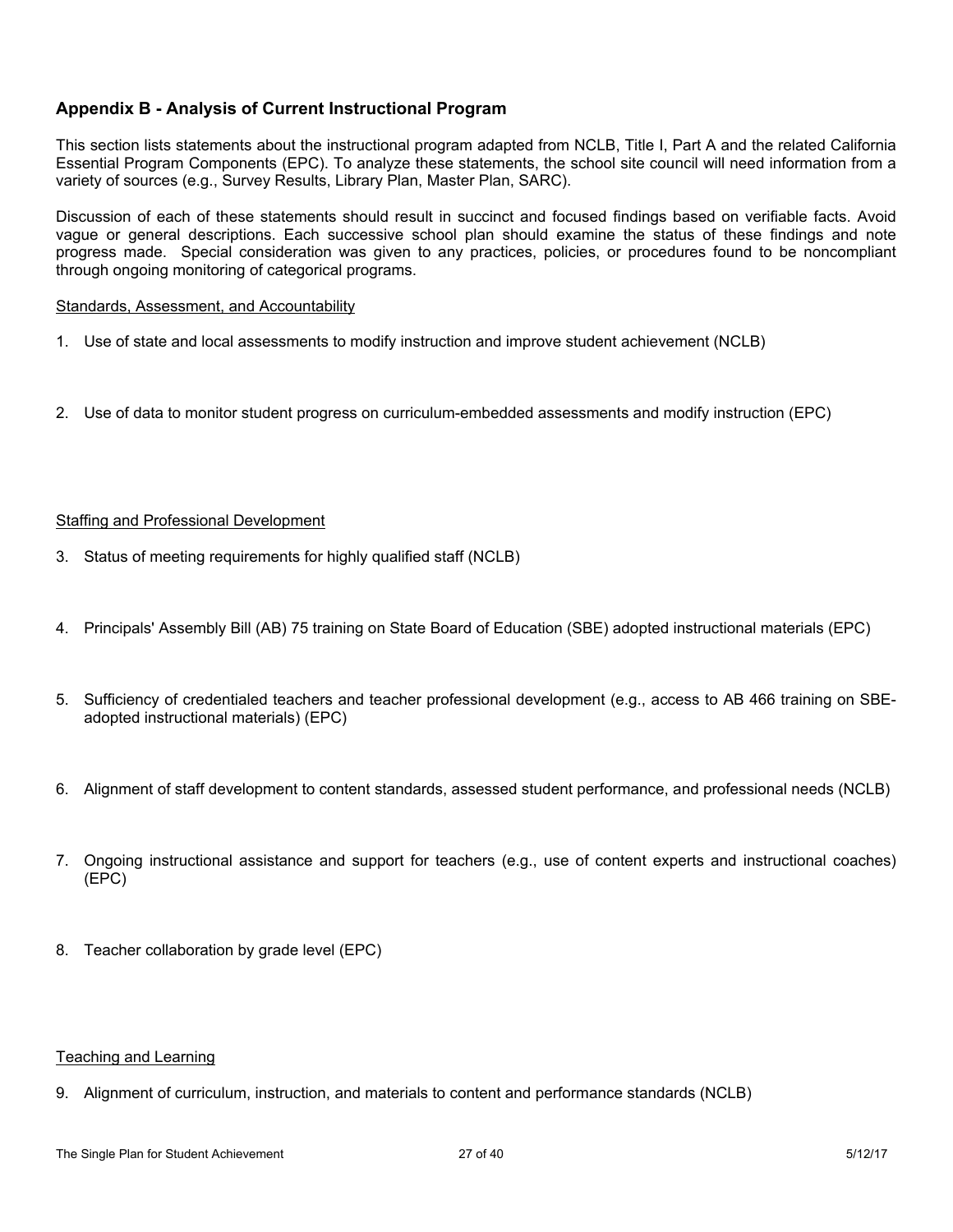10. Adherence to recommended instructional minutes for reading/language arts and mathematics (EPC)

11. Lesson pacing schedule (EPC)

12. Availability of standards-based instructional materials appropriate to all student groups (NCLB)

13. Use of SBE-adopted and standards-aligned instructional materials, including intervention materials (EPC)

### Opportunity and Equal Educational Access

14. Services provided by the regular program that enable underperforming students to meet standards (NCLB)

- 15. Research-based educational practices to raise student achievement at this school (NCLB)
- 16. Opportunities for increased learning time (Title I SWP and PI requirement)
- 17. Transition from preschool to kindergarten (Title I SWP)

### Involvement

- 18. Resources available from family, school, district, and community to assist under-achieving students (NCLB)
- 19. Strategies to increase parental involvement (Title I SWP)
- 20. Involvement of parents, community representatives, classroom teachers, and other school personnel in the planning, implementation, and evaluation of consolidated application programs (5 CCR 3932)

# Funding

21. Services provided by categorical funds that enable underperforming students to meet standards (NCLB)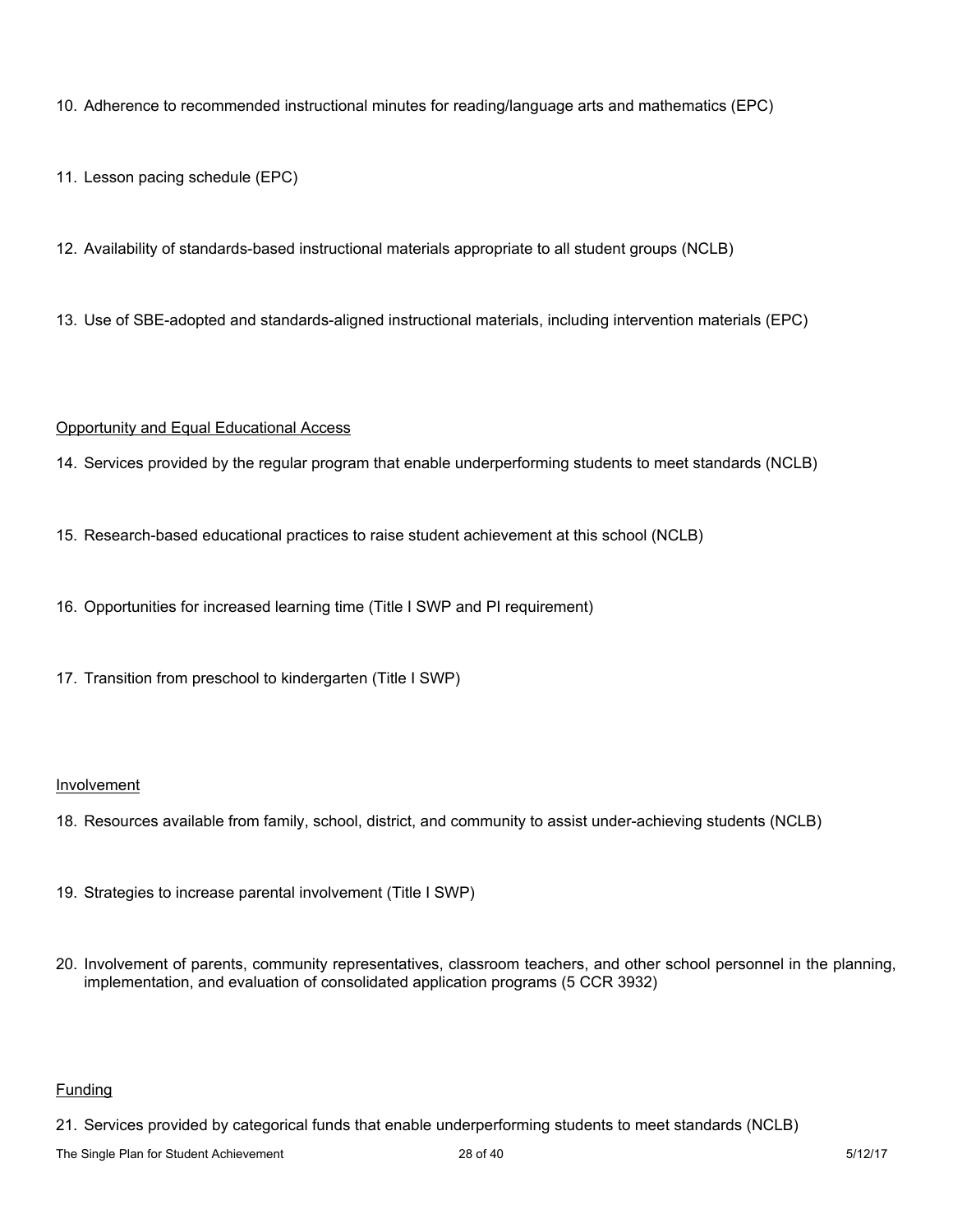22. Fiscal support (EPC)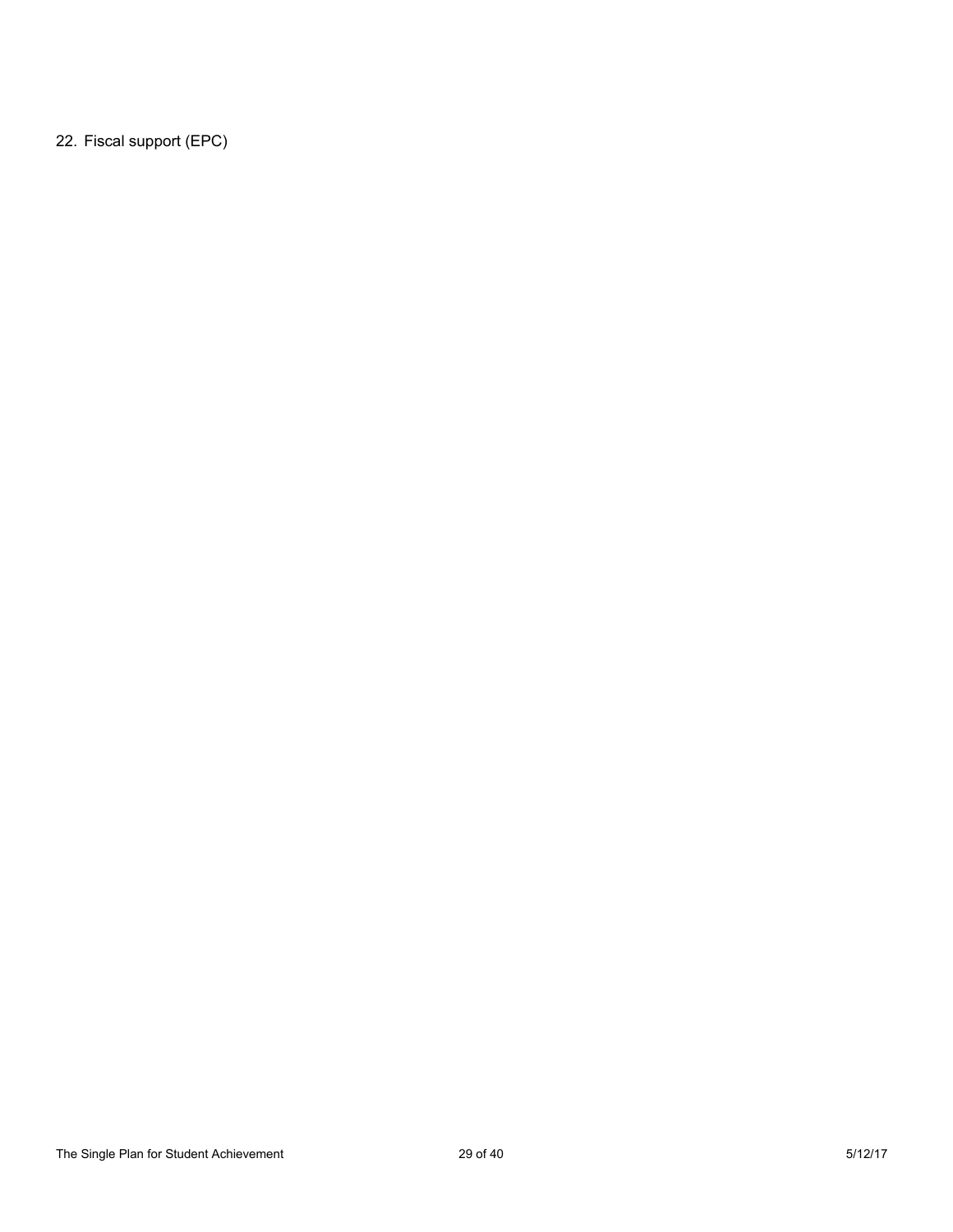## **Appendix C - Programs Included in this Plan**

Check the box for each state and federal categorical program in which the school participates and, if applicable, enter amounts allocated. (The plan must describe the activities to be conducted at the school for each of the state and federal categorical program in which the school participates. If the school receives funding, then the plan must include the proposed expenditures.)

| <b>State Programs</b> | <b>Allocation</b>                                                                      |          |
|-----------------------|----------------------------------------------------------------------------------------|----------|
|                       | LCFF-Base                                                                              | \$0      |
|                       |                                                                                        |          |
|                       | LCFF-Supplemental                                                                      | \$0      |
| ⋏                     | List and Describe Other State or Local funds:<br>Unrestricted General Funds (\$24,935) | \$24,935 |
|                       | Total amount of state categorical funds allocated to this school:                      | \$24.935 |

| <b>Federal Programs</b> | <b>Allocation</b>                                                                                                                                                                                                                                                                                                                                                     |          |
|-------------------------|-----------------------------------------------------------------------------------------------------------------------------------------------------------------------------------------------------------------------------------------------------------------------------------------------------------------------------------------------------------------------|----------|
| True                    | Title I, Part A: Targeted Assistance Program<br>Purpose: Help educationally disadvantaged students in eligible schools achieve grade level<br>proficiency                                                                                                                                                                                                             | \$0      |
| X                       | Title I, Part A: Schoolwide<br>Purpose: Help educationally disadvantaged students in eligible schools achieve grade level<br>proficiency                                                                                                                                                                                                                              | \$65,909 |
|                         | Title I, Part A: Parent Improvement<br>Purpose: Ensure that parents have information they need to make well-informed choices for their<br>children, more effectively share responsibility with their children's schools, and help schools<br>develop effective and successful academic programs (this is a reservation from the total Title I,<br>Part A allocation). | \$1,297  |
|                         | Other Federal Funds (list and describe(42)<br>District-Supplied Title I Funds (in addition to Title I, Part A: Targeted Assistance Program noted<br>above)                                                                                                                                                                                                            | \$0      |
|                         | Total amount of federal categorical funds allocated to this school:                                                                                                                                                                                                                                                                                                   | \$67.206 |

### **Total amount of state and federal categorical funds allocated to this school: \$92.141**

(42) For example, special education funds used in a School-Based Coordinated Program to serve students not identified as individuals with exceptional needs.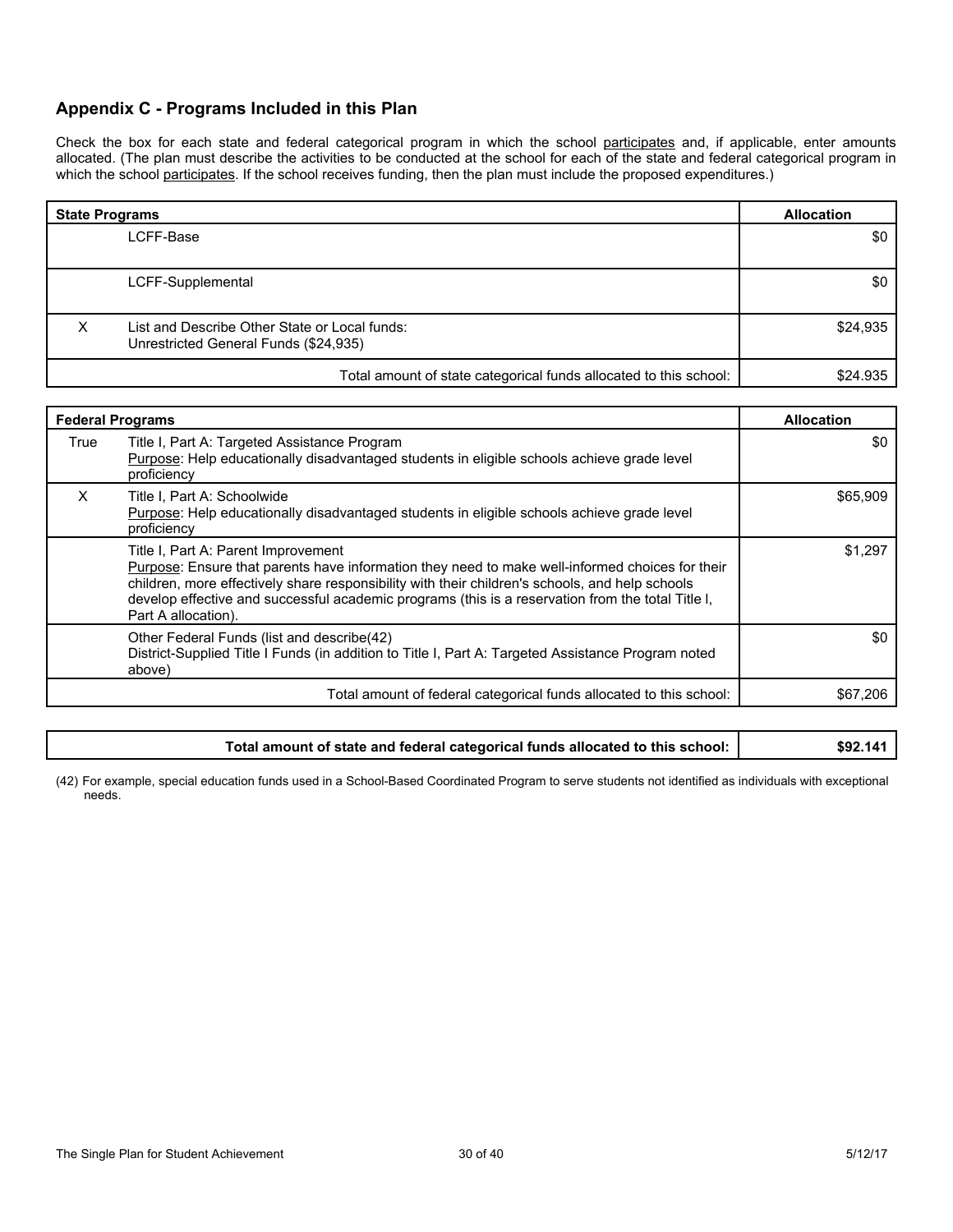# **Appendix D - 2014-15 Categorical District Services Budget**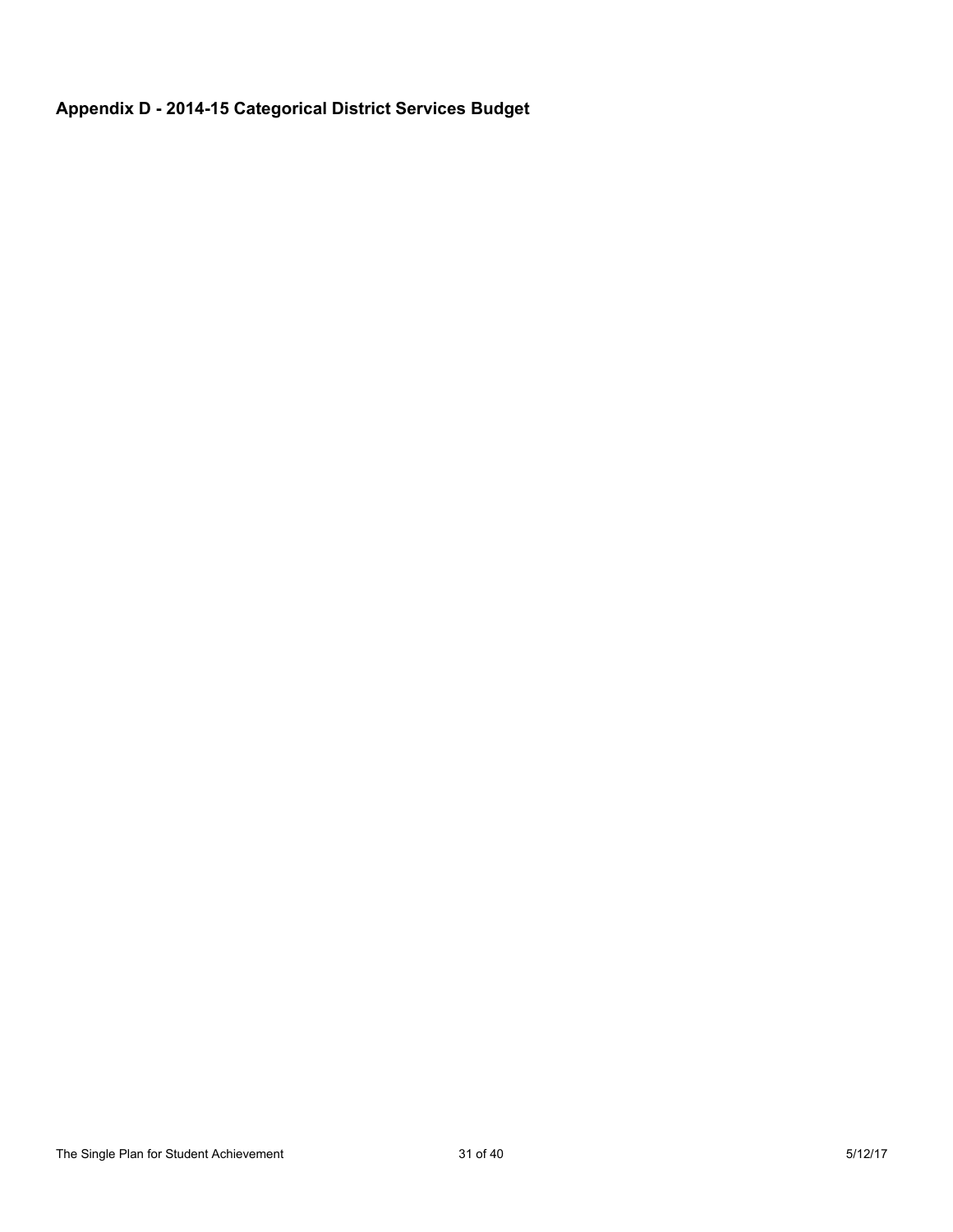# **Appendix E - Recommendations and Assurances (Quartz Hill Elementary)**

The school site council (SSC) recommends this school plan and proposed expenditures to the district governing board for approval and assures the board of the following:

- 1. The SSC is correctly constituted and was formed in accordance with district governing board policy and state law.
- 2. The SSC reviewed its responsibilities under state law and district governing board policies, including those board policies relating to material changes in the Single Plan for Student Achievement (SPSA) requiring board approval.
- 3. The SSC sought and considered all recommendations from the following groups or committees before adopting this plan **(Check those that apply):**

| <b>State Compensatory Education Advisory Committee</b>          |           |
|-----------------------------------------------------------------|-----------|
|                                                                 | Signature |
| <b>English Learner Advisory Committee</b>                       |           |
|                                                                 | Signature |
| <b>Special Education Advisory Committee</b>                     |           |
|                                                                 | Signature |
| Gifted and Talented Education Program Advisory Committee        |           |
|                                                                 | Signature |
| District/School Liaison Team for schools in Program Improvement |           |
|                                                                 | Signature |
| <b>Compensatory Education Advisory Committee</b>                |           |
|                                                                 | Signature |
| Departmental Advisory Committee (secondary)                     |           |
|                                                                 | Signature |
| Other committees established by the school or district (list):  |           |
|                                                                 | Signature |

- 4. The SSC reviewed the content requirements for school plans of programs included in this SPSA and believes all such content requirements have been met, including those found in district governing board policies and in the local educational agency plan.
- 5. This SPSA is based on a thorough analysis of student academic performance. The actions proposed herein form a sound, comprehensive, coordinated plan to reach stated school goals to improve student academic performance.
- 6. This SPSA was adopted by the SSC at a public meeting on: December 14, 2016

Attested:

Andrea Paxton

Typed Name of School Principal Signature of School Principal Date

Olivia Dobbins

Typed Name of SSC Chairperson **State State State State State State State State State State State State State State State State State State State State State State State State State State State State State State State State**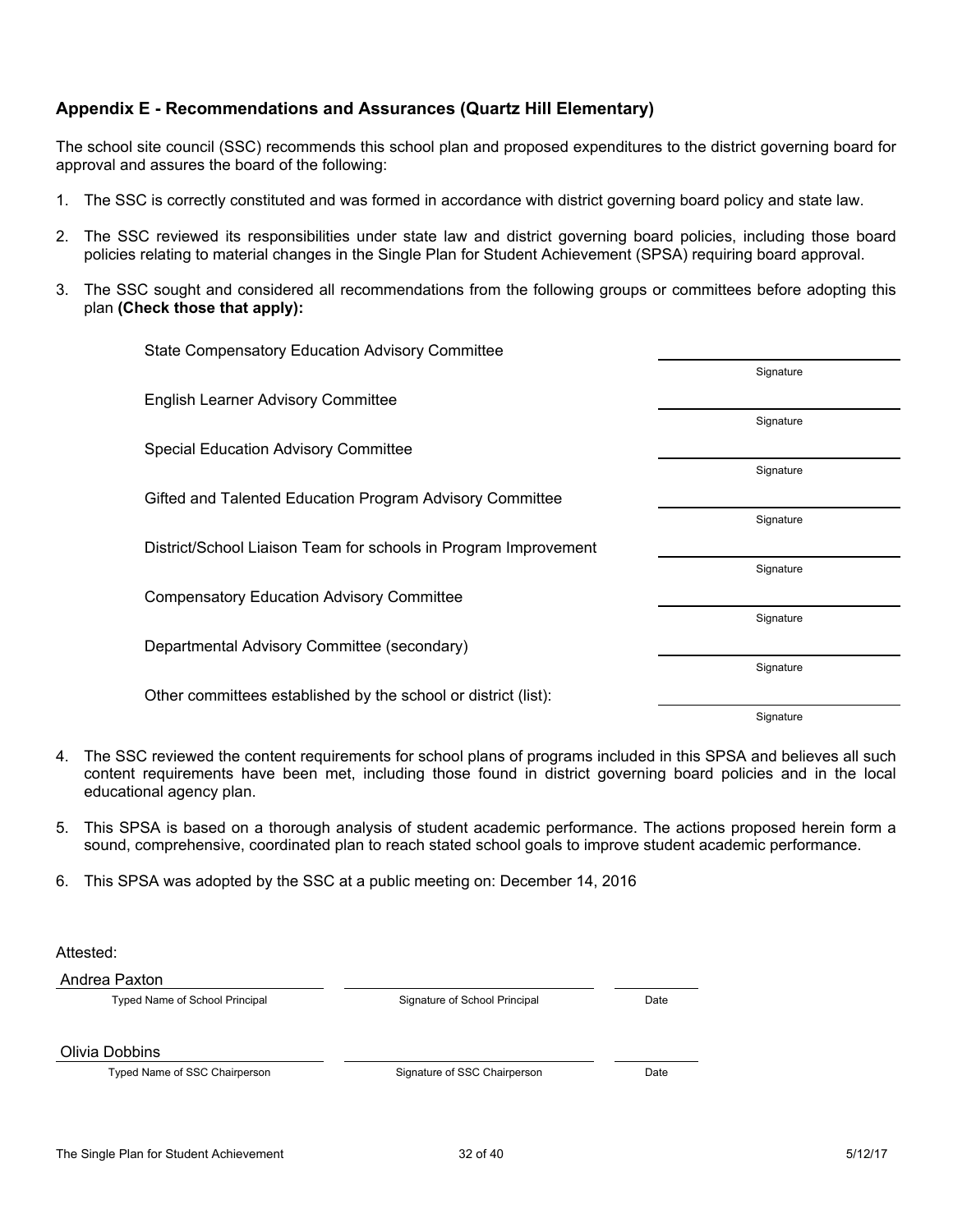# **Appendix F - Quartz Hill Elementary's Parent Involvement Policy**

The staff of Quartz Hill Elementary School recognizes that parents/guardians are their children's first and most influential teachers and that continued parental involvement in the education of children contributes greatly to student achievement and a positive school environment.

In order to engage parents/guardians positively in their children's education, the principal or designee shall:

1. Update PowerSchool regularly per Board Policy and hold parent-teacher conferences at least once per year with parents/guardians of elementary school students.

2. Provide opportunities for parents/guardians to observe classroom activities and to volunteer in their child's classroom.

3. Provide information about parent involvement opportunities through school, and/or class newsletters, the district's web site, and other written or electronic communications.

4. Develop mechanisms to encourage parent/guardian input on school issues and programs.

5. Continue to provide full opportunities for the participation of parents/guardians with limited English proficiency, parents/guardians with disabilities, and parents/guardians of migrant children, including providing information and school reports required under 20 USC 6311(h) in a format and language such parents/guardians can understand.

6. Encourage greater parent/guardian participation by offering flexible conference times to accommodate parent/guardian needs.

7. Build the capacity of the school and parents/guardians for strong parent involvement by:

a. Assisting parents/guardians in understanding such topics as the state's academic content standards and academic achievement standards, state and local academic assessments, the requirements of Title I, and how to monitor a child's progress and work with educators to improve the achievement of their children

b. Providing support to help parents/guardians work with their children to improve their children's achievement, such as literacy training and using technology, as appropriate, to foster parent involvement

c. Educating teachers, student services personnel, principals, and other staff, with the assistance of parents/guardians, in the value and utility of parent/guardian contributions and in how to reach out to, communicate with, and work with parents/guardians as equal partners, implement and coordinate parent/guardian programs, and build ties between parents/guardians and the schools

d. Informing parents/guardians and parent organizations of the existence and purpose of parent information and resource centers in the state that provide training, information, and support to parents/guardians of participating students

8. Engage parents/guardians positively in their children's education by helping them develop skills to use at home that support their children's academic efforts at school and their children's development as responsible members of society (Education Code 11502, 11504) through such activities as:

a. Providing parents/guardians with information regarding ways to create an effective study environment at home and to encourage good study habits

b. Encouraging parents/guardians to monitor their children's school attendance, homework completion, and television viewing

c. Building consistent and effective communication between the home and school so that parents/guardians may know when and how to assist their children in support of classroom learning activities (Education Code 11502, 11504)

9. Jointly develop with the parents/guardians of a school-parent compact that outlines how parents/guardians, the entire school staff, and students will share responsibility for improved student academic achievement and the means by which the school and parents/guardians will build a partnership to help students achieve state standards.

### This compact shall address:

a. The school's responsibility to provide high-quality curriculum and instruction in a supportive and effective learning environment that enables participating students to achieve the state's student academic achievement standards

b. Ways in which parents/guardians will be responsible for supporting their children's learning, such as monitoring attendance, homework completion, and television viewing; volunteering in the classroom; and participating, as appropriate, in decisions related to their children's education and the positive use of extracurricular time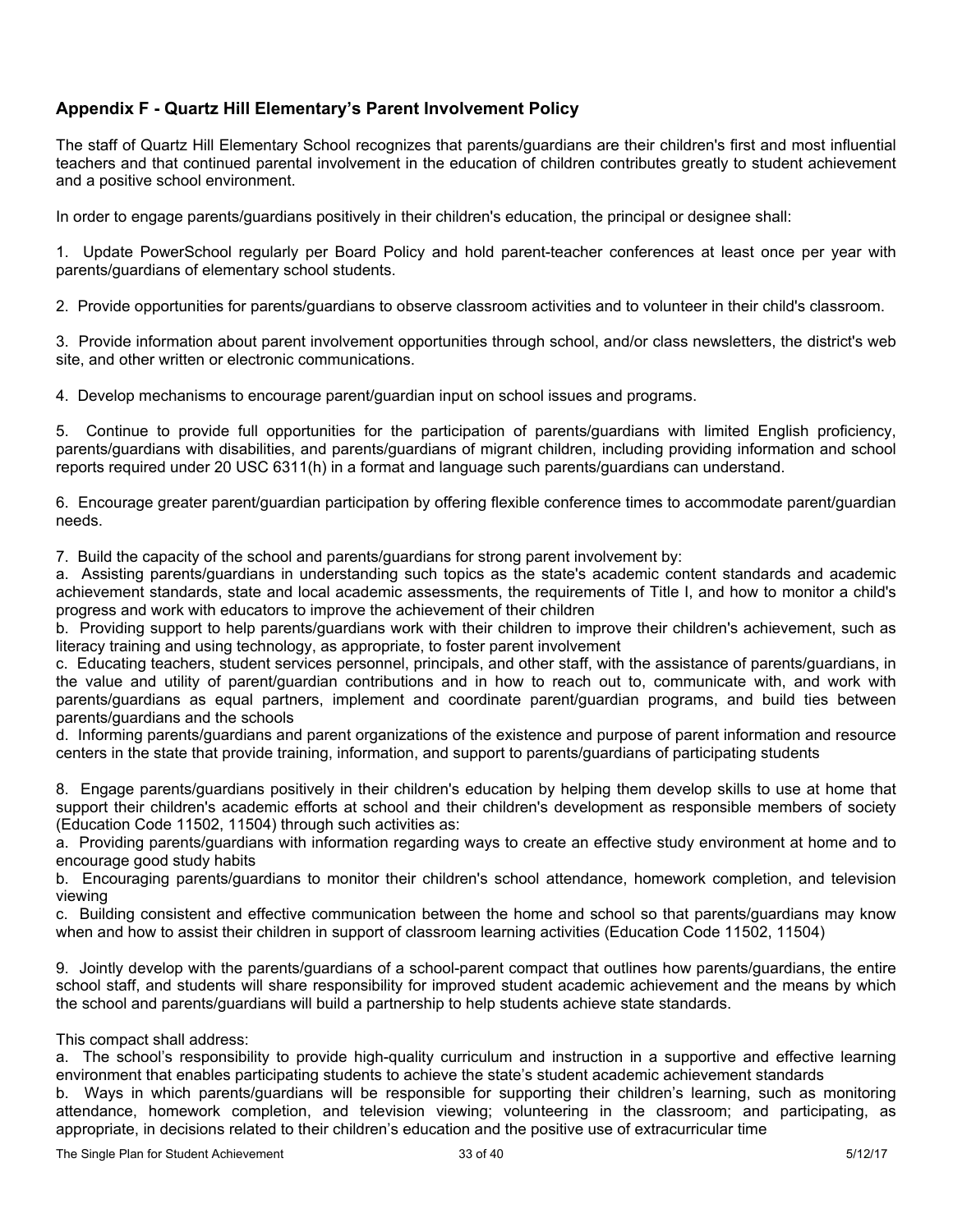c. The importance of communication between teachers and parents/guardians on an ongoing basis through, at a minimum:

(1) Parent-teacher conferences in elementary schools, at least annually, during which the compact shall be discussed as it relates to the student's achievement

(2) Frequent reports to parents/guardians on their children's progress

(3) Reasonable access to staff, opportunities to volunteer and participate in their child's classroom, and observation of classroom activities

10. Convene an annual meeting, at a convenient time, to which all parents/guardians of participating students shall be invited and encouraged to attend, in order to inform parents/guardians of their school's participation in Title I and to explain Title I requirements and the right of parents/guardians to be involved.

11. Involve parents/guardians in an organized, ongoing, and timely way in the planning; review; and improvement of school programs, including Title I programs; including the planning, review, and improvement of the school's parent involvement policy and the joint development of the school's Single Plan for Student Achievement.

12. If the school's Single Plan for Student Achievement is not satisfactory to the parents/guardians of participating students, submit any parent/guardian comments when the school makes the plan available to the district.

13. The principal or designee, jointly with parents/guardians, shall annually review and update the school's parent involvement policy to meet the changing needs of parents/guardians and the school. (20 USC 6318)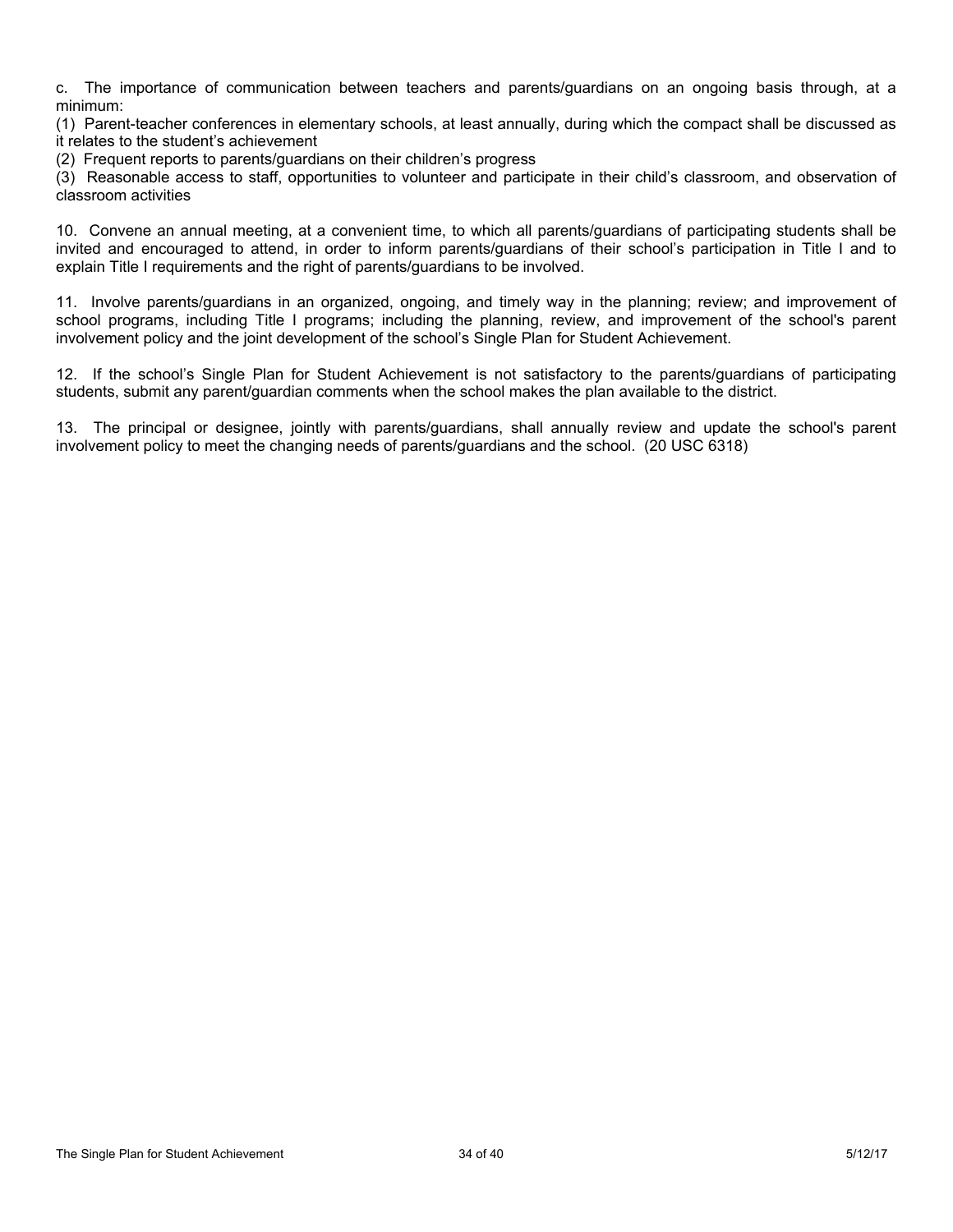# **Appendix G - Home/School Compact**

It is important that families and schools work together to help students achieve high academic standards. Through a process that included teachers, families, and students, the following are agreed upon roles and responsibilities that we, as partners, will carry out to support student success in school and life.

We, the Quartz Hill Elementary School Community, believe that each of us has an important role to play in our students' school success. Therefore, we agree to carry out the following responsibilities to the best of our abilities:

#### **Student Pledge:**

I will:

- Come to school each day prepared to do my best and ready to learn.
- Participate in class activities.
- Take responsibility for completing and returning my classwork and homework.
- Follow class, playground, and school rules.

| Student's Signature | Date |  |
|---------------------|------|--|
|                     |      |  |

#### **Parents Pledge:**

We will:

- Promote respect for the school process.
- Make sure that our child attends school regularly; is on time, and is prepared to learn.
- Know what is expected of our child and what she/he is learning in school.
- Monitor our child's progress and communicate regularly with our child's teacher.
- Read with our child nightly.
- Attend Back-to-School night, parent-teacher conferences and other school events.

Parent/Guardian's Signature \_\_\_\_\_\_\_\_\_\_\_\_\_\_\_\_\_\_\_\_\_\_\_\_\_\_\_\_\_\_\_\_\_\_ Date \_\_\_\_\_\_\_\_\_\_\_\_

#### **Staff Pledge:**

We will:

- Provide meaningful learning activities that address challenging standards for all students.
- Communicate regularly with families about their student's progress and ways that they can assist.
- Participate in meaningful staff development in effective teaching strategies, addressing the needs of a diverse student body, and working effectively with all members of our learning community.

Teacher's Signature \_\_\_\_\_\_\_\_\_\_\_\_\_\_\_\_\_\_\_\_\_\_\_\_\_\_\_\_\_\_ Date \_\_\_\_\_\_\_\_\_\_\_

### **Principal Pledge:**

I will:

- Ensure that meaningful learning experiences that address challenging standards are provided for all students.
- Encourage and facilitate open communication between school and home.
- Provide opportunities for parents to learn about school and district standards, expectations and programs and how they can assist their child(ren) at home.
- Allocate adequate resources to ensure that high standards can be met by all children.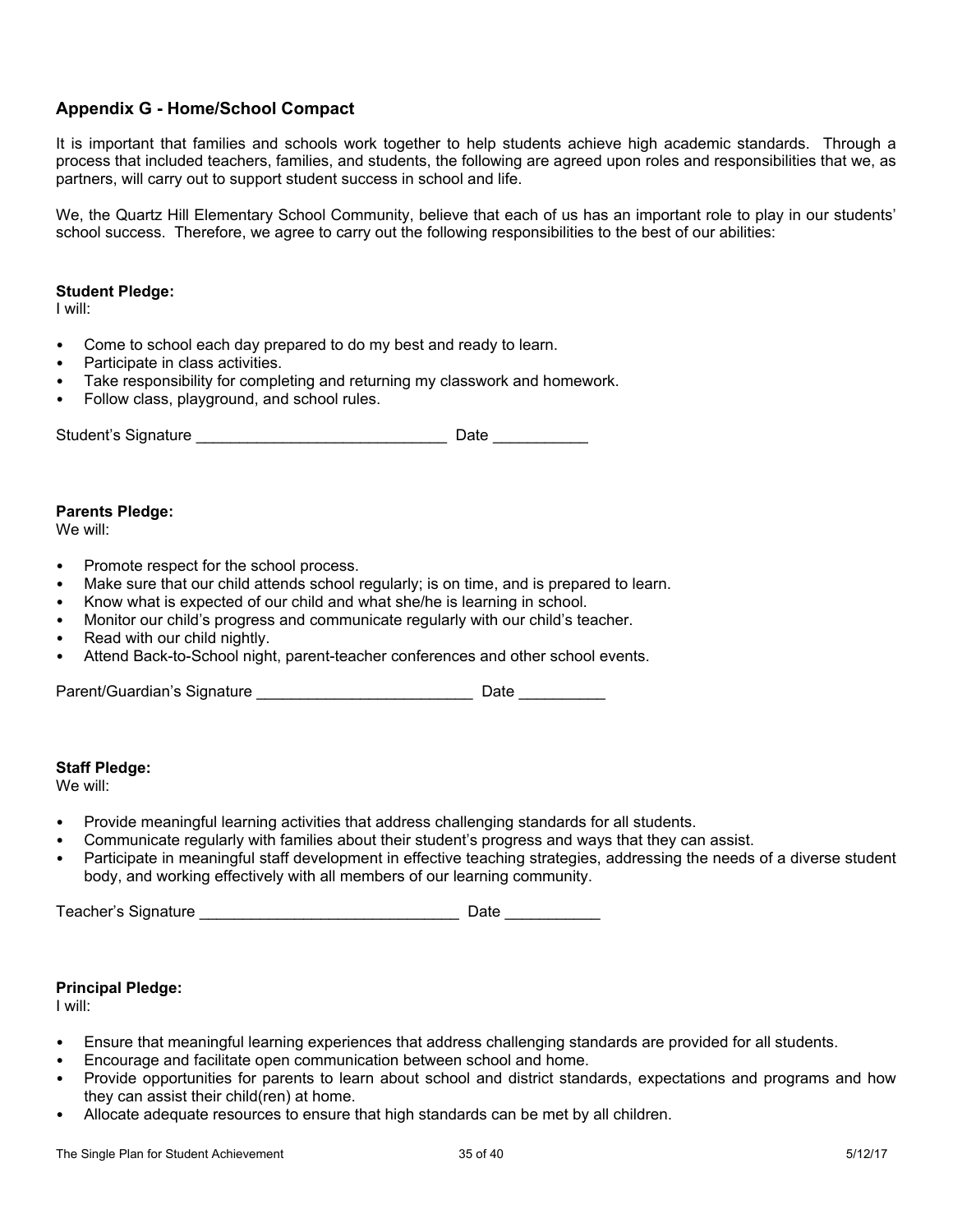Principal's Signature \_\_\_\_\_\_\_\_\_\_\_\_\_\_\_\_\_\_\_\_\_\_\_\_\_\_\_\_\_ Date \_\_\_\_\_\_\_\_\_\_\_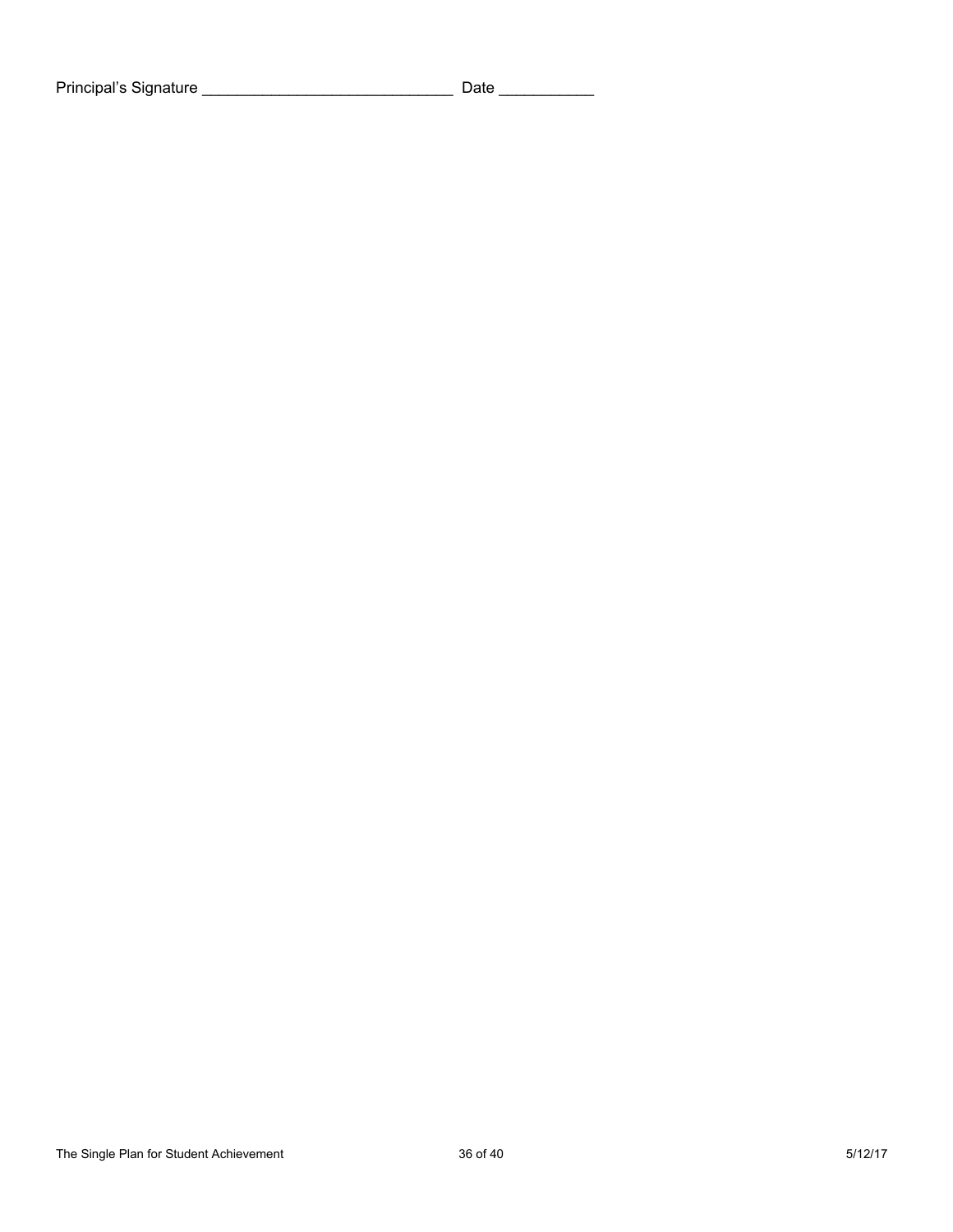# **Appendix H - School Site Council Membership (Quartz Hill Elementary)**

Education Code Section 64001 requires that the SPSA be reviewed and updated at least annually, including proposed expenditures of funds allocated to the through the Consolidated Application, by the school site council. The current make-up of the council is as follows (43):

| Name of Members                     | Principal | Classroom<br><b>Teacher</b> | <b>Other</b><br><b>School</b><br><b>Staff</b> | <b>Parent or</b><br><b>Community</b><br><b>Member</b> | <b>Secondary</b><br><b>Students</b> |
|-------------------------------------|-----------|-----------------------------|-----------------------------------------------|-------------------------------------------------------|-------------------------------------|
| Andrea Paxton                       | X         |                             |                                               |                                                       |                                     |
| <b>Brandi Butler</b>                |           |                             |                                               | X                                                     |                                     |
| <b>Edward Figueroa</b>              |           |                             |                                               | X                                                     |                                     |
| <b>Beverly Adams</b>                |           |                             | X                                             |                                                       |                                     |
| Rebecca Gross                       |           | X                           |                                               |                                                       |                                     |
| Dalia Garcia                        |           | X                           |                                               |                                                       |                                     |
| Olivia Dobbins                      |           |                             |                                               | X                                                     |                                     |
| Megan Laughton                      |           | X                           |                                               |                                                       |                                     |
| <b>Stacy Platt</b>                  |           |                             |                                               | X                                                     |                                     |
| Lilia Wood                          |           |                             |                                               | X                                                     |                                     |
| Numbers of members of each category |           | 3                           |                                               | 5                                                     |                                     |

(43) At elementary schools, the school site council must be constituted to ensure parity between (a) the principal, classroom teachers, and other school personnel, and (b) parents of students attending the school or other community members. Classroom teachers must comprise a majority of persons represented under section (a). At secondary schools there must be, in addition, equal numbers of parents or other community members selected by parents, and students. Members must be selected by their peer group.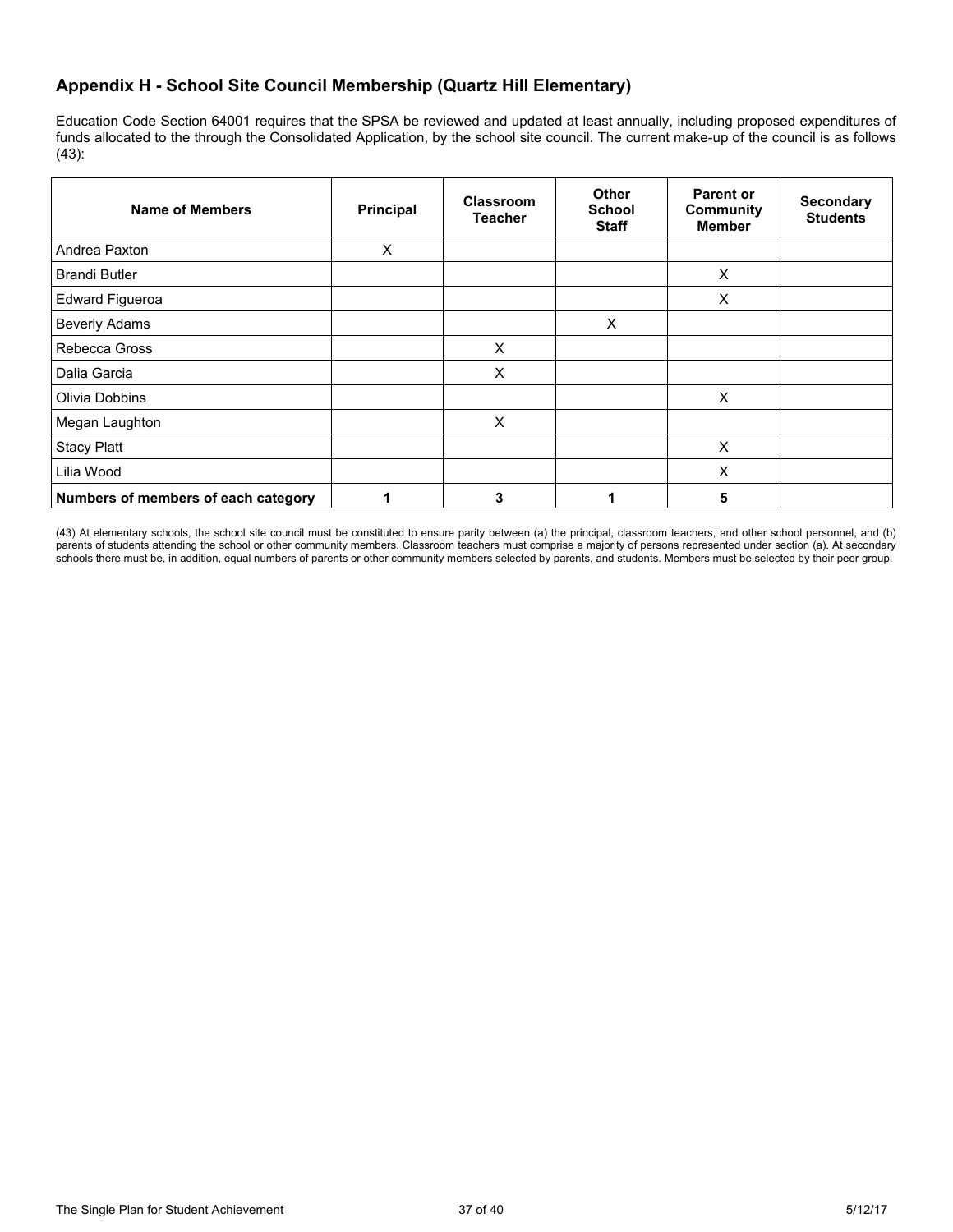## **Appendix I: Single Plan for Student Achievement Annual Evaluation**

Pursuant to California Education Code Section 64001(g), the School Site Council (SSC) must evaluate at least annually the effectiveness of planned activities. In the cycle of continuous improvement of student performance, evaluation of the results of goals will provide data to inform and guide subsequent plans.

Annual evaluation by the SSC and local educational agency (LEA) is a critical part of the continuous cycle of improvement for a school. Furthermore, it is an integral component of the Compensatory Education (CE) Federal Program Monitoring (FPM) review process for Single Plan for Student Achievements (SPSAs). During an FPM

review, the SSC and LEA must be able to provide evidence of the evaluation process to determine if the needs of students are being met by the strategies described in the SPSA.

The SPSA annual evaluation may be a summary description of the school's progress toward implementation of the strategies and actions in the SPSA. The report may also include a data analysis of the school's progress towards its student achievement goals based on local, state, or national assessment data.

During the evaluation process, it is important for the SSC and LEA to exercise caution about jumping to conclusions about the effectiveness or non-effectiveness of specific activities and programs without examining the underlying causes. The SSC and LEA should consider all relevant factors when evaluating the plan, such as the degree of implementation, student enrollment changes, and health and safety issues.

#### **Plan Priorities**

Identify the top priorities of the most recent board approved SPSA. (No more than 2–3.)

- 1. Improve achievement in English Language Arts (SPSA Goal 1)
- 2. Improve achievement in mathematics (SPSA Goal 2)
- 3. Improve student attendance (SPSA Goal 5)

Identify the major expenditures supporting these priorities.

Title I Expenditures:

1. Improve achievement in English Language Arts: Technology purchases \$29,940 Student digital subscriptions \$7765

2. Provide professional development in explicit direct instruction and new state standards to support a well-balanced instructional program for all students \$5357.50

3. Improve student attendance \$0

#### **Plan Implementation**

Identify strategies in the most recent board approved SPSA that were fully implemented as described in the plan.

1. Provide professional development opportunities for teachers: Explicit direct instruction with TESS; Release time for unpacking of content standards; data analysis, collaboration, and planning; Development of common assessments; Release time for peer observation; CUE Rock Star Conference attendance

2. Increase student access to technology (purchase of Chromebooks, iPads, digital subscriptions)

Identify strategies in the most recent board approved SPSA that were not fully implemented as described in the plan or were not implemented within the specified timelines.

1. Not all professional development opportunities outlined in the SPSA were provided.

2. Increased integration of technology into day-to-day instruction not fully achieved.

What specific actions related to those strategies were eliminated or modified during the year?

1. Several professional development activities were postponed and have not yet been conducted. These professional development activities involved familiarization with new instructional materials, Next Generation Science Standards, and integration of technology into day-to-day instruction.

Identify barriers to full or timely implementation of the strategies identified above.

- 1. Difficulty procuring substitute teachers.
- 2. Many teachers unwilling to participate in professional development.
- 3. Lack of teacher comfort/skill level new technologies.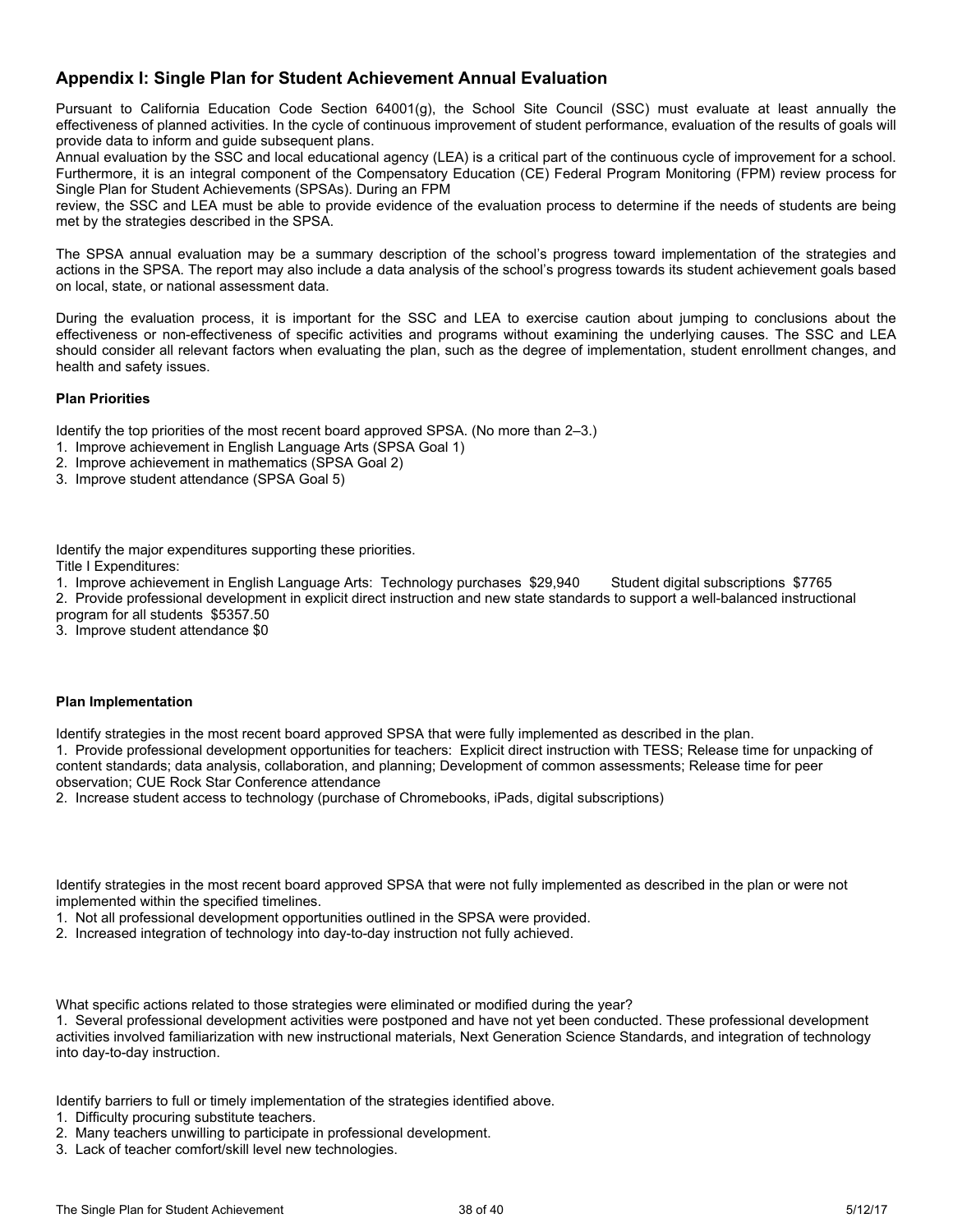What actions were undertaken to mitigate those barriers or adjust the plan to overcome them?

Whenever possible professional development was provided during regularly scheduled staff meetings. Release time was provided during the school day. Technology professional development (Tech Tuesday) was provided during the school day with substitute teachers providing period coverage. The PTA conducted a Chromebook drive, offering parents reduced prices for Chromebooks. Regarding attendance: a schoolwide emphasis on the importance of regular attendance was supported at all community meetings. Parent attendance meetings were convened at times most convenient for parents.

What impact did the lack of full or timely implementation of these strategies have on student outcomes? What data did you use to come to this conclusion?

- 1. Lack of student achievement in both English Language Arts and mathematics as indicated by 2015-2016 CAASPP data.
- 2. Attendance goals were not met as indicated by A2A reports.
- 3. Several technology programs were not fully implemented.

#### **Strategies and Activities**

Identify those strategies or activities that were particularly effective in improving student achievement. What evidence do you have of the direct or indirect impact of the strategies or activities on student achievement?

Anecdotal evidence from formal and informal staff surveys and conversations with TESS consultants and district staff providing professional development support indicate that the following strategies were effective:

site-specific professional development particularly in the area of explicit direct instruction; teacher-led professional development particularly in the area of integration of technology

Identify those strategies or activities that were ineffective or minimally effective in improving student achievement.

Based on an analysis of the impact of the strategies/activities, what appears to be the reason they were ineffective in improving student achievement?

Lack of timely implementation

X Limited or ineffective professional development to support implementation

Lack of effective follow-up or coaching to support implementation

X Not implemented with fidelity

Not appropriately matched to student needs/student population

Other:

Based on the analysis of this practice, would you recommend:

Eliminating it from next year's plan

X Continuing it with the following modifications:

#### **Involvement/Governance**

How was the SSC involved in development of the plan? SSC was familiarized with the format of the new SBAC assessments, reflected on student assessment results at each , and identified barriers for student achievement. SSC identified the Title 1 goals and expected outcomes.

How were advisory committees involved in providing advice to the SSC?

A representative from ELAC was invited and attended SSC meetings regularly. When representatives were not able to attend a SSC meeting, the principal solicited feedback through personal communication.